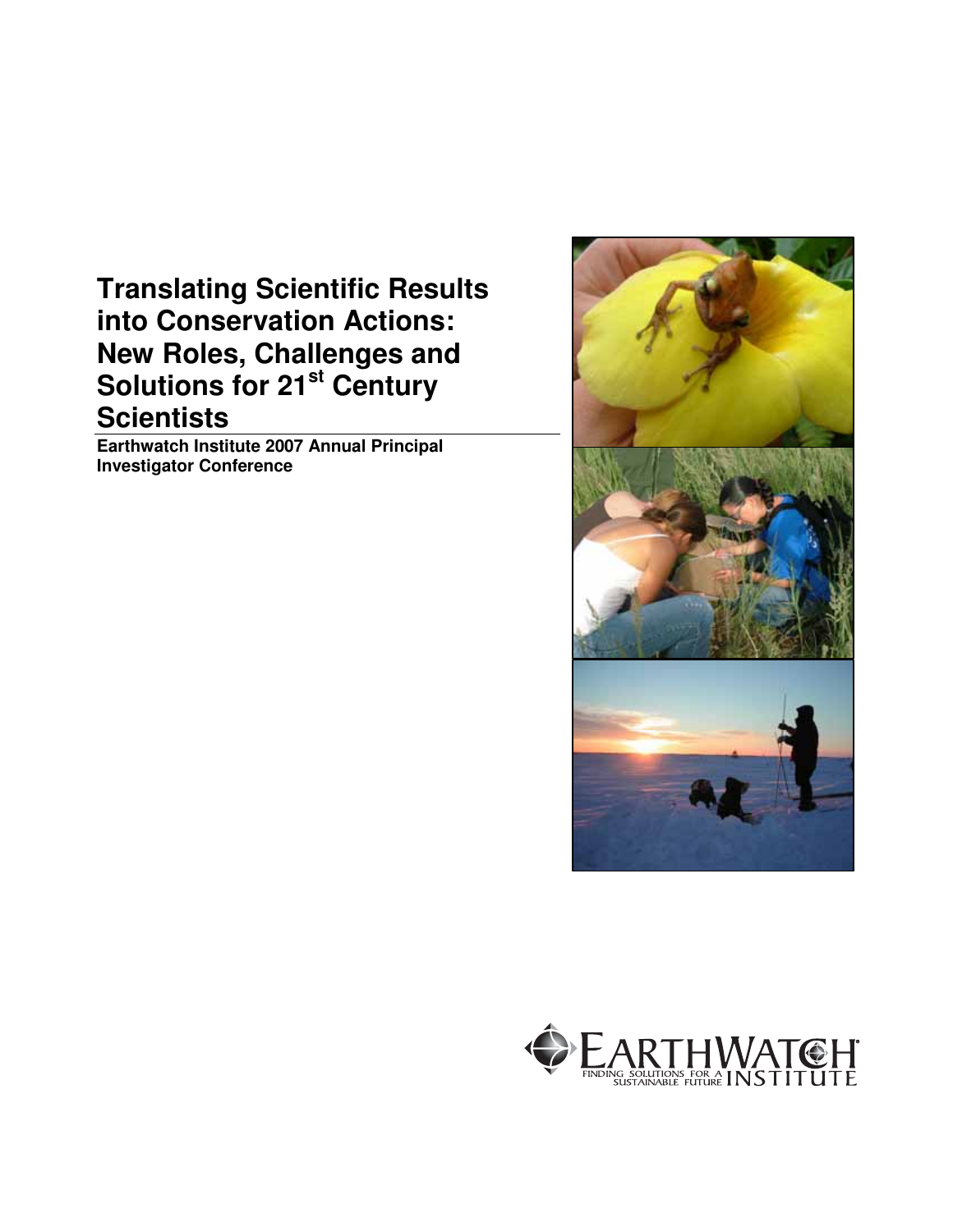# **TABLE OF CONTENTS**

| Daniela Maldini                                                                                                                                                                                                        |  |
|------------------------------------------------------------------------------------------------------------------------------------------------------------------------------------------------------------------------|--|
| Ricardo Sagarminaga van Buiten                                                                                                                                                                                         |  |
| A Cooperative Approach for Generating Robust Population Metrics for<br><b>Bradley Norman and Jason Holmberg</b>                                                                                                        |  |
| <b>Translating Scientific Results into Conservation Actions: Challenges and</b><br>James Crabbe                                                                                                                        |  |
| Marine Conservation as a Common Goal: The Benefits of Communication<br>Joan Gonzalvo Villegas                                                                                                                          |  |
| Successive Incremental Increases in the Conservation Status of Milman<br>lan Bell                                                                                                                                      |  |
| Values, Health and Sustainable Management of the Chuuk (Truk) Lagoon<br><b>Bill Jeffery</b>                                                                                                                            |  |
| The Disposition of Water Resources of Arid Area with Special Reference<br>Wei-Zu Gu and Jia-Ju Lu                                                                                                                      |  |
| Ecological Monitoring as a Tool for Conservation Management: An Initial<br>David A.N. Nangoma                                                                                                                          |  |
| Two Steps Removed: The Value of Tangential Research in Finding Novel<br>D.J. Metcalfe, M.G. Bradford, A.J. Dennis, A.J. Ford, B.D. Hardesty, G.N. Harrington, D. Jones,<br>A.T. McKeown, H.T. Murphy and D.A. Westcott |  |
| Dong Feng                                                                                                                                                                                                              |  |
| Jin Feng, Anrong Dang, Jiang lu and Yanfeng Liu                                                                                                                                                                        |  |
| Heritage Conservation in the Pacific Islands: Whose Heritage, Whose Agenda,<br>Patrick D. Nunn                                                                                                                         |  |
| <b>Peggy Rismiller</b>                                                                                                                                                                                                 |  |
| Stephen Williams                                                                                                                                                                                                       |  |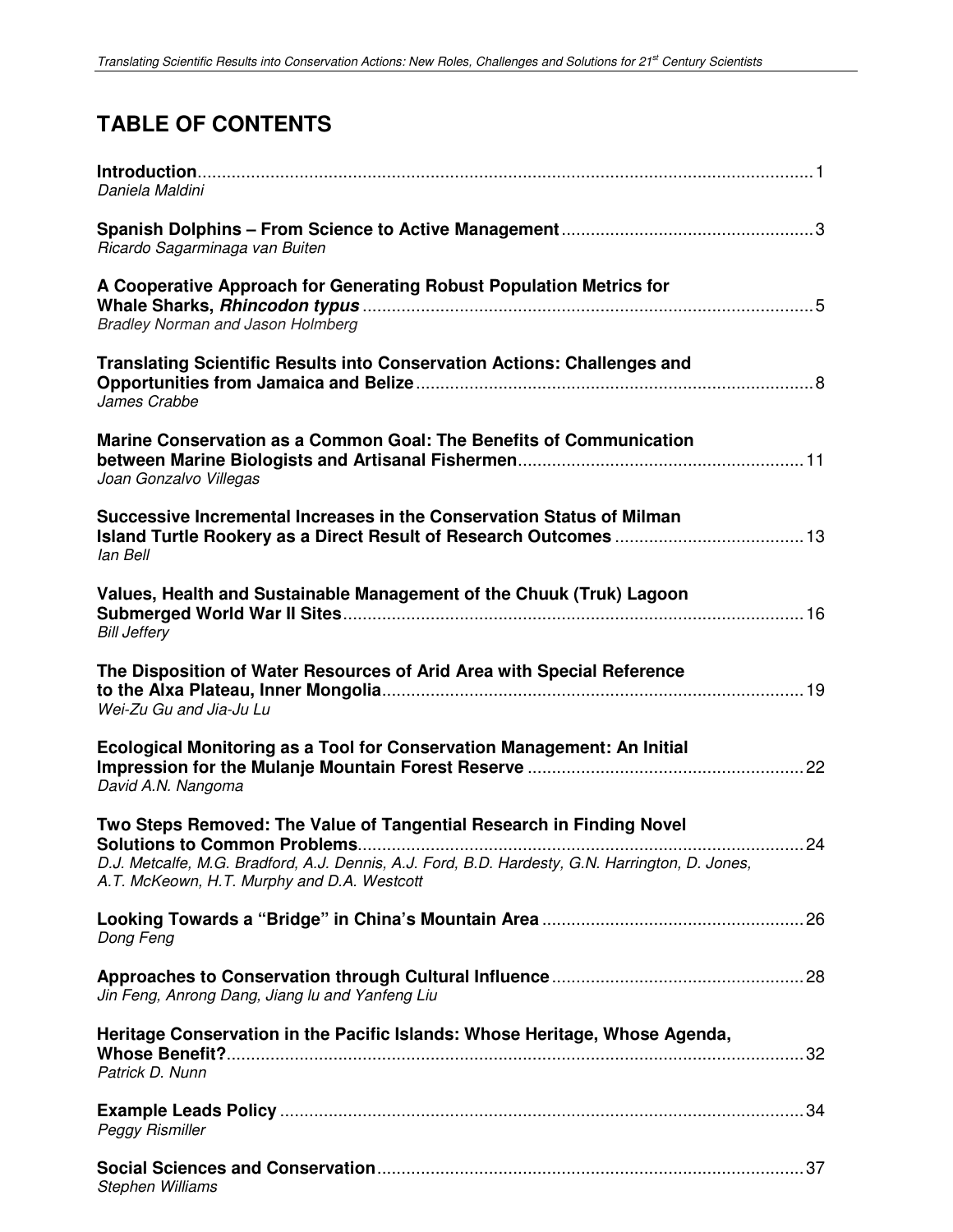| Valerie Kapos, Andrea Manica, Rosalind Aveling, Philip Bubb, Peter Carey, Abigail Entwhistle,<br>John Hopkins, Teresa Mulliken, Roger Safford, Alison Stattersfield, Matthew Walpole and<br><b>Andrew Balmford</b> |  |
|--------------------------------------------------------------------------------------------------------------------------------------------------------------------------------------------------------------------|--|
|                                                                                                                                                                                                                    |  |

# **Published by Earthwatch Institute © 2007**

Editors: Daniela Maldini, Debra Meck Maher, Diane Troppoli, Marie Studer, Jennifer Goebel Cover photos © Diane Troppoli (top and middle) and © Peter Kershaw (bottom) For more information, contact Earthwatch Institute's Research Department at research@earthwatch.org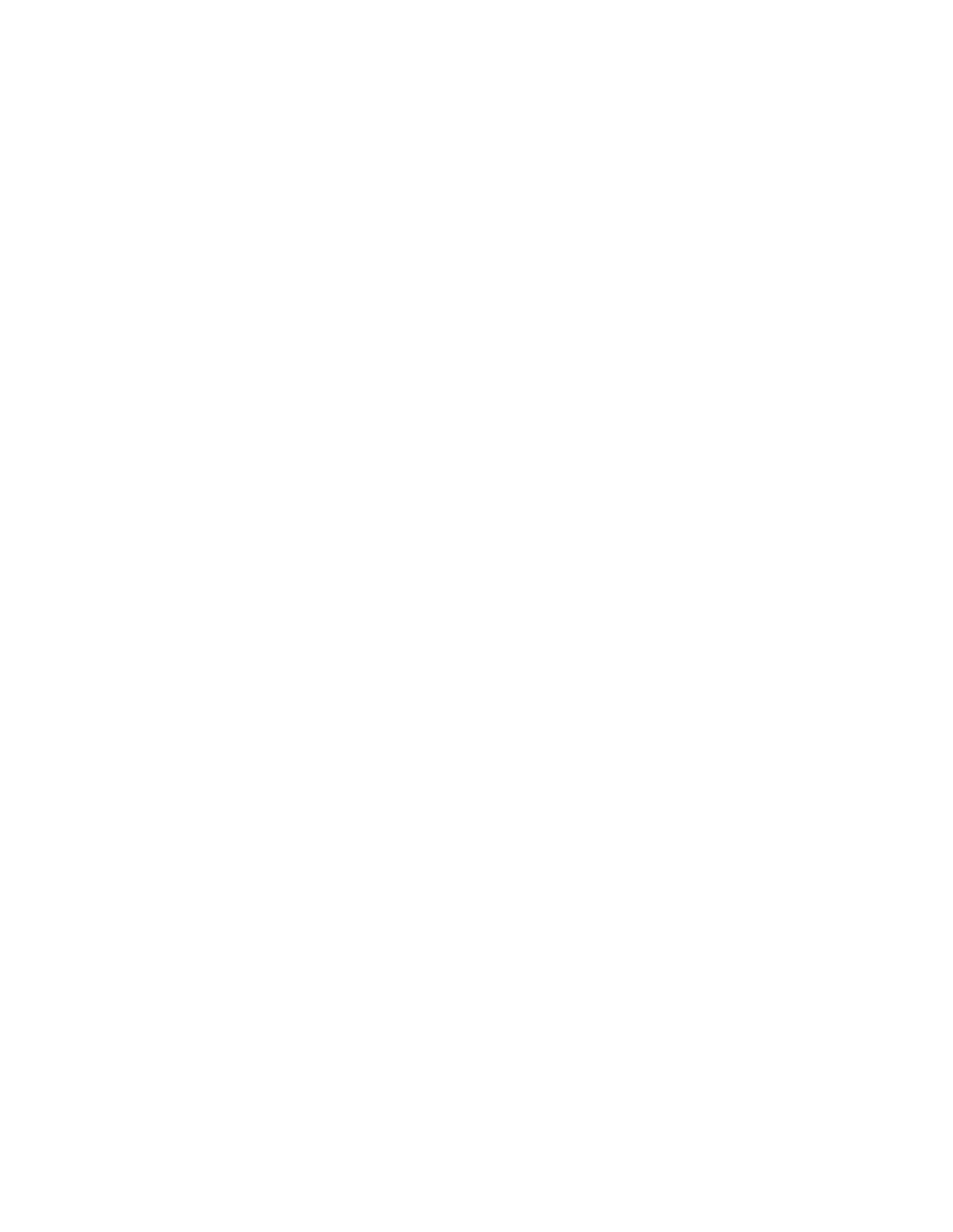### **Introduction**

Daniela Maldini, Ph.D. Earthwatch Institute

*Earthwatch Institute* has a commitment to bridging the gap between scientists, communities, and the natural world and seeks to contribute real solutions on the ground to positively affect the grave environmental challenges of today and to create a healthy balance between the needs of communities and the needs of nature. In recognizing the challenge of producing relevant scientific solutions to current environmental problems, Earthwatch-sponsored scientists were invited to submit papers that contribute to this topic: *Translating Scientific Results into Conservation Actions*.

In conjunction with the *2007 Earthwatch Annual Principal Investigator Conference*, six contributors were selected to share their experiences to better understand how to design and implement scientific research that is both relevant to science and useful to promote sound conservation practices in collaboration with local communities. The following compendium includes all submitted papers and summarizes the workshop discussion.

In the last decade or so a significant shift has occurred in the natural sciences. Researchers realize, and many embrace, the fact that it is not enough to simply collect scientific data to answer specific questions and then publish results in the scientific literature. As educated and knowledgeable members of the world's community, we are vested with the responsibility of informing and stewarding the proper management of our natural resources for the benefit of future generations of humans and species.

This challenge entails a restructuring of how natural sciences are taught and interpreted, and adds new dimensions to the way data are collected and disseminated. Scientific publications are still the most significant personal contribution of scientists to their discipline of expertise, and are still very much the metric used by institutions to evaluate a scientist's professional and academic credentials. However, critical management decisions cannot be delayed for the weight of scientific evidence to be filtered through the usual professional channels. A more practical, outreach oriented and less academic approach needs to be developed to disseminate important scientific information that may be relevant to critical management decisions.

This approach can be uncomfortable to academics who appreciate the fact that science is built on the premise that there are no final answers to a specific issue, only hypotheses that get refuted or accepted with the lowest margin of error possible. And it is this margin of error that scientists critically evaluate when making statements about their findings, making sure that their conclusions are based on sufficient sample size, a sound sampling design, appropriate and tested sampling techniques, and the critical input of colleagues. This process takes time, often many years in the case of studies that involve complex natural systems with multiple variables. Often such variables cannot be controlled in a laboratory, making the interpretation of data difficult and the margin of error larger than desirable.

The need to translate scientific results into conservation actions often negates the steps that are usually considered desirable in the scientific process of inquiry. Environmental assessments and adaptive management plans often require fast turnaround, swift implementation, and both short and long-term monitoring to assess effectiveness. While this process may short circuit some steps that scientists would prefer were included, it has gained acceptance in the conservation science realm. It is critical that scientists continue to optimize this paradigm to achieve the best outcomes for all stakeholders. Lack of scientific input and participation in this process could lead to serious negative consequences for natural systems.

A new role and a new model for scientific inquiry are taking shape as a consequence of the need for concrete solutions to immediate and pressing environmental problems. Many in the scientific community have embraced this new challenge and are developing rapid assessment tools and environmental monitoring protocols that use the scientific method in a less stringent yet effective way to produce swifter results. A large body of literature and many journals are dedicated to the science of conservation, so I feel no need to elaborate.

However, scientific results are simply the first step to a much longer process. There has been quite a debate in the scientific community regarding who is responsible for the translation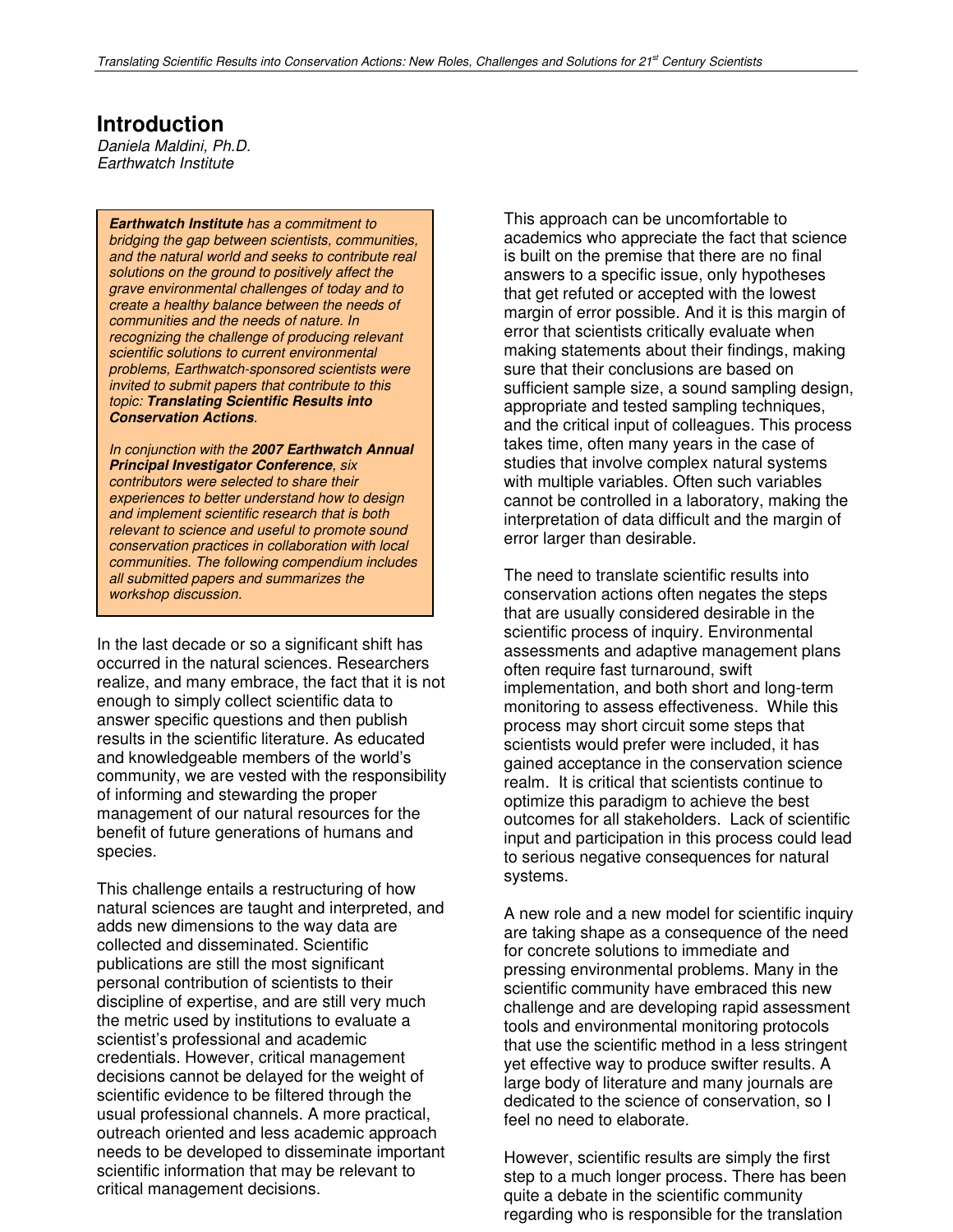of scientific outcomes to management or policy actions. Results lead to recommendations, and recommendations lead to plans for implementation that need to be carried through and evaluated for effectiveness. At what stage does the scientist hand off the process to a more appropriate implementer? Is the scientist also an advocate?

Does advocating for specific solutions negate the neutrality which is a characteristic of the scientific method to ensure unbiased judgment? On the other hand, isn't the scientist the most appropriate translator of results into recommendations by virtue of the fact that they can best explain the nuances of an issue and make a stronger case for the necessary action?

This debate will not be easily resolved soon and, frankly, there is little time to resolve it. The current environmental and social challenges are such that action is immediately required lest we have to witness the demise of our planet in the not too distant future. Many of us have rolled up our sleeves and accepted the challenges and opportunities that a new advocacy role poses to modern day scientists.

However, while scientists are shifting their perspective, few institutions have systemically changed to support this critical need. Scientific publications with high academic, but little applied value are typically still the currency of the scientific profession. In addition, grants for conservation work are small and hard to find, and salaries are often not adequate.

There is also another important dimension that is often ignored: it is not possible to isolate the cultural and the natural aspects of the environment. Ultimately, the Earth is a jigsaw puzzle of cultural and natural landscapes, delicately interconnected, constantly responding to shifts small and large, and deeply essential to the continuity of life on the planet.

Humans and their societies are an integral part of any ecosystem and the social and economic aspects of their presence cannot be separated from the other variables that affect the environment and shape it over time. Ultimately, a sustainable and balanced view of natural and cultural resources will only occur if responsibility for the management of these resources and the benefits they provide are shared equally by all stakeholders.

Scientists funded by Earthwatch Institute are grappling with all of these issues and pushing the frontiers on conservation science. They are individuals that have embraced these new challenges and have taken them one step further. Not only are they acting as environmental advocates and designing their research to respond to pressing environmental questions, but they have incorporated local stakeholders in many aspects of their research and education projects. They view this involvement, education, and outreach to local, national, and international communities as a critical component of their work.

Many of the projects Earthwatch Institute has funded through the years, have made critical contributions to the understanding of complex ecosystems with the specific goals of making long-lasting impacts on the design and implementation of management plans. These scientists and their projects also strive to empower worldwide audiences to participate in a direct and significant manner in the process of understanding, in the dissemination of information, and in the implementation of programs to the benefit of both communities and natural ecosystems.

In organizing a workshop entitled "Translating Scientific Results into Conservation Actions," I wanted to invite Earthwatch-funded scientists to share with one another the challenges and the rewards of working toward direct, on-the-ground contributions to a sustainable environment. I thought it important to highlight the contributions that some of the Earthwatch-funded programs are making in this area and to provide concrete examples of a variety of approaches. These Proceedings are the first attempt to capture some of the work being done by Earthwatchsponsored scientists. The sample of projects presented here represents a small portion of the work that is currently being undertaken and only reflects the efforts of the individuals that generously submitted an abstract to the organizers. I envisioned this forum to be an opportunity to share some of the successes, and some of the challenges and opportunities, we face in pursuit of better ways of applying research findings to management actions. I sincerely hope this is the start of a continued discussion leading to new ideas, increased cooperation, and, ultimately, a better stewardship of our natural and human resources.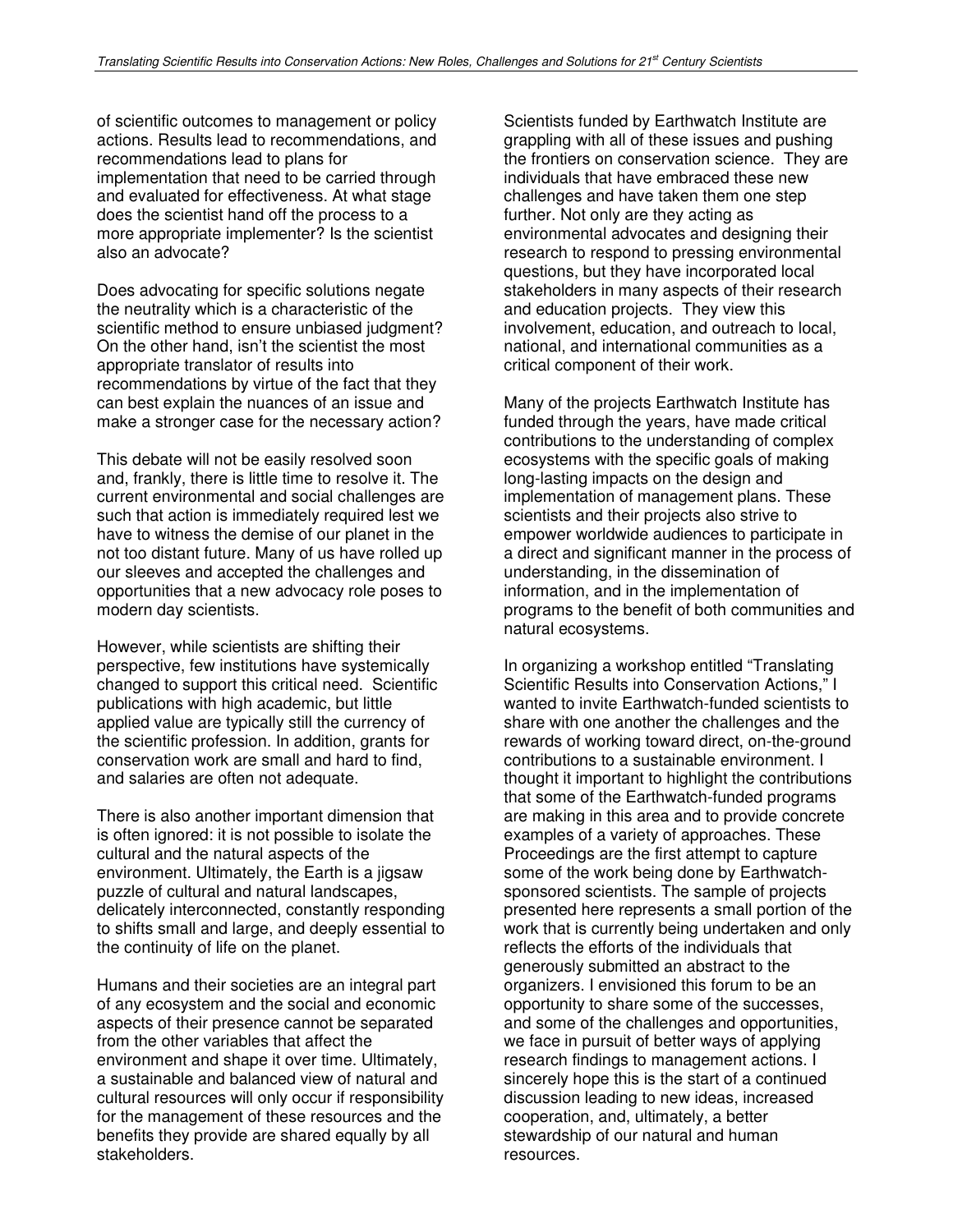### **Spanish Dolphins – From Science to Active Management**

Ricardo Sagarminaga van Buiten

Little was known of the cetacean and sea turtle populations in the Alboran Sea when the research vessel Toftevaag initiated its monitoring program there in 1992. The Alboran Sea is the only natural "gate" to the Mediterranean, and it is characterized by a unique and complex oceanography as well as an extraordinary biodiversity.

The first publications generated by our monitoring studies highlighted the relevance of this region for cetaceans and sea turtles, giving rise to an increase in scientific and public interest in the region. The R/V Toftevaag was visited by a National Geographic crew to produce Keeper of the Planet and BBC used the vessel to film parts of its documentary Blue Planet.

An important turning point was 1999, when Earthwatch Institute started funding Spanish Dolphins. The project became part of a Ministry of the Environment three-year program to design Marine Protected Areas (MPAs) and resulted in three new sites being proposed as "Sites of Community Interest (SCI)" under the framework of the European Union's Habitat Directive, and in one international scale MPA (SPAMI) under the Barcelona Convention.

In order to ensure a follow-up to this important scientific effort, the Spanish Cetacean Society initiated an ambitious four-year, 3.5 million Euro, LIFE Nature project for the European Commission (LIFE02NAT/E/8610), in partnership with the central administration, regional governments, fishermen unions, and several universities.

The project's aim was to develop management and conservation plans for cetaceans and sea turtles in the Alboran Sea, and actions at three levels, under the guidance of an international scientific committee, in order to establish a more solid management process.

The first level of this process focused on developing a robust scientific foundation for the management and conservation plans. This was necessary not only for the conservation goals established for the Alboran Sea, but also to provide Europe with solutions to the logistic and economic challenges of monitoring pelagic marine animals. Between 2002 and 2006, over



photo © Doug Peters

500 Earthwatch volunteers actively participated in a variety of tasks such as visual surveys, satellite tracking, photo identification, spatial modeling, acoustic experiments, and molecular analysis of stable isotopes. Highlights of this effort are the spatial analysis modeling developed by Principal Investigator (PI) Ana Cañadas as an innovative tool to monitor cetacean populations, and the satellite telemetry study carried out by PI Scott Eckert of the Wider Caribbean Sea Turtle Network (WIDECAST) identifying possible solutions to the problem of sea turtle bycatch, and the testing of bycatch mitigation measures directed by PI Ricardo Sagarminaga under a contract with NOAA Fisheries.

The second level of this process integrated the scientific results of this effort into the national and international biodiversity conservation strategies and frameworks. Another major contribution of the project was its input into a process initiated by the Ministry of the Environment, whose staff solicited the Council of State for an analysis of maritime governance. Over 2,110 meetings were held during this process. The outcome is a series of urgent legislative, management, capacity building, and monitoring actions, such as sea turtle bycatch mitigation measures that could reduce loggerhead turtle death rates by over 85%, and the relocation of the Cabo de Gata I.M.O. Traffic Separation Scheme outside an important bottlenose dolphin foraging area.

But legislative and management actions cannot be easily enforced in the open sea. Here, the real decision makers are the mariners who are the ones that need to be convinced that these actions are beneficial to them and to the environment. And this is where the third level of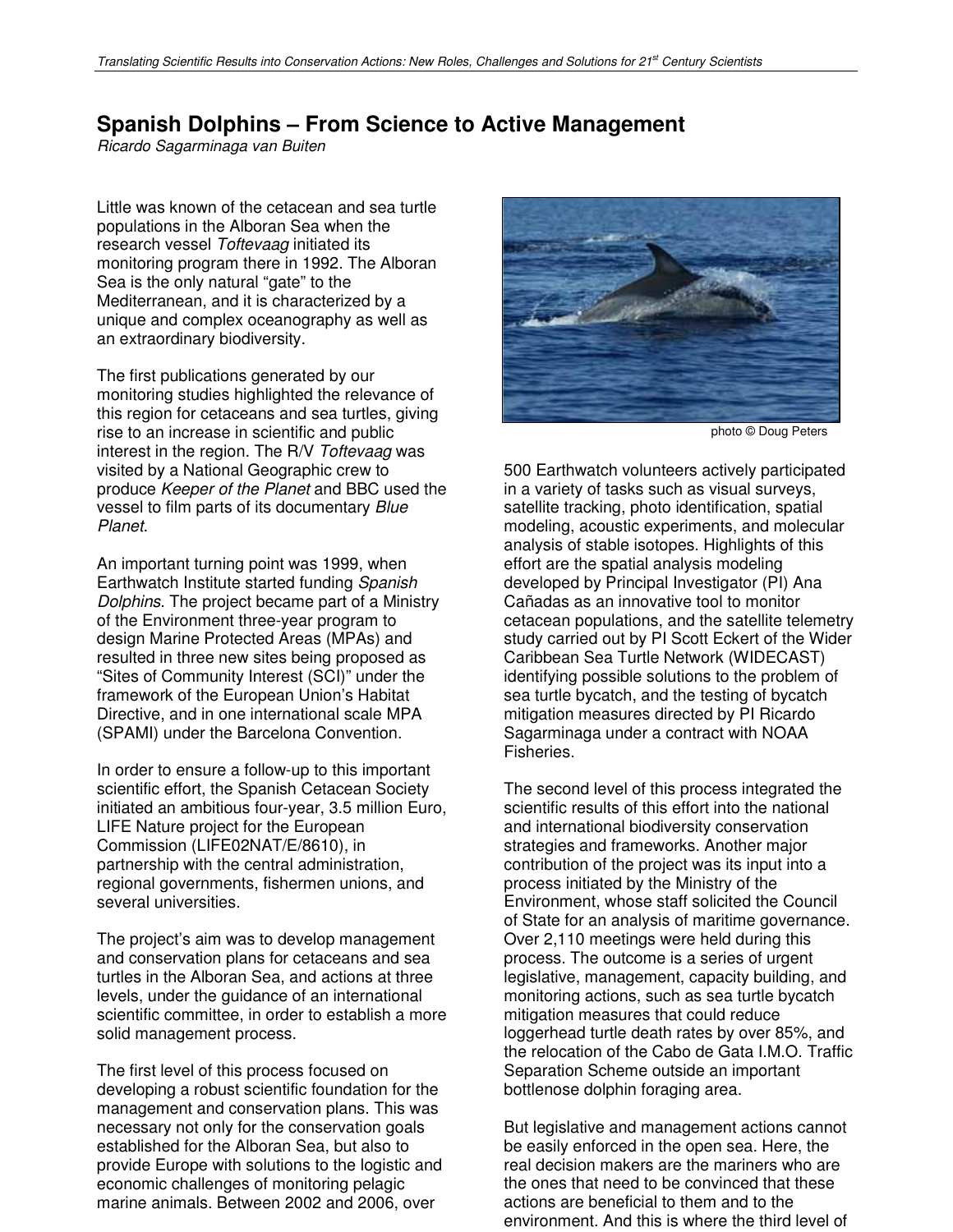the process comes in: three historic vessels, touring the coast, have been used as meeting places and classrooms and their crews have been working with coastal communities, visiting schools, involving fishermen in research projects, and promoting alternative professional activities, because biodiversity conservation will only work if it is profitable.

The outcomes of these stakeholder involvement actions reaching out to fishermen, whalewatching operators, teachers, students, and others have been amazing. The results of these efforts have been presented by the Spanish Ministry to the OSPAR Commission (The Convention for the Protection of the Marine Environment of the North-East Atlantic) meeting in October 2006, and led to the Spanish Dolphin Project research team being selected to lead a "stakeholder involvement" working group in cooperation with the National Biodiversity Conservation Directorate General.

Now, at the outset of this LIFE project, Spanish Dolphins initiates the next phase of putting the more urgent measures into action in collaboration with the Spanish Fishery Ministry. For Earthwatch volunteers onboard the R/V Toftevaag, this will translate into new activities. focusing on three important current issues, such as the use and misuse by the fisheries of acoustic deterrent devices which are conflicting with dolphins' hearing abilities, or testing new sea turtle bycatch mitigation measures, or collecting data to model cetacean distribution and abundance in order to map vulnerable or high risk areas. These efforts could lead to spatial or temporal closing of areas to potential threats such as military sonars (which cause strandings), fishing (the cause of bycatch and depredation), and navigation (which causes collisions with cetaceans and turtles).



Photo © Anlitak

 *Ricardo "Ric" Sagarminaga van Buiten* is the skipper of Toftevaag. Since studying biology at the University of Neuchatel (Switzerland), Ric has spent most of his time at sea sailing on conservationist campaigns onboard the Greenpeace ship Sirius and also as a sailing instructor on two classic sailing ships in Sweden. It was actually during his stay in Sweden that he discovered the world of restoration of old wooden ships and where the whole dream of Alnitak began. After gaining some wooden boat building experience working in specialized shipyards, he met Ana onboard the Sirius. Together in 1989, they found Toftevaag and reconverted her for her new mission as a research ship. At present, Ric is General Coordinator for the Spanish Cetacean Society, working mainly on the development of the management schemes of MPAs. He is in charge of the logistics of the Spanish Dolphins project, the navigation, the video filming, and the marine turtle research. As a complement to his Yacht Master Ticket, Ric holds a Swiss First Aid license, as well as a safety at sea and firefighting certificate.

Ricardo Sagarminaga van Buiten Alnitak Spanish Cetacean Society, Spain ricardo@cetaceos.com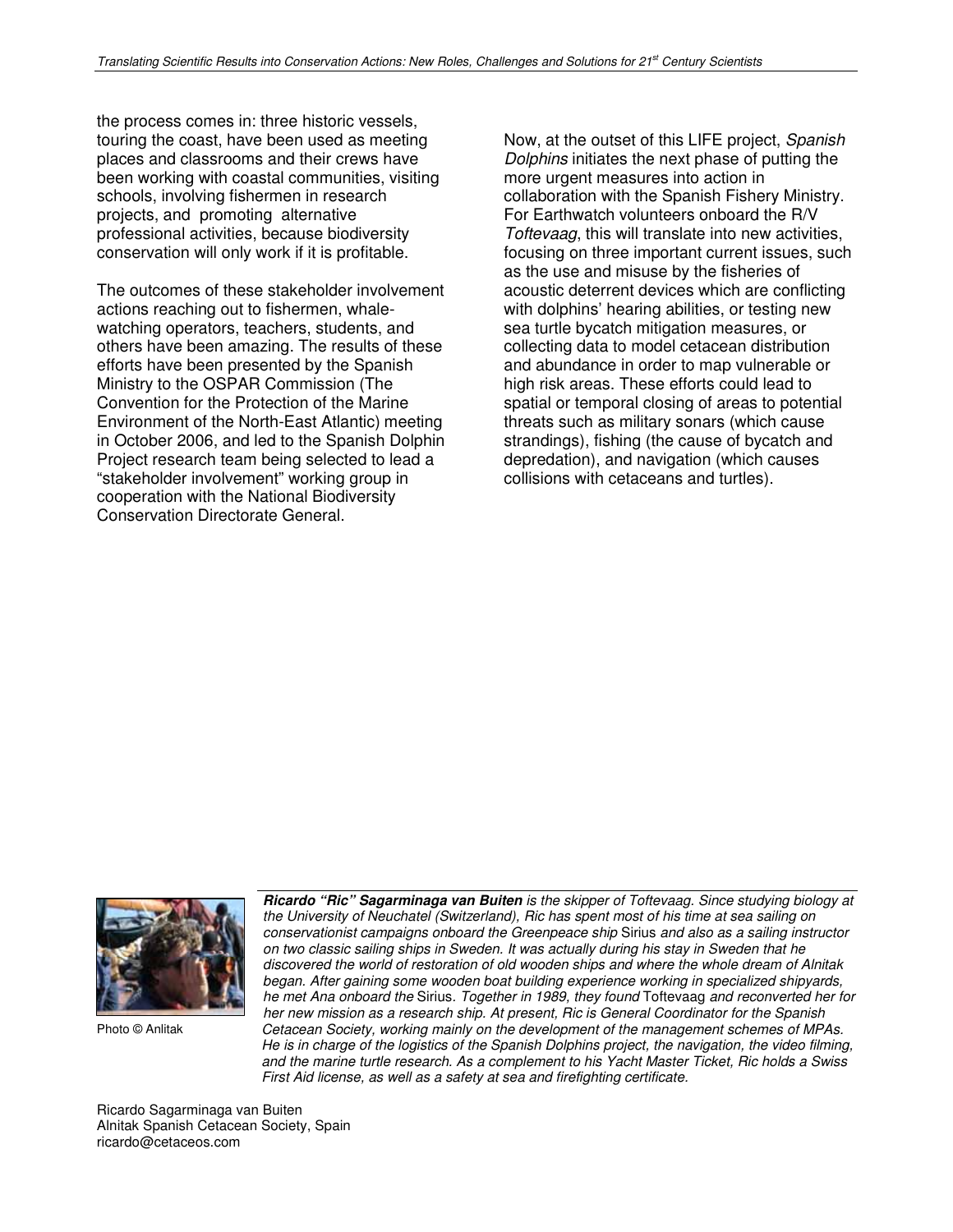### **A Cooperative Approach for Generating Robust Population Metrics for Whale Sharks** *Rhincodon typus*

Bradley Norman and Jason Holmberg



photo © Brad Norman

Effective conservation policy for rare, migratory species such as the whale shark (Rhincodon typus) requires broad international participation to achieve statistically meaningful levels of standardized data collection and to ensure that local analyses are comparable between research stations. Previous studies of whale sharks at Ningaloo Marine Park (NMP) in Western Australia have sought to estimate total abundance (N) as a prime management metric (Taylor 1994; Meekan et al. 2006). However, site-specific abundance is of limited value in examining issues of regional interest to whale sharks. Attempts to quantify a catch-all "superpopulation" often overlook ecological parameters of importance, such as site fidelity and transience, that affect how abundance is estimated and how management policy can effectively conserve a migratory species. Similarly, attempts to model a population in isolation using closed models or with matrix methods based on poorly understood biological parameters may also ignore these influences. The resulting multi-year abundance estimates based on scarce data often include large standard errors and provide no dynamic from which to assess the health of local or regional populations and their own potential mixture of residents and transients.

Ningaloo Marine Park (NMP) in Western Australia is a reliable gathering point for whale sharks, with sightings reported each year between March and July. This annual aggregation is the focus of a comprehensive mark-recapture program started in 1995 that uses computer-assisted photo-identification (Arzoumanian et al. 2005) to model population dynamics and to generate meaningful statistics for local conservation and management. The whale shark is assessed as *vulnerable* in the IUCN Red List of Threatened Animals (Norman 2000; http://www.redlist.org/), which is defined by a projected population decline of 20-50% over a ten-year or three-generation period, whichever is the longer. A twelve-year analysis at NMP has now shown this local population to be an aggregation of residents and transients demonstrating site fidelity. Population models for effective management and conservation must account for these behaviors to generate meaningful survivorship metrics, and accurate and timely reports of whale shark numbers are imperative to better establish the conservation status of this species and to justify management action where and when low survival rates are present.

Our study focuses on maximizing data collection by engaging ecotourists, scientists, and Earthwatch Institute volunteers to gather photographic mark-recapture data to estimate three broadly comparable metrics for whale sharks: apparent survival rate (φ), annual fluctuation in relative abundance  $(\lambda)$ , and the proportions of residents  $(y)$  and transients in the study population at NMP. Generating these parameters for local and regional marine and fisheries management is of vital importance to whale shark conservation, and their estimates can demonstrate the pressures on this poorly understood species at specific locations and can be used to correlate observations at other study areas through direct comparison. Subsequent analysis of these data can also help formulate improved conservation management decisions based on broader, multi-site observations, including the identification of areas of critical biological importance to the species that may require international participation to effectively manage and protect.

Establishing a network of research stations operating in a standardized manner is a complex task requiring a transparent and cooperative approach that must link and focus disparate local and international efforts for data collection, analysis, reporting, and action. In many locations, the individuals involved in each of these four steps are not directly linked. For example, ecotourism operators for whale sharks at NMP are ideally suited to collect photographic data through on-staff videographers and through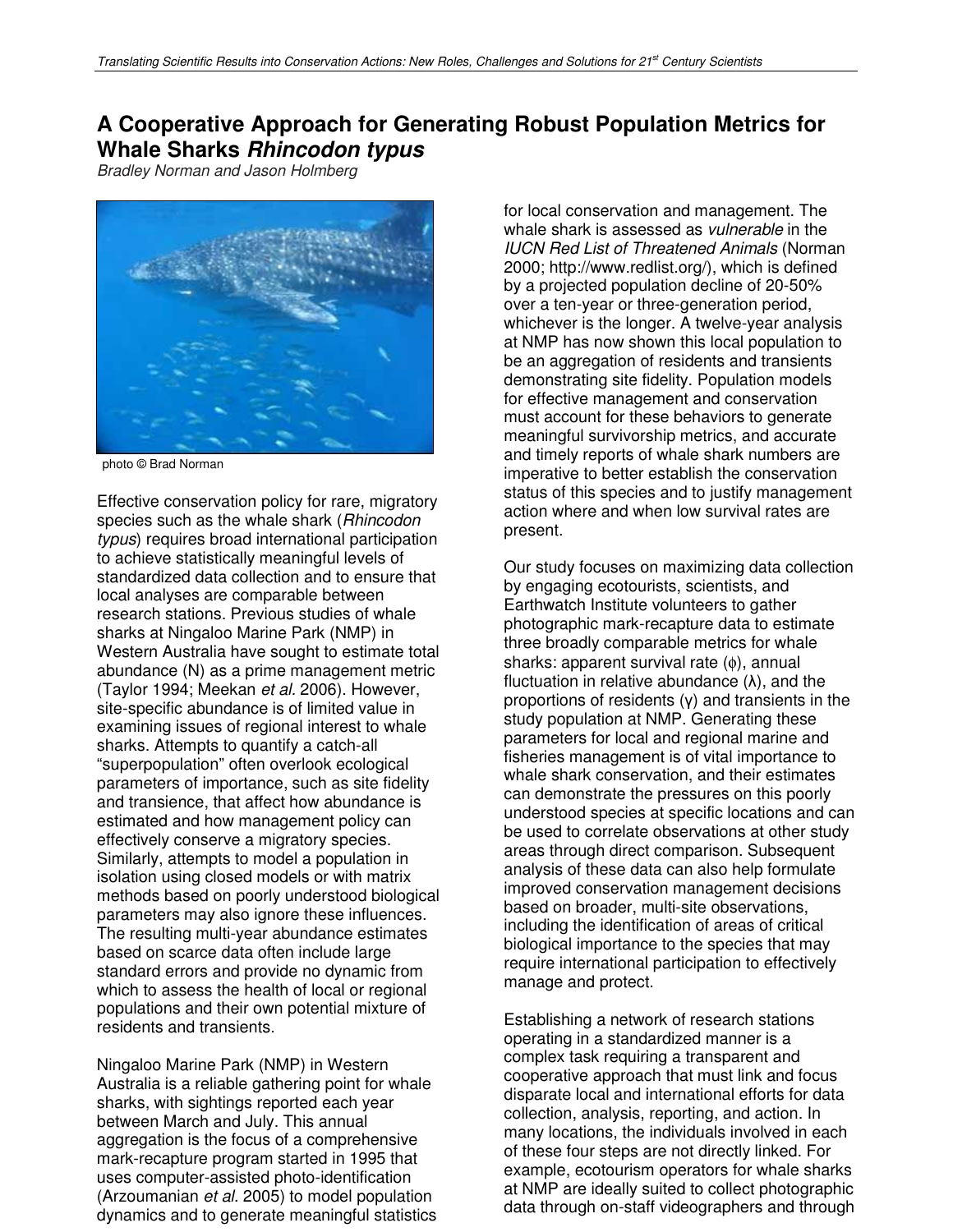informative dive briefings that discuss how to photograph whale sharks for research purposes. However, the coordination, aggregation, and analysis of these data is commonly beyond the scope of their efforts. To facilitate a linkage between data collectors, population analysts, and management agencies, we created the ECOCEAN Whale Shark Photo-identification Library (http://www.whaleshark.org), which provides a simple, multi-lingual data collection interface for direct, standardized, and coordinated submission of photographic data to a centralized database. The ECOCEAN Library also provides a suite of software tools for photographic analysis, including dual pattern recognition algorithms for accurate identification, that enables quick and accurate processing of collected encounter data and directly exports it to popular statistical software packages, such as Program MARK and U-CARE. These tools are supported by on-site training in their use, a field manual to capture relevant processes, and an online forum to promote discussion and rapidly disseminate new discoveries and technique improvements. To make the entire process transparent, the ECOCEAN Library creates publicly visible, online records for all reported encounters to show the volume of data collected and the subsequent identifications made by analysts. A built-in email system automatically informs data contributors of identifications made with their assistance and updates them when their identified sharks are sighted again in the future by other contributors.

As an online research application, the ECOCEAN Library is a suitable platform for coordinating broad data collection and analysis for whale sharks. However, creating site-specific linkages between data contributors, population analysts, and management reporting agencies is most efficiently done by local stakeholders with knowledge of the individuals and agencies involved in a specific region. As a multi-user software tool with built-in, role-based security, the ECOCEAN Library supports international collaboration but promotes localized efforts to collect, analyze, and report whale shark data. Local stakeholders better understand sitespecific parameters affecting data collection and can provide direct, consistent advocacy within related conservation, fishing, management, and tourism communities. This scalable approach allows for a completely local sense of ownership in research while providing a standardized methodology that ensures that local conservation efforts can benefit from and

contribute to a global understanding of whale shark ecology and population dynamics sustained by a host of independently managed field stations. Furthermore, through the mandatory, public display of all collected data in the ECOCEAN Library, local research efforts can directly obtain an understanding of observed whale shark ecology at other field stations, and the research community can avoid data "silos" that lock whale shark knowledge into small, proprietary collections of minimal benefit. Role-based security within the ECOCEAN Library ensures global access but limits who can modify and process contributed data to only an appropriate, local subset of users.

The work of Earthwatch Institute volunteers at NMP supports a broader approach to whale shark conservation that seeks to create a larger picture of whale shark ecology than has been previously attempted. While the results of these efforts are locally applicable and reported directly to NMP resource managers, they also underpin and assist a coordinated, multi-site study of the species. The translation of this research into conservation action is flexibly left to each field station where conservation efforts can be maximized using locally acceptable approaches informed by a global body of whale shark knowledge. Additionally, the transparent reporting and display of collected data from all field stations can inform larger conservation bodies, such as the IUCN, that can promote a needed international approach to conservation and protection for this rare, migratory species.

### **Selected references**

- Arzoumanian, Z., Holmberg, J. and Norman, B. (2005) An astronomical pattern-matching algorithm for computer-aided identification of whale sharks Rhincodon typus. Journal of Applied Ecology, 42 (6), 999-1011.
- Meekan, M.G., Bradshaw, C.J.A., Press, M., McLean, C., Richards, A., Quasnichka, S. and Taylor, J.G. (2006) Population size and structure of whale sharks Rhincodon typus at Ningaloo Reef, Western Australia. Marine Ecology Progress Series, 319, 275–285.
- Norman, B.M. (2000) 2000 IUCN Red List of Threatened Species. IUCN, Gland, Switzerland and Cambridge.
- Taylor, J.G. (1996) Seasonal occurrence, distribution and movements of the whale shark, Rhincodon typus, at Ningaloo Reef, Western Australia. Marine & Freshwater Research, 47, 637-642.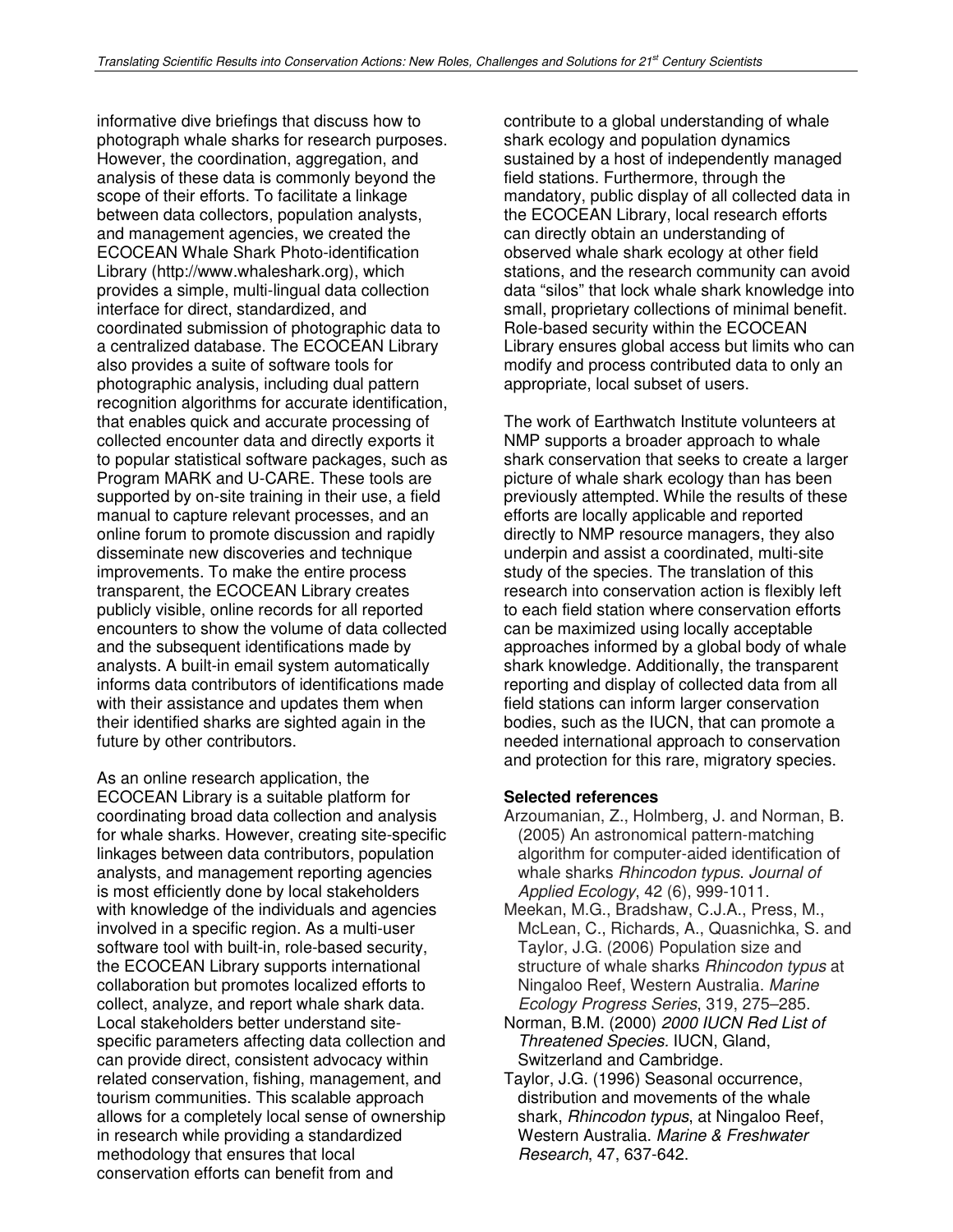

photo © ECOCEAN

Brad Norman ECOCEAN, Australia ecocean@ozemail.com.au



photo © ECOCEAN

Jason Holmberg Portland, OR, USA holmbergius@yahoo.com

*Brad Norman*, Project Leader and Biologist with the ECOCEAN Whale Shark Photoidentification Library, holds a Master of Philosophy degree in Marine Biology from Murdoch University in Perth, Australia. His main research interests are whale shark biology and physiology, sustainable ecotourism and conservation, and sustainable fisheries management. Brad began studying whale sharks at NMP in 1994 and has continued research both in Australia and abroad. Over his many years of work, he has established that the natural patterning on the skin of these sharks does not change over time and can be used to identify individuals. His studies previously focused on the biology of the whale shark and the sustainability of the associated ecotourism industry, while his present work extends to international conservation projects related to this species. In addition to developing acoustic and satellite tracking programs at Ningaloo and Christmas Island, Indian Ocean, Brad has discovered a new species of copepod living on the skin of whale sharks and also established the size at maturity of male whale sharks.

*Jason Holmberg* joined ECOCEAN in 2002 and has logged over 4,000 hours of development time on the ECOCEAN Whale Shark Photo-identification Library. As Project Architect, he has designed and implemented new tools to support digital pattern recognition for whale sharks. Using Jason's tools, the project has been able to categorize and manage a large amount of whale shark data and to identify individual animals from multiple photos taken by different researchers many years apart. Jason also undertook further field-testing of the project's methodology and technology in the Galapagos Islands in October 2004, Honduras in March 2005, and Australia in April 2005. He gave two talks at the International Whale Shark Conference in Perth, Australia in May 2005 and later that year accepted a Duke's Choice Award on behalf of the ECOCEAN team for innovative use of Java technology for whale shark data management and pattern recognition.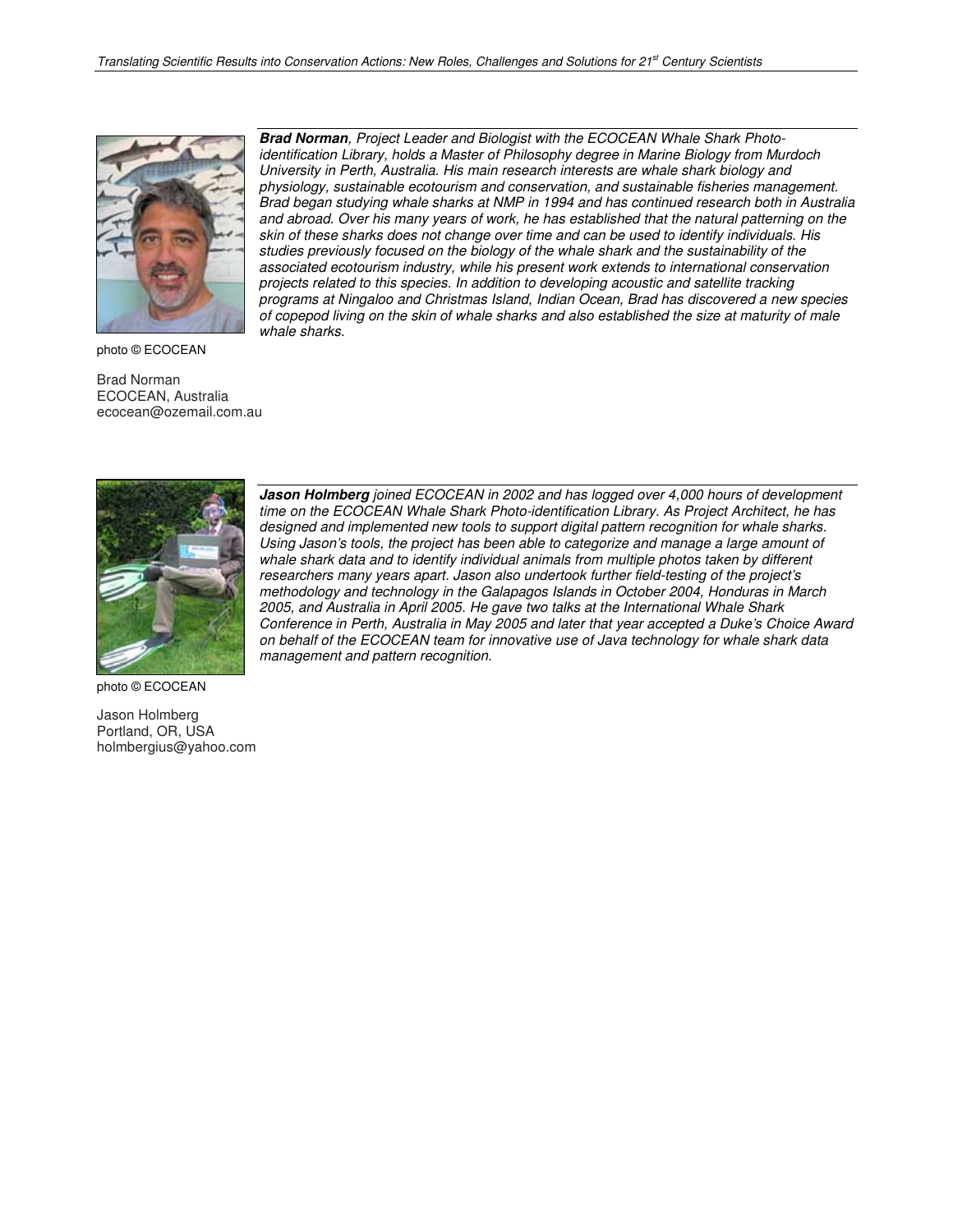# **Translating Scientific Results into Conservation Actions: Challenges and Opportunities from Jamaica and Belize**

James Crabbe

### **The projects**

I currently run two Earthwatch projects—one on Jamaica's coral reefs (2001-present) and one as part of the new Conservation Research Initiative (CRI) in Belize (2006 was the first year).

Data on coral surface areas are collected with the help of Earthwatch volunteers using SCUBA, followed by digital image analysis and modelling. The Earthwatch teams' work, measuring over 2,500 corals over the years, shows that severe storms, which are increased in intensity by global climate change, play a key role in this loss of cover and biodiversity, and significantly lower growth and recruitment (Crabbe and Smith 2006; Crabbe et al. 2002, 2004).

In addition, Earthwatch volunteers have made possible the collection of coral colony DNA samples and their subsequent analysis using a new technique (Crabbe 2003), to show the effect of environmental and climatic change on the DNA of the algal cells (zooxanthellae) in the corals. We have, for the first time, shown that corals can contain more than one clade (subspecies) of zooxanthellae, where different clades show different responses to climatic variables (Carlin et al. 2006; Crabbe et al. 2007).

### **The recommendations**

We need to translate our research into reef restoration and protection.

i) While barriers could be constructed to mitigate the effects of high wave energy, they would be unsightly and expensive on their own. However, if they were combined with energy production devices, to harness wave and wind energy, then they could become financially attractive. We recommend that discussions take place with Industrial partners to investigate this approach.

ii) The question of the role of zooxanthellae in corals under different environmental conditions is controversial. The role of symbiont switching and symbiont shuffling is still under investigation, and may be species specific. We recommend that further research be undertaken in a variety of reef environments to enhance our understanding of this symbiosis, and how it may be harnessed.

iii) It is vital for communities to consider coral reefs as integral to land environments. Resorts and deforestation have major effects on mangroves and corals. We recommend that communities and governments be educated to consider a holistic environmental view when undertaking major land or marine policies. The environment needs to be seen as part of the solution, and not as part of the problem.



photo © James Crabbe

### **The challenges**

A major challenge the projects address in both Jamaica and Belize is to integrate scientific knowledge and conservation science into policy that directly benefits all the stakeholders, from governments to local fisherfolk and their families. Volunteers, both local and transnational, can help key stakeholders (fisher communities, governments, economic partners) in realizing the opportunities in both Jamaica and Belize. There needs to be a more general awareness about the importance of the reef as well as increased awareness of the cause-effect relationship of storms-climate change and reef dynamics.

### **Jamaica**

Some models predict that in the Caribbean, a mere 1ºC rise in water temperature could lead to the long-term bleaching (and death) of all of the region's coral reefs. The protective effects of the reef, both with regard to marine life and to the human populations that live in the coastal areas, may become compromised and under threat in future years. With climate change inducing sea level changes, rises in sea surface temperature, and increasing storms, there will be fewer massive corals around to help break up waves and act as retreats for marine life. We need to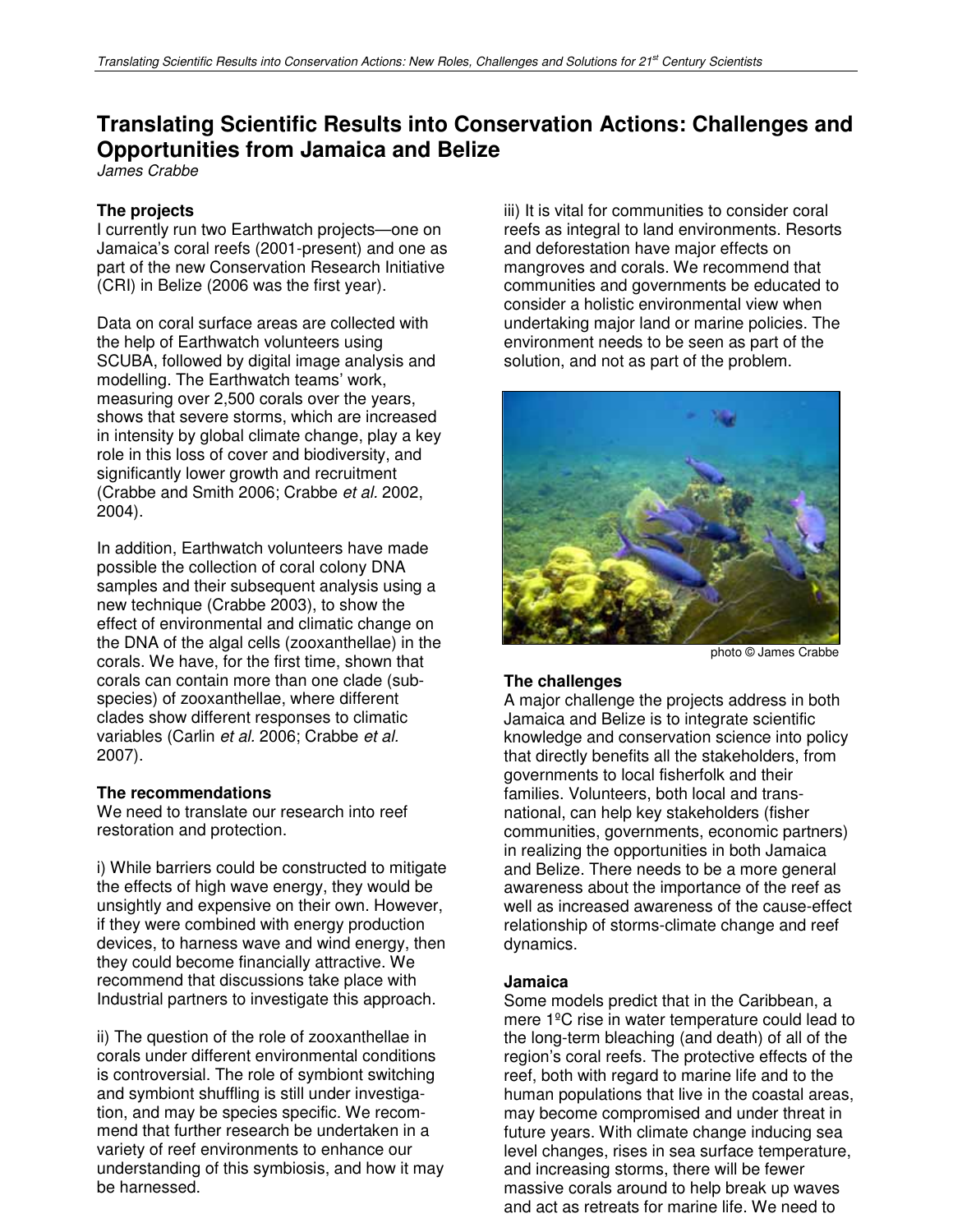know as soon as possible if such changes are happening in a particular area and what can be done to prevent them. The situation is not helped by overfishing and extensive resort development, with consequent reef degradation. While it has been possible to engage extensively in education on the island, with students of 5 years to adults, it has not been possible to engage with government or with Industry (the bauxite industry in particular). The environment is seen as part of the problem, not as part of the solution. This is because poverty and crime are seen as the key problems, and the government is not thinking about how the environment might help both those issues.



photo © James Crabbe

### **Belize**

In contrast to Jamaica, Belizean government organisations and NGOs recognise the need for managing marine resources in relation to the environment and the communities that rely on the reefs. The fishing industry contributes significantly to the Belize national economy, mostly from exports of lobster, conch, and shrimp. Our project contributes significantly to national priorities by providing key information on the role of climate variables in coral reef growth and recruitment, variables which themselves control the infrastructure for conch, lobster, shrimp, and snapper habitats. As part of the RI (Regional Initiative), we work closely with partners in the Toledo region of Belize—Toledo Institute for Development and the Environment (TIDE), Toledo Association for Sustainable Tourism and Empowerment (TASTE), the University of Belize, and other marine scientists as part of the Belize RI—in order to ensure that the whole of the RI is greater than the sum of its parts.

#### **The future**

The different situations in Jamaica and in Belize highlight two challenges, one practical and one moral. The practical challenge is to provide the

local stakeholders with information at the appropriate level to demonstrate how certain actions—for example, "no-take" fishing zones can help to achieve their aspirations. This intervention would need to address local economic and social concerns about the reefs, particularly their costs and benefits, and the range of options presently available. Belize is a good example of how this can work well, involving a RI. In Jamaica, because of the political situation, it has not really got off the ground, apart from the education side. We need direct links with the Jamaican government to show how environmental issues can help with poverty and crime, using examples from other countries, as well as our example in Belize. NGOs and local Industrialists need energizing with governmental and other support; not solely financial. We also need to engage with the 'bad guys' of politics and crime; without their support nothing will happen in the medium or long term.

The moral challenge is to reassess our own assumptions regarding people in developing countries and to acknowledge their rights and capacity for self-determination. We need to hold in greater esteem the diversity of social contributions that local people can make, and to maintain respect for a wider range of cultural values that can legitimately inform life choices about coral reef sustainability. This challenge comes into sharp focus with cultures with very different premises and linguistic backgrounds, such as the Bajau people in Indonesia (Crabbe, 2006). The role of indigenous communities in natural resource management is complex and easily oversimplified. Earthwatch can play a major part in facilitating this process by acting as a mediator with all stakeholders, nationally and internationally.

The questions "Whose aspirations? Whose achievements?" will continue to resonate in issues of sustainability and conservation. And we do not have much time. For people around the world who rely on coral reefs for their livelihoods, anthropogenic effects are degrading the local resource base at an alarming rate.

> Time past and time future Allow but a little consciousness – T. S. Elliot, "Little Gidding," The Four Quartets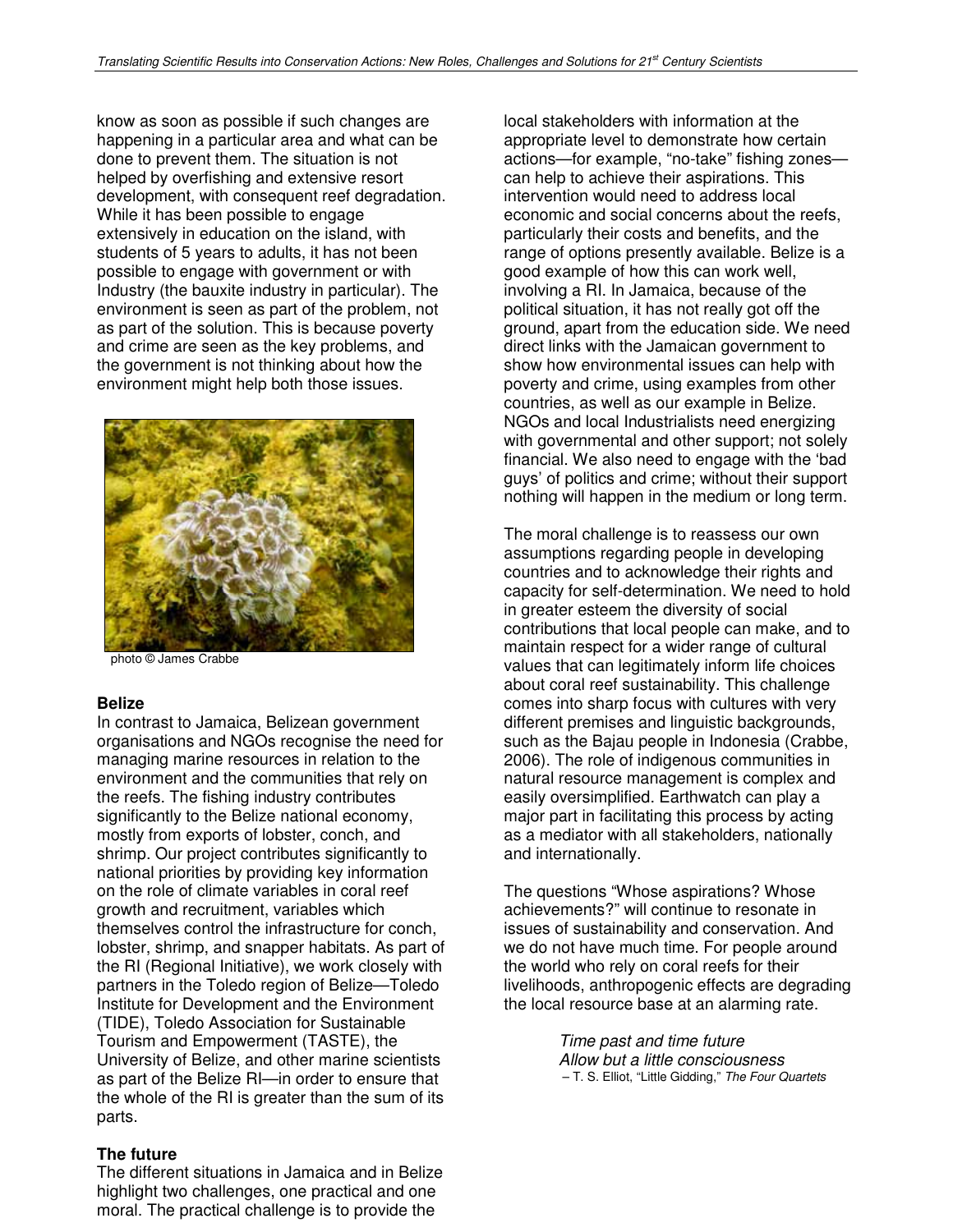### **Selected references**

- Carlin, J.P., Humphries, S., Crabbe, M.J.C. and Mazet, F. (2006) Zooxanthellae diversity in the Ningaloo Reef tract, Western Australia. Abstracts of the 7th Reef Conservation UK meeting, 6.
- Crabbe, M.J.C. (2007) Climate change and coral reefs. The Biologist. In the press.
- Crabbe, M.J.C., Walker, E.L.L. and Stephenson, D.B. (2007) The impact of weather and climate extremes on coral growth. In: H. Diaz and R. Murnane (Eds.) Climate Extremes and Society. Cambridge University Press. Chapter completed. In the press.
- Crabbe, M.J.C. (2006) Challenges for sustainability in cultures where regard for the future may not be present. Sustainability: Science, Practice & Policy, 2, 57-61.
- Crabbe, M.J.C. and Smith, D.J. (2006) Storm and stress: Modelling strategies for recruitment and survival of corals in Discovery Bay, Jamaica, and in the Wakatobi Marine National Park, S.E.Sulawesi. Proceedings of the 10th International Coral Reef Symposium, 382-389.
- Crabbe, M.J.C., Karaviotis, S. and Smith, D.J. (2004) Preliminary comparison of three coral reef sites in the Wakatobi Marine National Park (S.E. Sulawesi, Indonesia): Estimated recruitment dates compared with Discovery Bay, Jamaica. Bulletin of Marine Science, 74, 469-476.
- Crabbe, M.J.C. (2003) A novel method for the transport and analysis of genetic material from polyps and zooxanthellae of scleractinian corals. J. Biochem. Biophys. Methods, 57, 171-176.
- Crabbe, M.J.C., Mendes, J.M. and Warner, G.F. (2002) Lack of recruitment of non-branching corals in Discovery Bay is linked to severe storms. Bulletin of Marine Science, 70, 939- 945.
- Walker, E.L.L., Stephenson, D.B. and Crabbe, M.J.C. (2007) Coral growth and climate change. J. Marine Science & Environment. In press.



Photo © James Crabbe

Professor *James Crabbe* is Executive Dean of the Faculty of Creative Arts, Technology and Science and Professor of Biochemistry at the University of Bedfordshire. He is also Supernumerary Fellow of Wolfson College, Oxford University, and Visiting Professor at the University of Reading, UK, and at Beijing Normal University in China. Before becoming Dean, he was Head of the School of Animal and Microbial Sciences and Professor of Protein Biochemistry at the University of Reading, and before that a Lecturer and Fellow at the University of Oxford. In 2006, he won the 6th Aviva/Earthwatch Award for Climate Change Research. He has over 125 publications in refereed International journals, several books and book chapters, and commercial software in molecular modelling.

He is Editor of the journal Computational Biology and Chemistry, and on the editorial boards of three other journals. He is Chairman of the Trustee Directors of a charity for Access Ability and Communications Technology (AACT), a member of the College of Experts of the UK Medical Research Council, a member of the Advisory Board of the Coral Reef Research Unit at the University of Essex, and a former member of the Peer Review College of the UK Engineering and Physical Sciences Research Council. He is currently on the Executive Committee of the UK Deans of Science, has been a member of the Council of the Biochemical Society, an Academic Auditor with the QAA, and a member of the Research Boards of the EU and of the Big Lottery Fund. He has made several classical records, one of which won an award, and has worked with BBC TV and Radio, and on the science and art programme of the Wellcome Trust. His research specialties include computational biology, coral reefs, and proteins and enzymes in health and disease. He is also a PADI Assistant Instructor and Master SCUBA Diver, having made over 430 logged research dives since 2000.

James Crabbe, Ph.D. University of Bedfordshire, UK james.crabbe@beds.ac.uk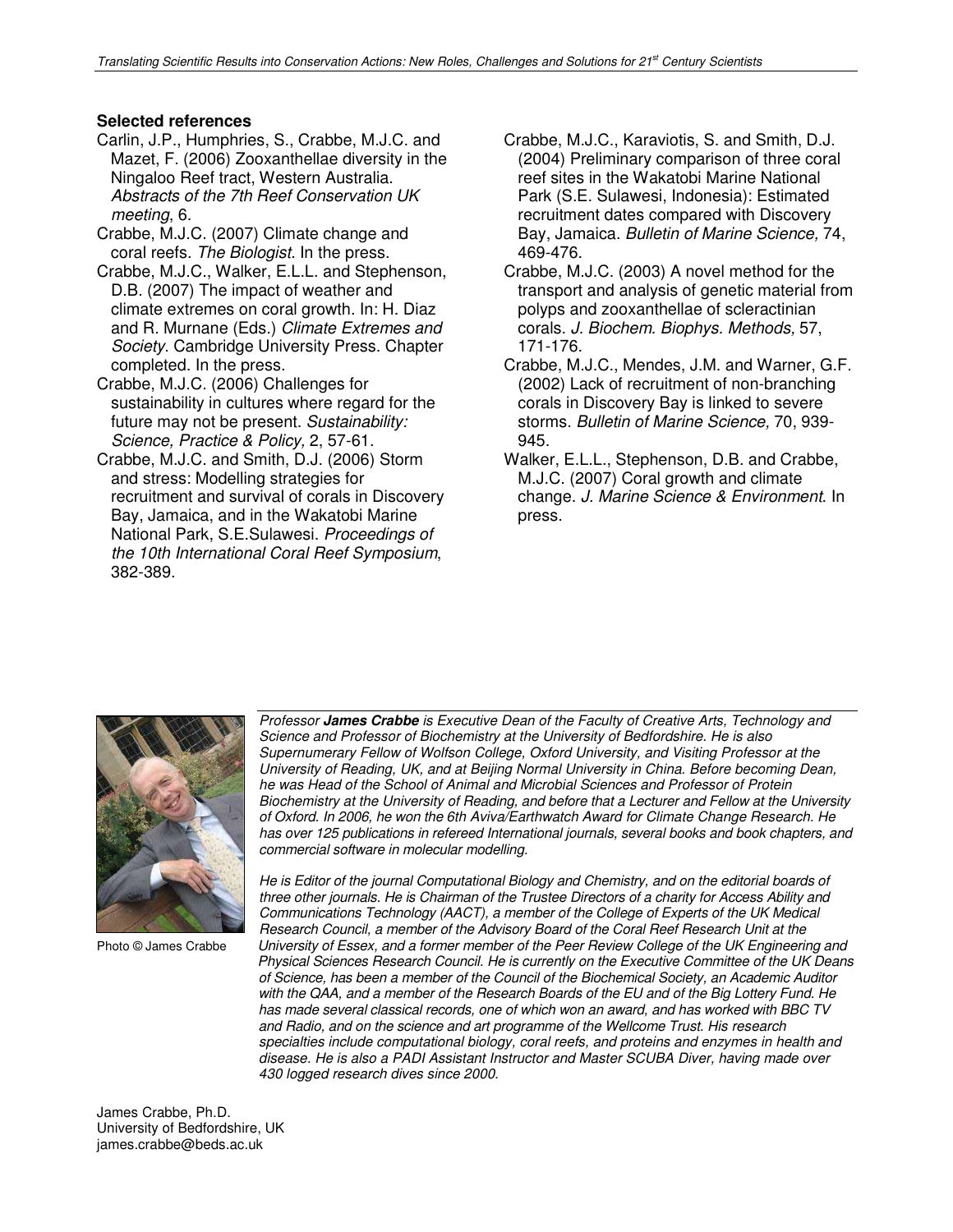# **Marine Conservation as a Common Goal: The Benefits of Communication between Marine Biologists and Artisanal Fishermen**

Joan Gonzalvo Villegas

In 1991 the Tethys Research Institute started a project around the island of Kalamos, Greece. Initially, this was meant to be a long-term study on the ecology and behaviour of short-beaked common dolphins, Delphinus delphis, in the eastern Ionian Sea, a Mediterranean hotspot. However, research documented the sharp decline of the local common dolphin community, to the point that today only a few animals can be seen. Bottlenose dolphins, Tursiops truncatus, living in the same area appear to have relatively stable trends, but their numbers are small.

In 2001, Tethys started a parallel study in the Amvrakikos Gulf, a semi-closed sea stretching over about 35 km and covering an area of approximately 400 km<sup>2</sup>. There, bottlenose dolphins are the only cetaceans encountered. A recent population estimate showed that about 150 dolphins live in the Gulf. These dolphins seem to be members of a resident community and their behaviour and ecology is remarkably different compared to that of bottlenose dolphins living around Kalamos. Research by Tethys is now documenting how dolphin communities in both areas interact with their environment and how human activities—particularly fisheries and pollution—affect their conservation status.

I first joined the Tethys team in 1999. In 2004 Giovanni Bearzi, President of Tethys and coprincipal investigator of the Earthwatch Institute expedition, suggested that I move to a village on the coast of the Amvrakikos Gulf and I settled there to start a year-round study of local dolphins. My decision to move from my home town of Barcelona, Spain, to the village of Vonitsa, Greece, was a difficult one. However, I soon realized that this could open the door to significant developments, which were unlikely to occur as long as we operated as "visitors." Soon after I settled there, a friendly relationship developed with the local community, especially with artisanal fishermen.

Since the beginning, local fishermen were curious about the presence of biologists from abroad and started inquiring about our work. When we told them about our interest in dolphins, comments were ironic and sometimes slightly aggressive. Some fishermen claimed that dolphins had to be all killed because of their habits of damaging and depredating fishing gear. However, in the end, even those attitudes

evolved towards a genuine appreciation of our work. Fishermen started to ask questions about the methods we use, our past experiences in this field, our findings and, at a more personal level, they wanted to know the reasons and motivations that led me to choose this profession and way of life.

Establishing a good personal relationship with them and listening to their different opinions on the problems they face, offered insight that would be difficult to obtain otherwise. While sitting at seaside bars drinking our "café frappé" (ice coffee, a favourite refreshing beverage in Greece), they told me about ever-decreasing landings caused by human impact, illegal fishing taking place in the area, and the actual hardships of dolphin-fisheries interactions.

Their interest in collaborating became even clearer when fishermen started to report dolphin sighting or stranding events. Fishermen who had found a dead animal offered the possibility of taking us there with their own boat. They even waited patiently under heavy rain while we were measuring the animal and taking photos.



Barba-Yannis setting his trammel net and repairing it at the port of Vonitsa. Photo courtesy of Joan Gonzalvo Villegas.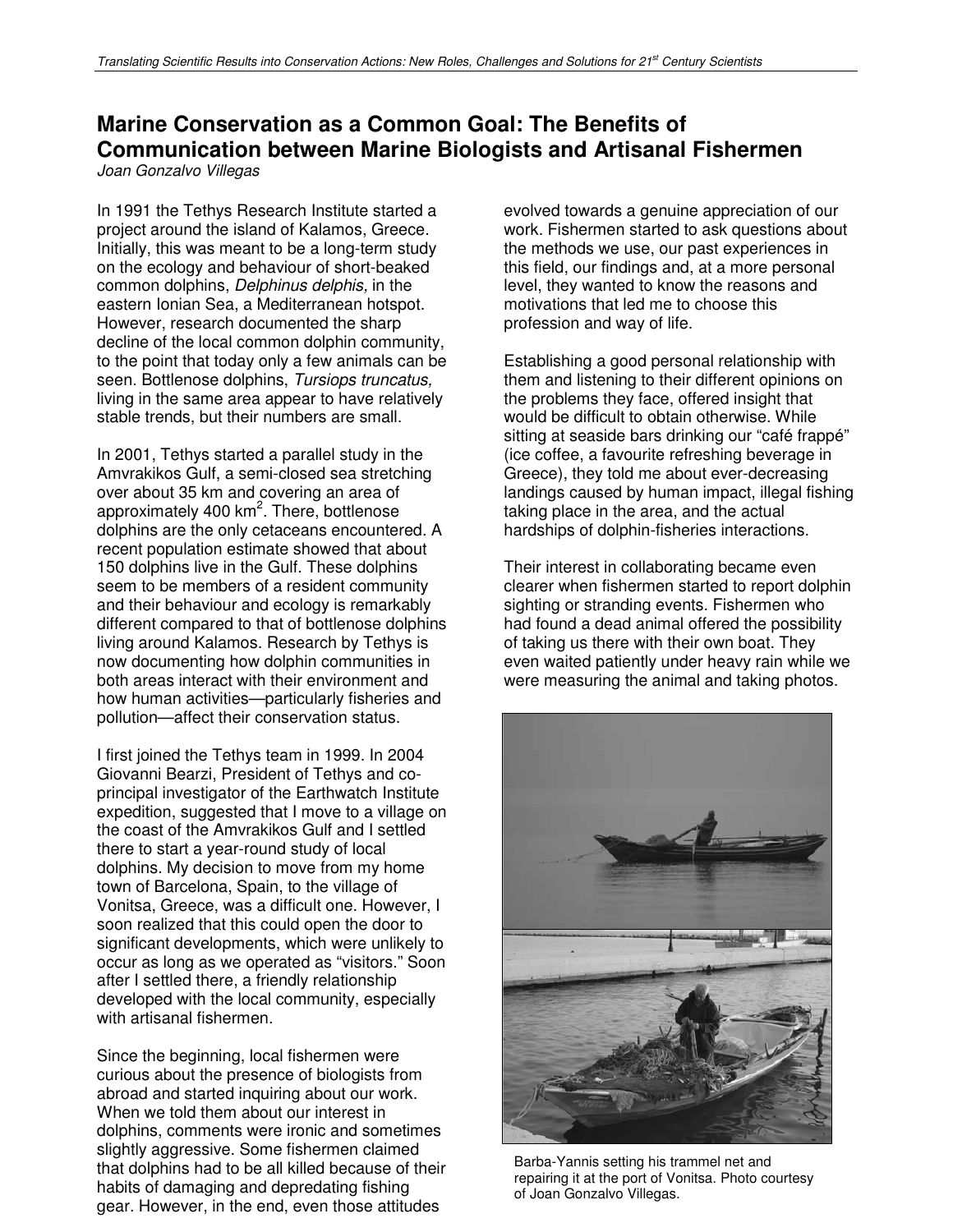An understanding of the factors threatening the Amvrakikos Gulf is somewhat complicated as a variety of problems—including chemical pollution, eutrophication, and illegal fishing—are contributing to ecosystem damage. Still, local fishermen have come to a good understanding just out of their own experience, without knowing about the conclusions of many scientific articles focusing on this area. Many fishermen, for instance, do not think twice when asked about the problems of the Gulf. And surprise—the main problems do not include dolphins. Fishermen maintain that the progressive reduction of the narrow channel that links the Gulf to the open sea (resulting from a project to enlarge the port of Preveza) has had a major impact on water balance and the ecosystem. Water exchange was reduced and this contributed to increasing eutrophication. Changes in freshwater input from rivers due to hydroelectric and other dams also added to the problem. Another serious problem reported by local fishermen is that of illegal trawling (a fishing method that has been forbidden in the Gulf since 1975) - reportedly one of the main factors behind the steady decline of fish captures.

The local fishing community also shows signs of the phenomenon known as "shifting baselines," described by fishery scientist Daniel Pauly in 1995. As one generation replaces another, people's perceptions of what is natural change to the extent that they no longer believe historical anecdotes of past abundance or size

of species. The environment changes dramatically, but due to loss of information and memories across generations most people do not realize the extent of change. Therefore, recording fishermen's present and past experiences represents an important opportunity to document the history of the Gulf's ecosystem.

For instance, young fishermen admit that a few years ago their catches of sardines, red mullets, and shrimps were much larger. Old fishermen tell an even more interesting story. Barba Yannis, who is 74 (the prefix "barba" is used in Greece to express respect for the elder), and Barba Mihalis, 75, have been fishing in the Amvrakikos Gulf for more than 50 years. Both of them recall a time when large tuna were frequent in the Gulf, and tell stories of amazing biodiversity and plentiful catches. Younger fishermen, on the contrary, have never seen a single tuna in the Gulf.

At dusk, while walking along the sea side of Vonitsa with the dolphins seen just a few hours earlier still on my mind, I watch the silhouette of Barba Yannis setting his nets while hand-rowing his kaiki in the magnificent sunset. Not so long ago, this was a common sight in the Mediterranean. Today, artisanal fishermen are yet another "species" struggling to survive in an ecosystem that has been depleted by commercial and illegal fishing. I again realize that Barba Yannis, Barba Mihalis, and their sustainable fishing means deserve to be protected as much as the dolphins.



 *Joan Gonzalvo Villegas*, born in Barcelona, Spain, in 1972, is a Catalan biologist who is a member of GRUMM, a group for the study and conservation of marine mammals at the University of Barcelona. As a GRUMM collaborator, Joan has been involved in a project funded by the Spanish Ministry for the Environment, focusing on interactions between bottlenose dolphins and fisheries, and in another EU-funded project to assess bottlenose dolphin population size and conservation needs with the final goal of producing an Action Plan for the conservation of this species. Both projects have been conducted in the Balearic Islands. He is experienced in developing public awareness campaigns addressing the problems faced by cetaceans in the Mediterranean as well as in cetacean research methods. Joan works in the Amvrakikos Gulf in the context of his ongoing Ph.D. program at the University of Barcelona, Spain. He has been collaborating with the Tethys Research Institute since 1999, regularly participating in cetacean research done in Greece. Joan is a professional swimming teacher with experience with disabled children and has lived for several years in London, where earned his degree in Animal Biology. Joan can speak English, Catalan, Spanish, Italian and some modern Greek. From March 2006 Joan has been settled in Vonitsa and is committed to full-time, year-round research in the Amvrakikos Gulf. He is in charge of all the logistic work and coordinates all teams of Earthwatch volunteers.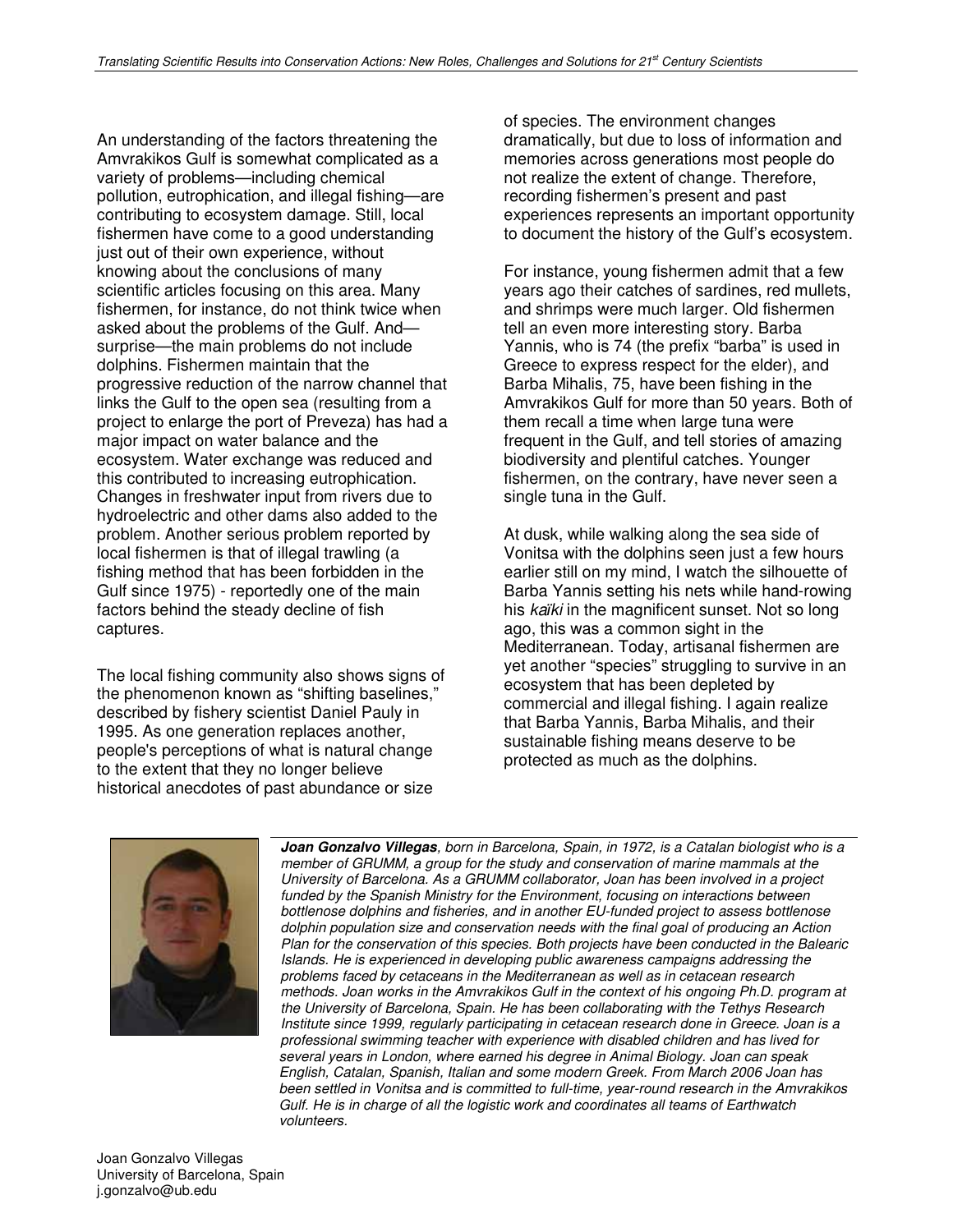### **Successive Incremental Increases in the Conservation Status of Milman Island Turtle Rookery as a Direct Result of Research Outcomes**  Ian Bell

Broad scale vessel-based surveys of the north Queensland coast and islands by Limpus (1980) and Limpus and Fleay (1983) initially identified Milman Island (11° 19.05'S, 143° 00.13'E) as a regionally significant green turtle, Eretmochelys imbricate, nesting rookery. Subsequent islandbased research by Loop et al. (1995), Dobbs et al. (1999) and Limpus and Miller et al. (2000) confirmed this initial finding. While year round nesting ( $\overline{X}$ : 1-7 turtles per week) has been recorded, a peak in nesting density occurs during the austral summer. During the past 10 years, average annual E. imbricata nesting densities of 203 (R: 93-365, SD 88.8, N=10) have been recorded over the peak nesting period. The island is remote, lying close to the northern extremity of the Great Barrier Reef World Heritage Area.

Prior to 1975, Milman Island reef flat formed part of the Queensland coastal waters tenure with little to no conservation status afforded to the island or associated reef. The Great Barrier Reef Marine Park Act was passed in 1975 and the waters surrounding Milman Island were, in association with the whole of the Great Barrier Reef (GBR), gazetted as part of an all encompassing Great Barrier Reef Marine Park (GBRMP) under federal legislation. This new legislation required zoning plans to be developed that clearly required protection of the area's biodiversity whilst providing for reasonable use.

Consequently, over the last 30 years a range of management tools including zoning plans, permits, education, and management plans have been applied to regulate access and to control and mitigate impacts associated with human use of the GBRMP. Zoning is basically a spatial planning tool that acts like a town planning scheme.

In 1981, a zoning plan was prepared for the far northern section of the GBRMP. As a direct result of earlier turtle research, Milman Island was initially gazetted a Marine National Park 'B' Zone, which essentially provided for appreciation and enjoyment of the area in its relatively undisturbed state (Figure 1). This was a "look but no-take" zone, in which all forms of extraction (including fishing) were prohibited. It did not however preclude people, including commercial fishers from entering or anchoring at

the island. Additionally, zoning arrangements only extended to waters around the island and to 500m seaward of the reef edge, with the land area above high tide not becoming National Park until 1989.



Figure 1. Milman and associated islands-pre rezoning.

Between 1999 and 2003, the federal government's Great Barrier Reef Marine Park Authority undertook a complex planning and consultative program to develop new zoning for the entire Marine Park. The program's primary aim was to better protect the GBR's range of biodiversity, by increasing the extent of "notake" areas, ensuring they included representative examples of all different habitat types and areas of high biological significance. Whilst increasing the protection of biodiversity, a further aim was to minimise negative and maximise positive impacts on the existing users of the Marine Park. It is believed both aims were achieved by incorporating a comprehensive program of scientific input, community involvement, and innovation (Fernandes et al. 2005).

During the GBR-wide re-zoning process, important marine turtle nesting sites were specifically examined to ensure "no take" areas included 100% of known turtle nesting sites with a high to very high priority ranking for each species. The ten year Milman Island data set provided a comprehensive understanding the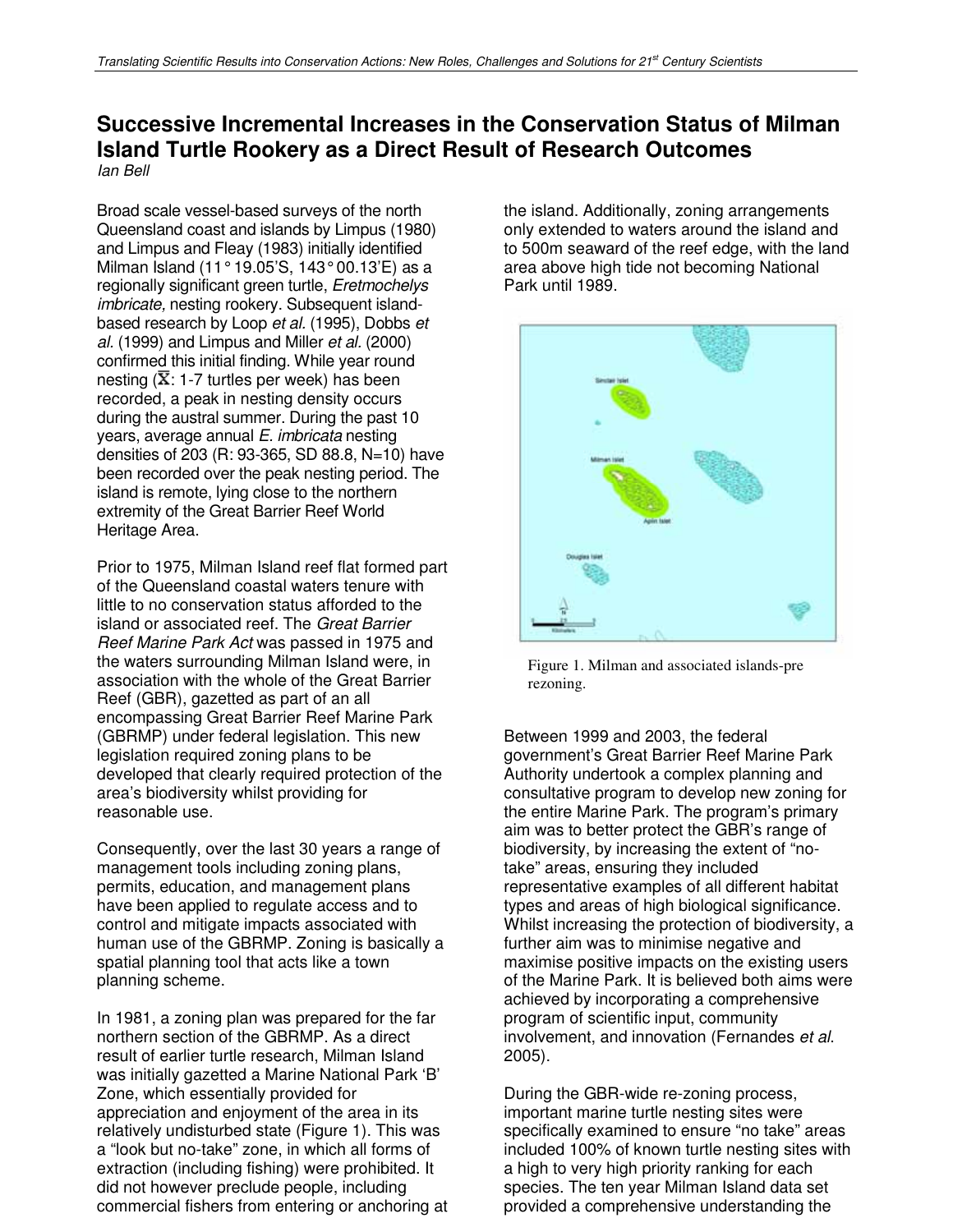island's marine turtle nesting population biology, and the nesting dynamics of surrounding islands (Limpus and Miller 2000). Data were also available which concluded that, while Milman Island was the primary nesting site, turtles moved extensively within a nesting season between adjacent islands to nest. These data underpinned an argument to increase the area of Marine National Park "B" zone to encompass waters of the three islands adjacent to Milman Island. Data clearly supported the case for a declaration of a preservation zone within 500 meters of Milman Island.

A preservation zone (or pink zone in Figure 2) is a "no-go" area for the general public. A person must not enter a pink zone unless they have special permission and extractive activities are strictly prohibited. Research may occur in a pink zone, but only if the research is relevant to, and a priority for, management and cannot be conducted elsewhere. Re-zoning of Milman Island to a preservation zone now affords the area the highest conservation status level possible within the Marine Park.

Incremental increases in higher levels of conservation zones surrounding Milman and adjacent islands over time would not have been feasible without a comprehensive understanding of the nesting biology of the turtles using the island. Given the cryptic life history displayed by marine turtles, only long term research can provide this understanding.



Fig. 2. Milman and associated islands-post rezoning.

### **Selected references**

- Dobbs, K. A., Miller, J. D., Limpus, C. J. and Landry, A. M., Jr. (1999) Hawksbill turtle, Eretmochelys imbricata, nesting at Milman Island, northern Great Barrier Reef, Australia. Chelonian Conservation and Biology. 3(2): 344-361.
- Fernandes, L, Day, J., Lewis, A., Slegers, S., Kerrigan, B., Breen, D., Cameron, D., Jago, B., Hall, J., Lowe, D., Innes, J., Tanzer, J., Chadwick, V., Thompson, L., Gorman, K., Simmons, M., Barnett, B., Sampson, K., De'ath, G., Mapstone, B., Marsh, H., Possingham, H., Ball, I., Ward, T., Dobbs, K**.**, Aumend, J., Slater, D. and Stapleton, K. (2005) Implementing representative no-take areas over 1/3 of the Great Barrier Reef: Large-scale implementation of Marine Protected Area theory with lessons for global application. Conservation Biology, 1733-1744.
- Limpus, C.J. (1980) Observations on the hawksbill turtle (Eretmochelys imbricata) nesting along the Great Barrier Reef. Herpetologica, 36: 265-271.
- Limpus, C. J. and Fleay, A. (1983). Management and turtles. In: J.T. Baker, R.M. Carter, P.W. Sammarco and K.P. Stark (Eds.), Proceedings of the Inaugural Great Barrier Reef Conference. James Cook University Press, Townsville, pp 535-540.
- Loop, K. A., Miller, J. D. and Limpus, C. J. (1995) Nesting by hawksbill turtles (Eretmochelys imbricata) on Milman Island, Great Barrier Reef, Australia. Wildlife Research, 22, 241-52.
- Miller, J. D., Limpus, C. J. and Bell, I.P. (2000). Nesting biology of Eretmochelys imbricata in the northern Great Barrier Reef. In: C.J. Limpus and J.D. Miller (Eds.) Final Report for the Australian Hawksbill Turtle Population Dynamics Project. Report to the Japan Bekko Association and Queensland Department of the Environmental Protection Agency, Chapter 5, pp 38-8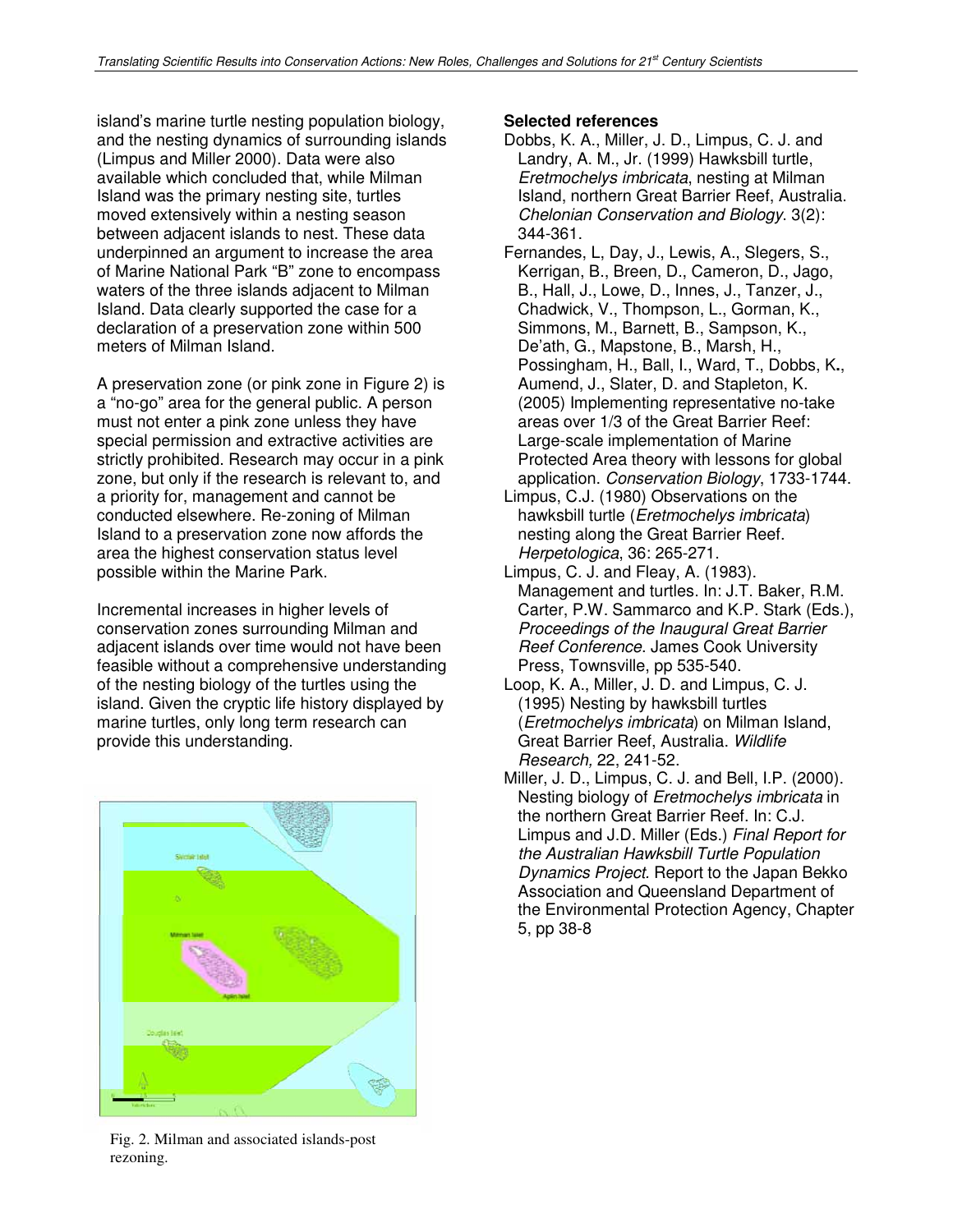

Dr. *Ian Bell* has been working with the Queensland Parks and Wildlife Service marine turtle conservation project since 1995 and managing the program in north Queensland since 2002. He is responsible for conducting marine turtle nesting beach and foraging ground surveys to determine the species composition, population structure, and distribution of turtles in north Queensland. He also has an active role in assisting indigenous communities develop sustainable self-management strategies for marine turtle populations. Ian has also undertaken marine turtle work in various south Pacific countries including Papua New Guinea, Vanuatu, and Fiji, and also in Bahrain. He completed his Masters degree on the dive behaviour of hawksbill turtles and is currently undertaking a Ph.D. describing a foraging population of hawksbill turtles.

Photo © Ian Bell

Ian Bell, Ph.D. Queensland Parks and Wildlife Service, Australia ian.bell@epa.qld.gov.au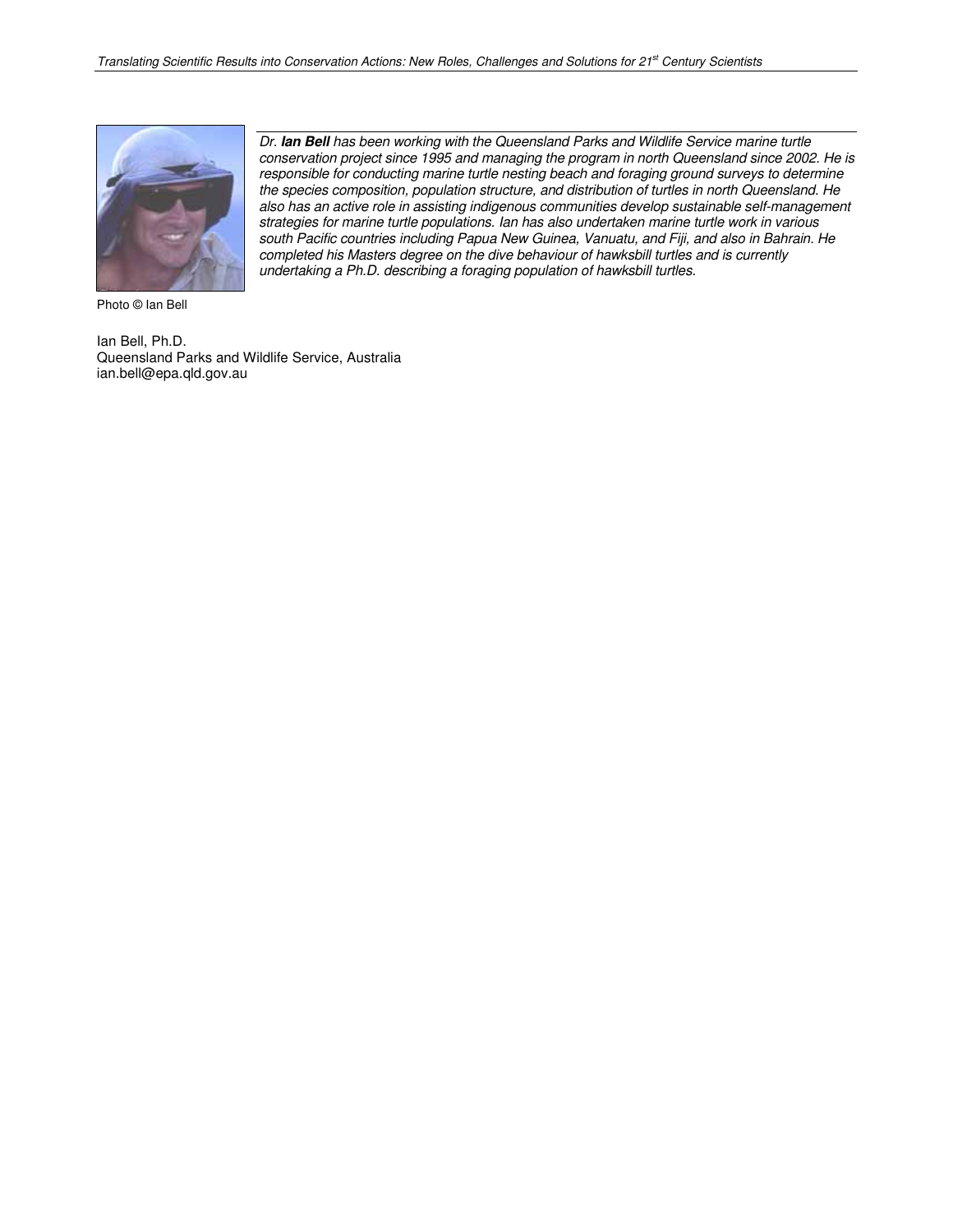# **Values, Health and Sustainable Management of the Chuuk (Truk) Lagoon Submerged World War II Sites**

Bill Jeffery

Chuuk (Truk) Lagoon is home to about 50,000 indigenous Pacific Islanders known as Chuukese. They are part of the Federated States of Micronesia (FSM); Yap, Pohnpei and Kosrae being the other three states. The FSM is made up of hundreds of small islands for a total land mass of 270 square miles within a jurisdiction of 1,158,310 square miles of the western Pacific.

During World War II, Truk was a major base for the Japanese, equivalent to America's Pearl Harbor in strategic importance. The Japanese Navy used the deep water and natural fortifications of Chuuk Lagoon to shelter its Combined Naval Fleet and to supply its advanced military bases such as Rabaul, with ships, aircraft, and personnel. Beginning in February 1944, the USA launched an aircraft carrier attack, larger and more intense than the Japanese attack of Pearl Harbor and, until the war's end, they dropped over 6,000 tons of bombs on Chuuk. They also sunk/damaged about 114 ships and over 400 aircraft in and around Chuuk Lagoon.

Today, about 50 shipwrecks and 12 aircraft located in the lagoon form the backbone for the Chuuk tourism industry—in fact Chuuk's only major industry. World renowned underwater photographer Al Giddings described the submerged military sites as "one of the great undersea wonders of the world" and, equally famous for her marine biological work, Dr Sylvia Earle stated in the 1976 edition of the National Geographic magazine (in collaboration with Al Giddings) that the shipwrecks are "the world's largest of artificial reefs and they offer invaluable clues to the growth rates and patterns of the abundant marine life that congregate around them."

Tourists from many different countries visit Chuuk to dive these sites. The natural flora and fauna that has built up around these sites and the war wrecks and remains provide a unique natural and cultural heritage seascape that is unparalleled elsewhere. The Chuukese government and part of the Chuukese community rely on the economic returns from tourism. However, the number of tourists visiting Chuuk has gone from a peak of 9,834 in 1996 (66% of all tourists visiting the FSM) to 2,770 (20% of all FSM tourists) in 2002.

To the Japanese, the submerged military sites are the final resting places of many of the 4,000 Japanese killed during World War II in Chuuk, of which some have been recovered and have been provided with the appropriate funeral rites. Japanese war veterans and relatives visit Chuuk every year on February 17<sup>th</sup> to pay their respects to those who died. The Chuukese tourism industry based on these war graves is tolerated by some Japanese but not greatly liked. There is obviously a need for a sensitive and inclusive approach to the management of the sites.



Figure 1 – CoPI Dr Ian MacLeod and July 2006 Earthwatch volunteer Neil Glickstein drilling a hole in the wing of the Emily flying boat in preparation for measuring the corrosion potential of the aluminium. Photo courtesy of Bill Jeffery.

Two other major issues surround the submerged sites. Many of the ships contain bombs/sea mines/general munitions that some Chuukese recover and use to make small 'dynamite bombs' to kill fish inhabiting the ships and the surrounding barrier reef. These explosions also kill all other animals in the general area. Although the practice is illegal, attempts to stop it are proving difficult and the shipwrecks and reefs are greatly suffering. Fish are a traditional staple in Chuuk and good money can be made selling fish at the many market stalls. With 33% of Chuukese below the poverty line, there is a big incentive to collect fish in this way although this practice is known to be dangerous and to have fatal consequences to some fishers and those trying to control it.

Another issue with similarly grave environmental consequences is the leakage of oil and gasoline from the shipwrecks. Since 1944, a number of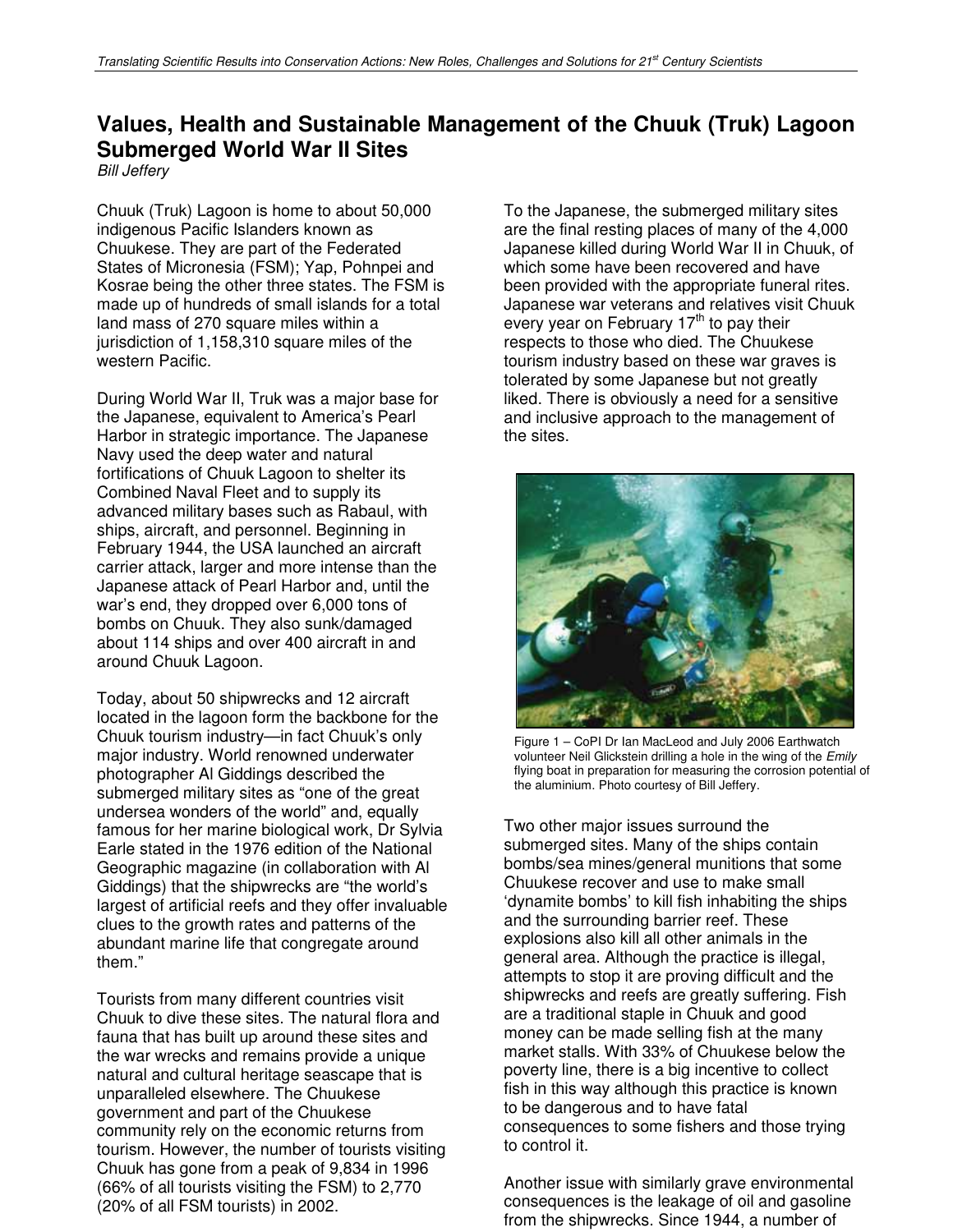small oil slicks have been found on many of the shipwrecks. Findings from the first corrosion survey to be carried out on the shipwrecks in 2002 by Dr Ian Macleod, suggested that some of the shipwrecks may start to collapse in the next 10-15 years. If those shipwrecks contained large quantities of oil, as it is possible, their disintegration could release oil on a massive scale.



Figure 2 - November 2006 Earthwatch volunteer Steve Hubble inspecting some of the damaged area on the upper part of the bridge of the Fujikawa Maru. Photo courtesty of Bill Jeffery.

### **Project aims and methods**

A major goal of this project is to provide Chuuk, FSM, USA, and Japanese governments and communities with the an assessment of the natural and cultural assets found at the sites and with a strategy to manage them in a sustainable manner. It is contended that the submerged sites hold little historic, archaeological or scientific value to most Chuukese who are more interested in their economic value—from tourism and fishing revenues. These communities would therefore be more interested in preserving the sites from corrosion as compared to knowing how a shipwreck was built. Although the archaeological and cultural value of the sites should not be ignored, they would be better appreciated by the Chuukese if paired with their economic concerns and the sustainability of their alternate uses of the sites.

The project seeks to study all aspects of the sites, from the impact of dynamite fishing, of divers and of poor mooring practices, to their biological diversity and the cultural heritage they represent. Any sign of potential or existing oil leaks need to be reported, and the impacts these leaks may be having on the health of the shipwrecks and the surrounding environment need to be assessed. Interesting comparative data could be generated by comparing lesser

known or newly discovered shipwrecks with frequently dived shipwrecks and natural reefs. The project is a collaboration among marine ecologists, corrosion specialists, and maritime archaeologists working closely with Chuuk government employees, the commercial diving industry, and sections of the Chuukese community to look at these sites in a holistic way.

The project commenced in July 2006 with four teams of six Earthwatch volunteers working for a period of two weeks each under the supervision of three principal investigators and field team leaders. The aim of the first year was to establish a good working relationship with the Chuuk government agencies responsible for the management of submerged natural and cultural sites, the Chuuk Historic Preservation Office and the Chuuk Department of Marine Resources. Two personnel from each agency were allocated to work on the project and the Chuuk Department of Marine Resources made one boat available for the project.

With over 50 shipwrecks and a dozen aircraft located in water depths up to 70 metres, it was necessary to select sites, firstly within the 20 m depth limit as per Earthwatch policy and secondly those that would be useful in illustrating some of the issues presented.

So far the project has accomplished:

- The development of a good working relationship with the Chuuk government, agency directors and their employees, and the completion of preliminary reports (verbal and written) to these agencies.
- The discovery of a rare coral species, Acropora pichoni, on some of the shipwrecks.
- The initial assessment of the relationship between corrosion and the natural biota (Figure 1).
- The documentation of a less frequently dived site: a gun-boat not recorded in any historical documents.
- The discovery of a new site not dived at all which will provide a unique opportunity to compare sites impacted by divers with an undisturbed site.
- The implementation of monitoring of the most frequently dived site, Fujikawa Maru, found to have a different corrosion mechanism than other sites (Figure 2).
- The comparison of some natural reefs with submerged military sites with the discovery that natural reefs are heavily impacted by dynamite fishers.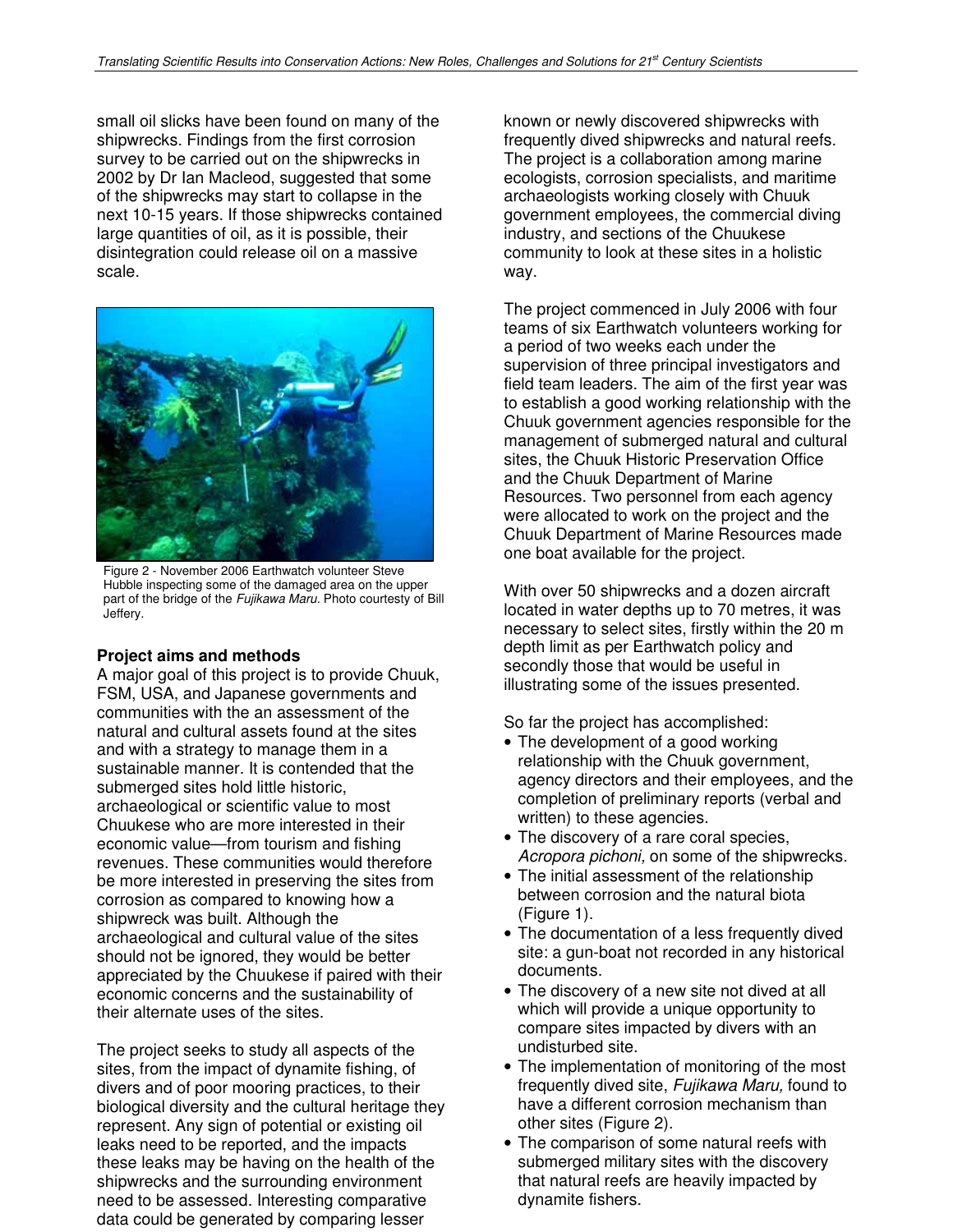Some training/capacity building of Chuukese agency staff has commenced with the likelihood of involving college students in the future. A number of oral history projects are also earmarked to begin in the future, including collecting oral histories from Chuukese World War II survivors, an investigation of why there has been a drop-off in tourism, and the history

of the Chuukese dive guide system and what information they can provide about the changes in the health of the submerged military sites. The project will also consider, and possibly respond to, broader socio-environmental issues that are of a concern to the Chuukese such as climate change.



Photo © Bill Jeffery

Bill Jeffery James Cook University, Australia william.jeffery1@jcu.edu.au

From 2001-2006, *Bill Jeffery* was employed as a contract maritime archaeologist with the Federated States of Micronesia Historic Preservation Office and he has initiated projects in Chuuk, Yap, and Pohnpei. From 1981 to 2001, Bill worked as the Principal Maritime Officer with Heritage South Australia, Department of Environment and Heritage, where he was responsible for formulating and implementing an Historic Shipwrecks Program. His work in maritime archaeology has included sites in New Zealand, China, Finland, Sri Lanka, and Hong Kong. He has written a number of articles and reports on maritime archaeology sites and issues. Currently, Bill is a Ph.D. candidate in maritime archaeology at James Cook University in Queensland, Australia, and is the Principal Investigator in an Earthwatch funded project being implemented in Chuuk. He is also a sessional lecturer in maritime archaeology at undergraduate and post graduate level and has carried out maritime archaeology training programs for the benefit of Historic Preservation Office staff from throughout Micronesia.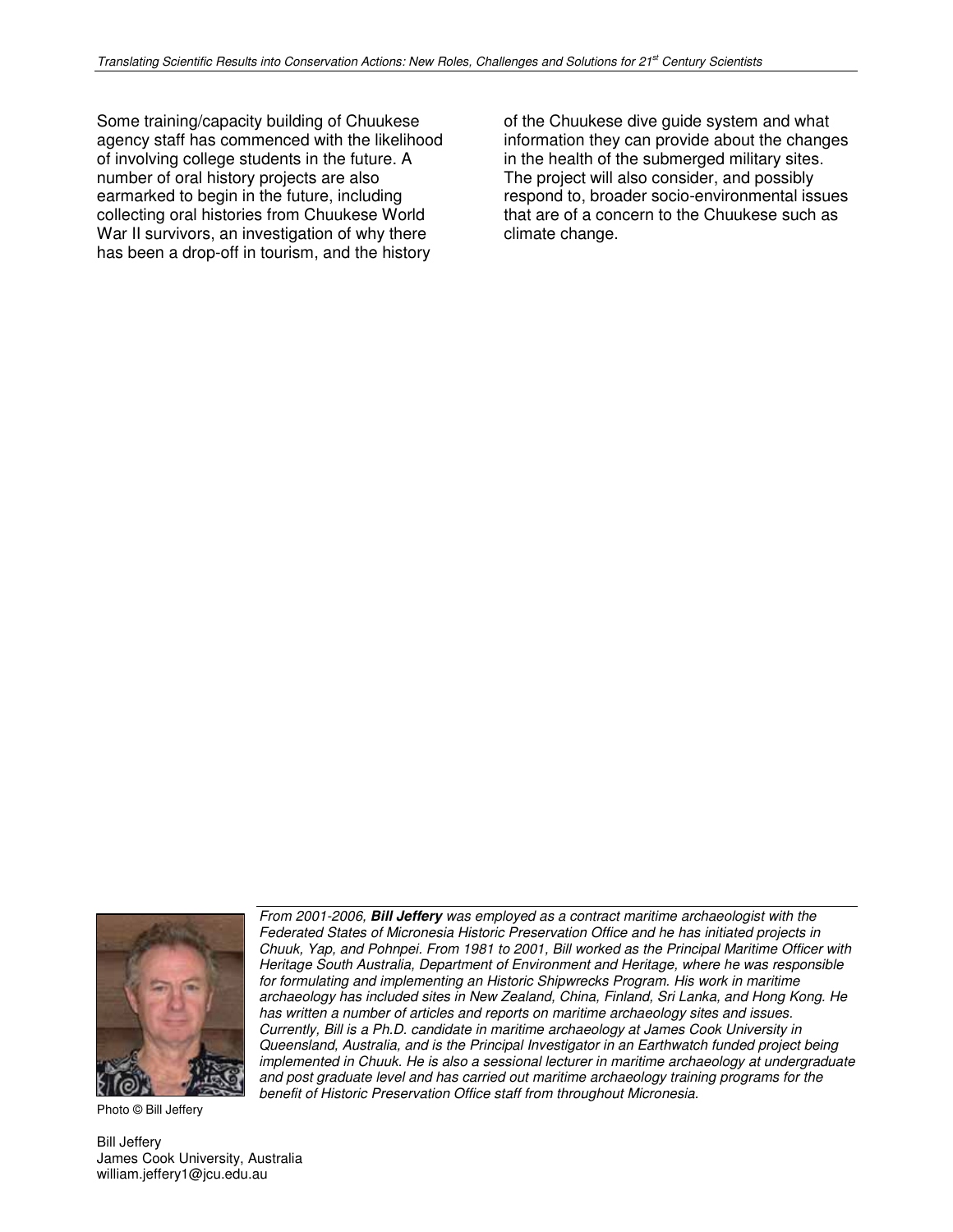# **The Disposition of Water Resources of Arid Area with Special Reference to the Alxa Plateau, Inner Mongolia**

Wei-Zu Gu and Jia-Ju Lu

The study area of the Earthwatch-funded project entitled Inner Mongolia's Lost Water, is the area geomorphologically known as the Ejina - Badain Jaran Depression, a part of the Alxa Plateau, which also encompasses the Ejina Basin of the Gobi, the Gurinai grassland, the Wendu Gaolei lowland, and the Badain Jaran Shamo (dune desert) with an area of about 80,000km<sup>2</sup>. The Black River flows northward into the west part of the study area flowing into lakes (Figure1a and 1b). This is an arid plateau with annual mean precipitation of about 50mm. Desertification in this area is caused from both natural and anthropogenic impacts, often superimposed by impacts from climate change. Anthropogenic impacts took a turn for the worse near one of the Black River's terminal lakes, the Gaxun Nur, with area of 267km<sup>2</sup> drying up during the 1960s. Data collected with the help of 289 Earthwatch volunteers since 1997, consisting of general observations of the desertification processes, hydrometric observations of the water cycle, groundwater monitoring to identify recharge sources and water sampling to conduct environmental isotope and hydrochemistry analysis, identified two main issues; water resources are naturally wasted because of the natural cycle in this endoreic basin and the basin faces a high risk of damage to water resources and to the environment from a proposed river regulation project. The reason for these issues is mainly that natural water cycles in an endoreic basin are different than in other natural environments. Endoreic basins amount to 34.8% of the land area in China and most of them are arid.

### **Wasted water resources**

In the Wendu lowland, 19 out of a large number of fresh springs are monitored biannually. Their discharge ranges between 0.1 and 3.3 L/s with small annual variations for a total of approximately 37.2x10 $^4$  m $^3$  per year. In the Gurinai grassland, the fresh spring Ktaohe forms a swamp at ground level with stable height and δ2H ranged from -52‰ (1998) to -50‰ (2005), which is indicative of a stable recharge. This spring water just flows away and becomes a wasted water resource. In the Shamo, we monitored 13 out of hundreds of springs and calculated their discharge at between 0.2 and 8.7 L/s, for a total of 137.3 $x10<sup>4</sup>m<sup>3</sup>$  per year. In contrast to the grasslands, this spring water is partially used up

to maintain the lake level. The rest is a wasted water resource.

The nomadic Gobi and Shamo peoples have a population of about 0.2 per  $km^2$  and the wasted water described above could be used to grow plants with economic and environmental benefits such as sequestering atmospheric carbon. Two thousand  $km^2$  of plantation will sequester about half a million tons of carbon (Issar 2004).



Figure.1a - Location of study area



Figure 1b - Geomophology of study area, main sampling sites are shown by circles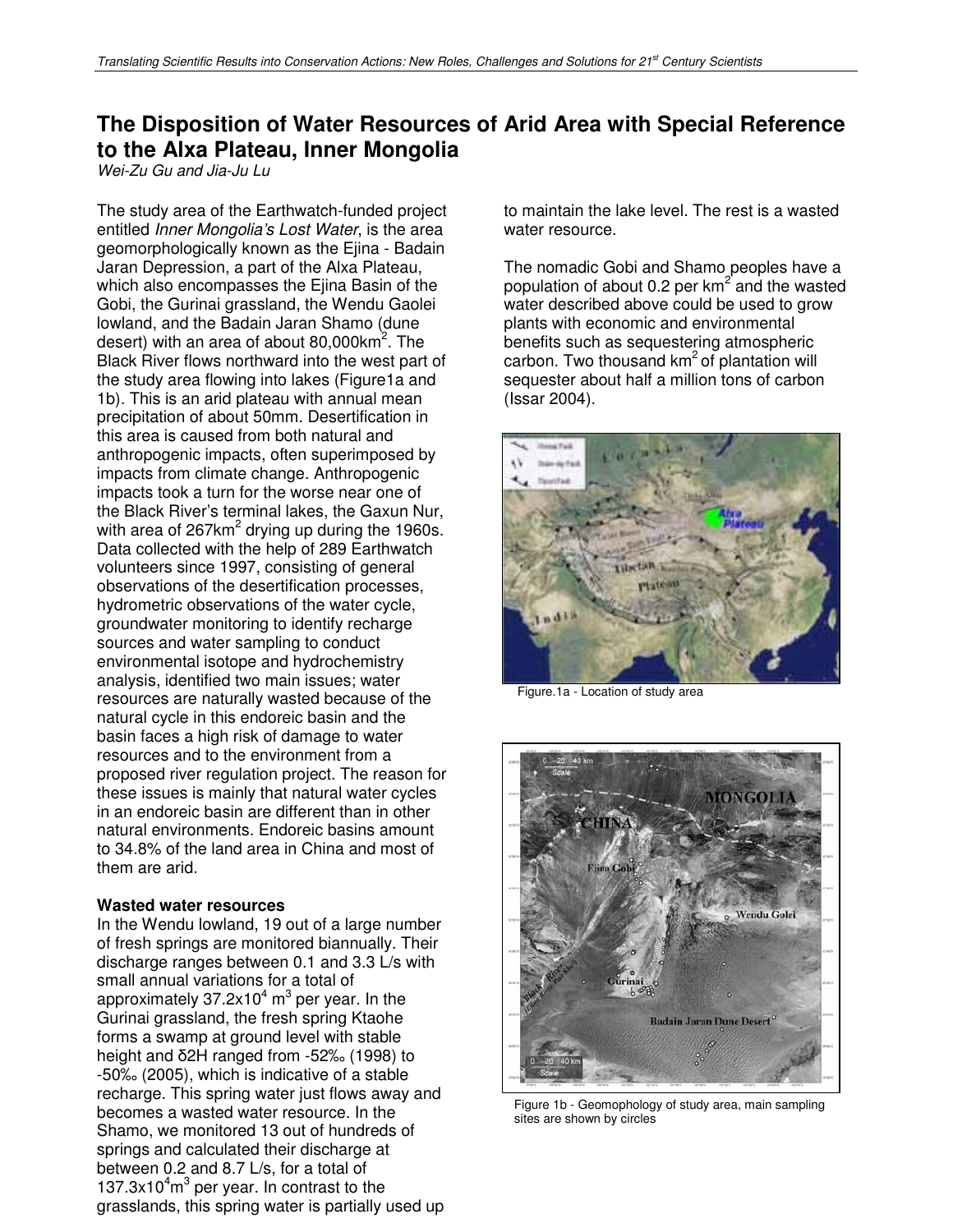### **Injuries to water resources and to the environment: The mistake for endoreic basins**

A widely used model in China to conserve water in the riverine systems of endoreic basins is to follow the basins' general geomorphological features, building dams in the mountainous upper reaches, putting irrigation systems in the alluvial plains rich in fine-grained soils which provide relative socio-economic prosperity, and leaving leftover water for the nomadic populations of the Gobi desert. Many of the dams are located parallel to the Black and Shiyang Rivers with at least 10 reservoirs with capacity between  $350x10^4$  and  $6400x10^4$ m $^3$  in a 41,000km<sup>2</sup> area. This causes great loss of water to evaporation which amounts to 7610x10 $\rm ^4m^3$ per year or about 5.3% of the average annual water input. Without the dams, the water flow from mountainous areas would percolate and spread, recharging aquifers and accumulating underground with much less evaporation loss. Instead, building the dams forced the protected underground water resources to become exposed; the natural cycle was broken and areas in the lower reaches of the basin became a desert, which is currently spreading.

It is now clear that such a model of human intervention has caused large negative impacts to the environment in endoreic basins. However, this error is going to be repeated at an even larger scale with the project being planned in the neighboring Shiyang Basin. Such large hydraulic engineering project will include: (a) a dam situated on the Black River with a submerged area of about 20 $km^2$  and an average 2.4% runoff loss due to evaporation from the drainage area of 35,634 $km^2$ ; (b) a 96km long concrete channel to transport water from the reservoir to avoid the 'percolation loss' typical of river water. The project's design is based on many misconceptions. The natural water flow measured from a hydrometric station near the dam's proposed site is less than that measured from a station located about 100 km upstream and it has been erroneously considered to be a water loss. This flow is actually an important source of groundwater recharge in Ejina. To demonstrate this, measurements for U,  $^{234}$ U/ $^{238}$ U,  $^{34}$ S<sub>sulphate</sub>,  $^{18}$ O and T for precipitation, surface water and groundwater and <sup>14</sup>C only for groundwater were conducted at 54 sampling sites, beginning in 1997. Three sources of both phreatic and deep groundwater recharge were identified using uranium isotopes typical of the Gurinai grassland and  $34S_{\text{supphate}}$ , the source of which is natural in this huge nomadic area. The

contribution of each water source to groundwater at individual sites was estimated. There were three sources for deep groundwater: the deep recharge from Shamo accounting for 6.0% of the total, the Gobi groundwater accounting for 7.1%, and the old BLH type water (<sup>14</sup>C age of 12440 BP) which is formed mainly from the deep percolation of Black River mixed with palaeowater accounting for 86.9%. These data were also confirmed by using of the rare gases Ne and He as shown in Figure 2 (Kinzelbach 2006).



Figure 2 - BLH-type water, one of the three deep groundwater sources in the Gurinai, is the mixing with water from the Black River and with palaeowater (from Prof. W. Kinzelbach).

The consequences of building the dam will be serious and will result in net water loss and in partially cutting off one important source of deep groundwater recharge. The Ejina basin will run the risk of accelerated desertification, with potential detrimental effects on its forested ecosystem. How can we prevent large amounts of money from being spent with, as a consequence, a negative impact on both the ecosystems?

### **What is the source of vadose water in megadunes? The** *"***Air Well."**

Situated to the south and southeast of the Shamo there is an area of megadunes with relative height up to about 400m, with 140 lakes surrounded with fresh springs. The megadunes, distributed over 15,000km<sup>2</sup> are "wet," as our yearly measurements since 1997 demonstrate (Gu 2007). The paradox is that the Shamo was formed as a consequence of water shortage while the magadunes within it were formed and maintained because of the presence of water. This is the reason why sometimes vegetation extends close to the top of the megadunes. The system's energy budget shows a variation in the evapo-transpiration rate in the day time and that of condensation during the night time (Figure 3).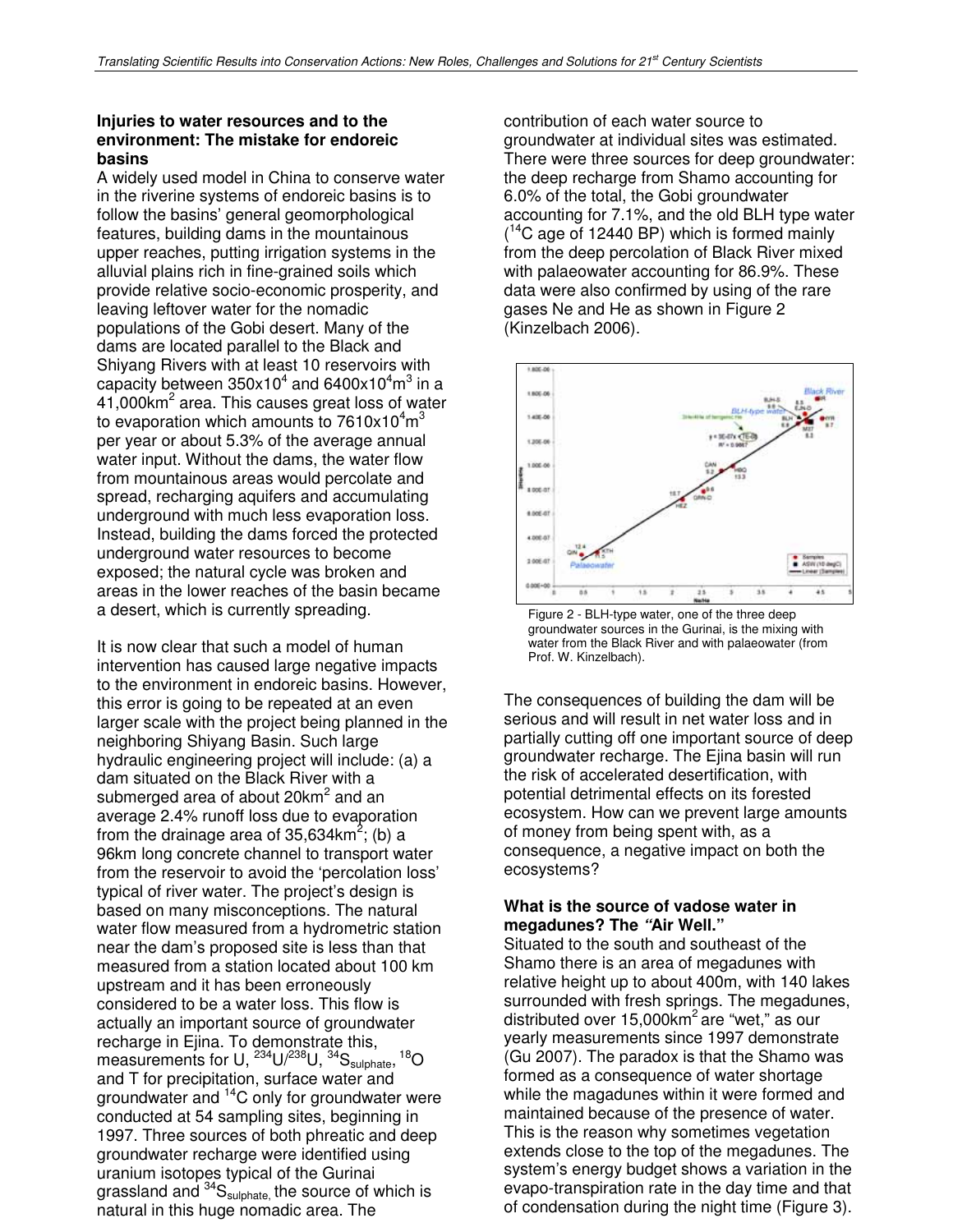It also shows that water is necessary to support it. But where does the water in megadunes come from? Data on vadose water content profiles in megadunes (Hatch et al. 2004) have refuted the view that it comes from groundwater recharged afar (Sheng Cheng et al. 2004). Data on diurnal variation in air temperature and humidity suggest it may come from air itself (Zai-Sheng 2006). The megadunes are at up to 1,700m altitude, and act as a natural but incomplete vortex engine by catching water vapour from the atmosphere: Air Well. The possibility of this phenomenon occurring in such an arid area is worth exploring with more detailed studies of the megadunes.



### **Selected references**

- Gu, Wei-Zu (2007) Identification of groundwater recharge sources by using of  $^{234}$ U excess and <sup>34</sup>S for the arid Ejina-Badain Jaran interior basin of Alxa Plateau, Inner Mongolia. Accepted for the International Symposium on Advances in Isotope Hydrology and its Role in Sustainable Water Resource Management. International Atomic Energy Agency, Vienna, 21-25 May, 2007.
- Hatch, J., Ainslie, C., Colombo, C., Lu, J. and Gu, W. (2007) The vadose water content within the surface layer of megadune, Badain Jaran Dune Desert, Inner Mongolia. Accepted for the European Geosciences Union General Assembly, Vienna, 15-20 April, 2007
- Issar, A. (2004) personal communications.
- Kinzelbach, W. (2006) personal communication.
- Sheng Chen, J, Li, L., Wang, J., Barry, D.A., Fen-Sheng, X., Gu, W., Zhao, X. and Chen, L. (2004) Groundwater maintains dune landscape. Nature*,* 432, 25.
- Zai-Sheng, H. (2006) personal communications.



photo © Peter Seiler

Wei-Zu Gu, Ph.D. gweizu@yahoo.com Professor *Wei-Zu Gu* is currently retired as a full-time professor but continues to publish and advise graduate students. In the past he has been a research professor at Nanjing Institute of Hydrology and Water Resources, a teaching professor at the Xi'an University of Technology, Head of the Chuzhou Hydrology Laboratory, Senior Scientific Consultant of the Valdai Hydrology Laboratory of the Russia State Institute of Hydrology, and an expert for the International Atomic Energy Agency to Mongolia. Since retirement, Gu has been an invited expert of the Institute of Geographic Science and Natural Resources of the Chinese Academy of Sciences at Beijing, professor at the Hohai University of Nanjing, and research professor at the Nanjing Institute for Geology and Mineralogy. His research has taken him to the US, Germany, Israel, Australia, Russia, Switzerland, Netherlands, Nepal, Mongolia, and France.

*Jia-Ju Lu* serves as Associate Professor, Senior Engineer, and Section Director at Nanjing Institute of Hydrology and Water Resources. Lu graduated from Zhangshan University in 1977 and studied remote sensing at Lund University in Sweden from 1986-1987. He has been cooperating with Gu in the field of experimental hydrology and isotope hydrology since the 1980s and the two have co-authored many papers. (photo not available)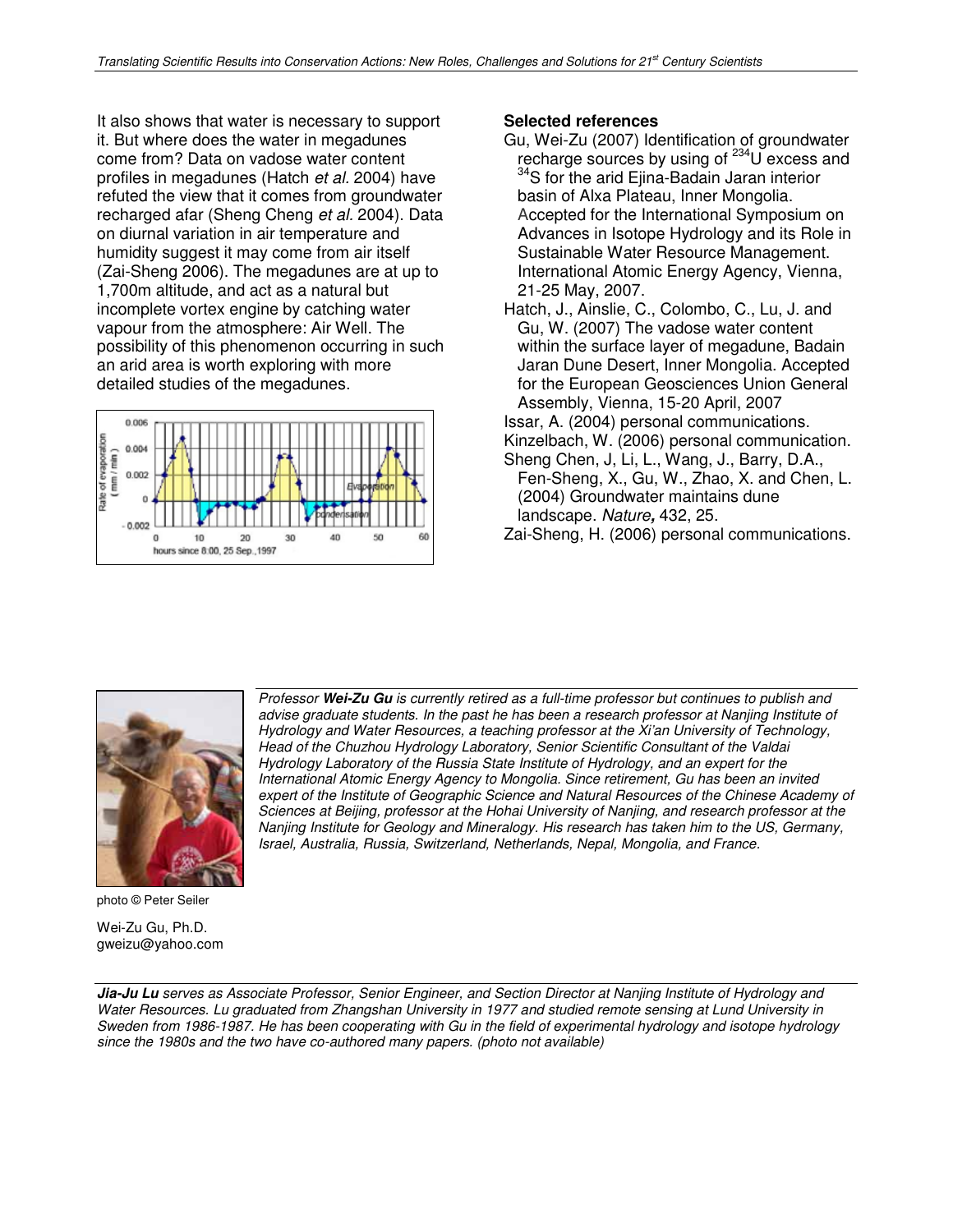## **Ecological Monitoring as a Tool for Conservation Management: An Initial Impression for the Mulanje Mountain Forest Reserve**

David A.N. Nangoma

### **Introduction**

Located between latitudes 15°50' - 16°03' South and longitudes  $35^{\circ}30' - 35^{\circ}47'$  East in Malawi, the Mulanje Mountain Forest Reserve (MMFR) sits at an altitude of about 680m above sea level, reaching a height of 3,000m. This is a very important ecological zone, currently enjoying the status of Global Biosphere Reserve under UNESCO. Its challenge is that it is completely surrounded by communities with high levels of poverty, most of them deriving their livelihoods from subsistence farming on less than 0.1ha of land. Harvesting and sale of forest products supplement the people's income and livelihood sources to a significant degree. Population densities around the mountain vary from place to place, and provide insight for the conservation of the MMFR.

### **Background**

Initiatives to conserve the MMFR started in early 2001 through funding from the UN Global Environmental Facility (GEF) following pleas to conserve the unique biodiversity of the massif, particularly the Mulanje Cedar. The Mulanje Mountain Conservation Trust (MMCT), in partnership with the Forestry Department, implements programmes collaboratively aimed at protecting and conserving the forest whilst ensuring that sustainable benefits accrue to the communities surrounding the reserve. Of particular importance is an effort to provide research-based information that promotes well informed forest management decisions for the managers and resource users through an Ecological Monitoring Programme (EMP). The EMP runs a series of study plots that address a number of forest and biodiversity related issues aimed at monitoring the ecological health status of the forest, amongst which are disturbance transects situated around the reserve (Figure 1).

### **The disturbance transects**

The rationale for establishing the belt transects in 2004 was to assess the levels of resource utilization in areas of woodland and forest. It aims to assess levels of pole and tree cutting.

### **Results and discussion**

Involving at least five people to collect data, this method uses three transect lines of 250m length, running parallel to each other and spaced 50m apart forming a transect belt. Results are here given of four sites—Michesi,

Fort Lister, Kambenje and Likhubula—which are sites situated near a farming village, inside a protected area but near an urban area; near a forestry village and near a District Forestry Office, respectively (Figure 2).

All sites show that communities living nearby gain access to resources of the forests, especially in form of wood for timber and energy (firewood). The large percentage (>80%) of saplings of DBH less than 10cm is indicative of forests that are largely coppicing or regenerating after much cutting. There is generally a noticeable trend of further tree (>10DBH) decline in all the sites, with Michesi being more affected and the other three sites, which are relatively near forestry establishments, remaining with relatively good stocks of standing trees (12%, 11% and 11% respectively). It is also evident that communities use other resources such as ropes derived from saplings that have not reached pole size, especially of Brachystegia species. This has implications on the regeneration of the Miombo woodlands.

The complete absence of natural falls of trees in all the sites indicates greater reliance of the villagers on wood as a source of energy. Not only does this pose a challenge to the regenerating forests, but also brings a dimension of the alternative energy sources for the communities, as well as the general ecological balance of the forests.



Figure 1 - Study plots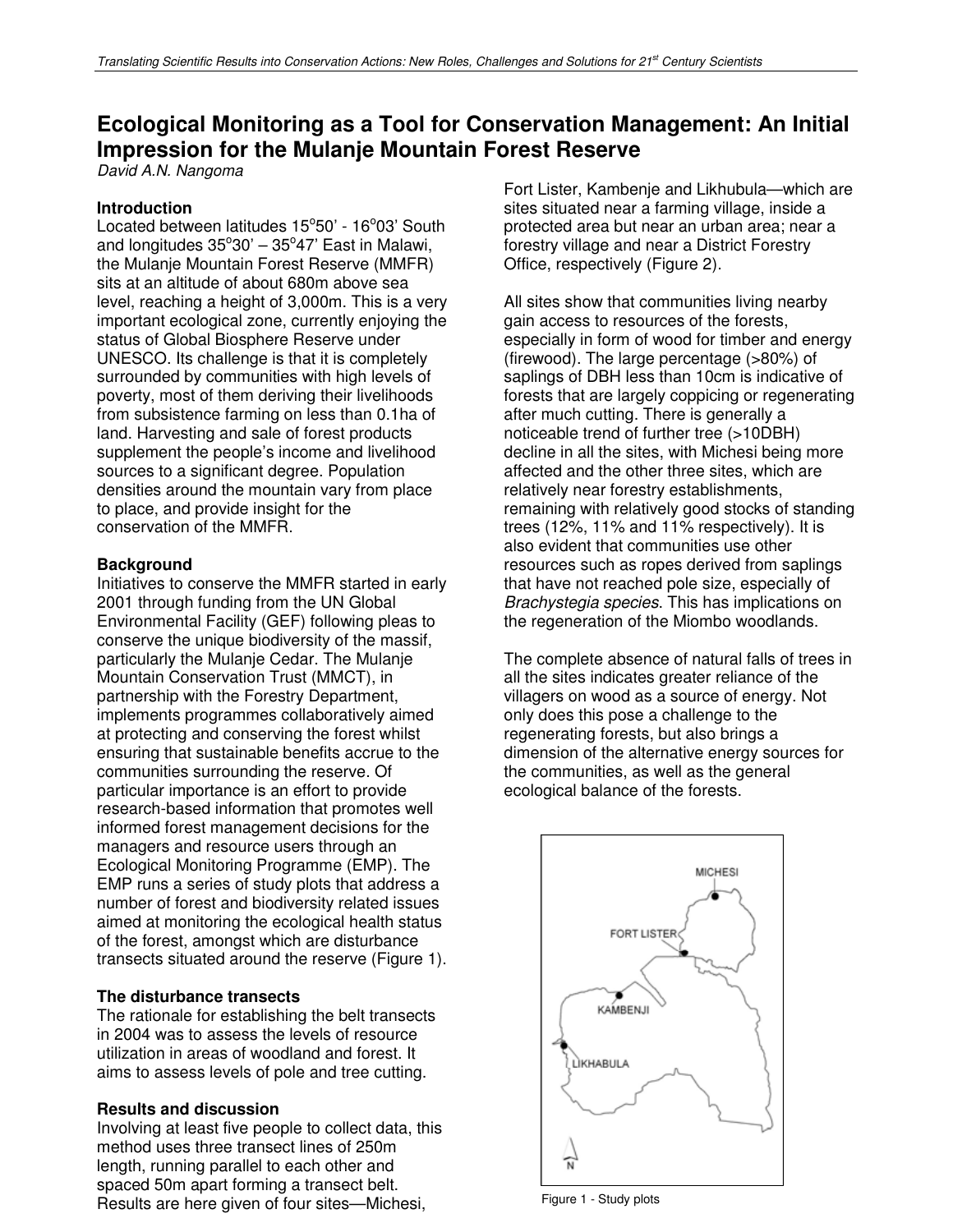

Figure 2 - Charts representing levels of forest disturbance due to resource use

With this initial (year two) information, appropriate management interventions can be initiated in order to protect the Miombo woodlands and forests, especially interventions that involve communities who interface with the forest reserve. The development and coming into effect of the Mkhumba Border Zone Livelihoods project is one positive intervention that has come into play and its positive

contributions towards addressing problems of further forest resource degradation can be replicated elsewhere around the MMFR.

#### **Selected references**

Bayliss, J. (2005) An Ecological Monitoring Programme for Mount Mulanje Forest Reserve.



*David Nangoma* is the Biodiversity Conservation, Research and Monitoring Officer for the Mulanje Mountain Conservation Trust (MMCT) and currently coordinating the Ecological Monitoring Programme for Mount Mulanje. David is trained as a Botanist, holding a Masters Degree in Plant and Fungal Taxonomy from the Reading University, UK. He has worked as a Scientific Officer at the National Herbarium and Botanical Gardens of Malawi, a Research and Advocacy Officer for a local environmental NGO (the Coordination Unit for the Rehabilitation of the Environment); an Assistant Project Manager for the Lake Chilwa Wetland Project, and as a University Lecturer (Mzuzu University) before joining the MMCT. David has ambitions to complete his Ph.D. on the ecology of the Widdringtonia whytei on Mount Mulanje.

Photo © David Nangoma

David A.N. Nangoma Mulanje Mountain Conservation Trust, Malawi davidnangoma@yahoo.com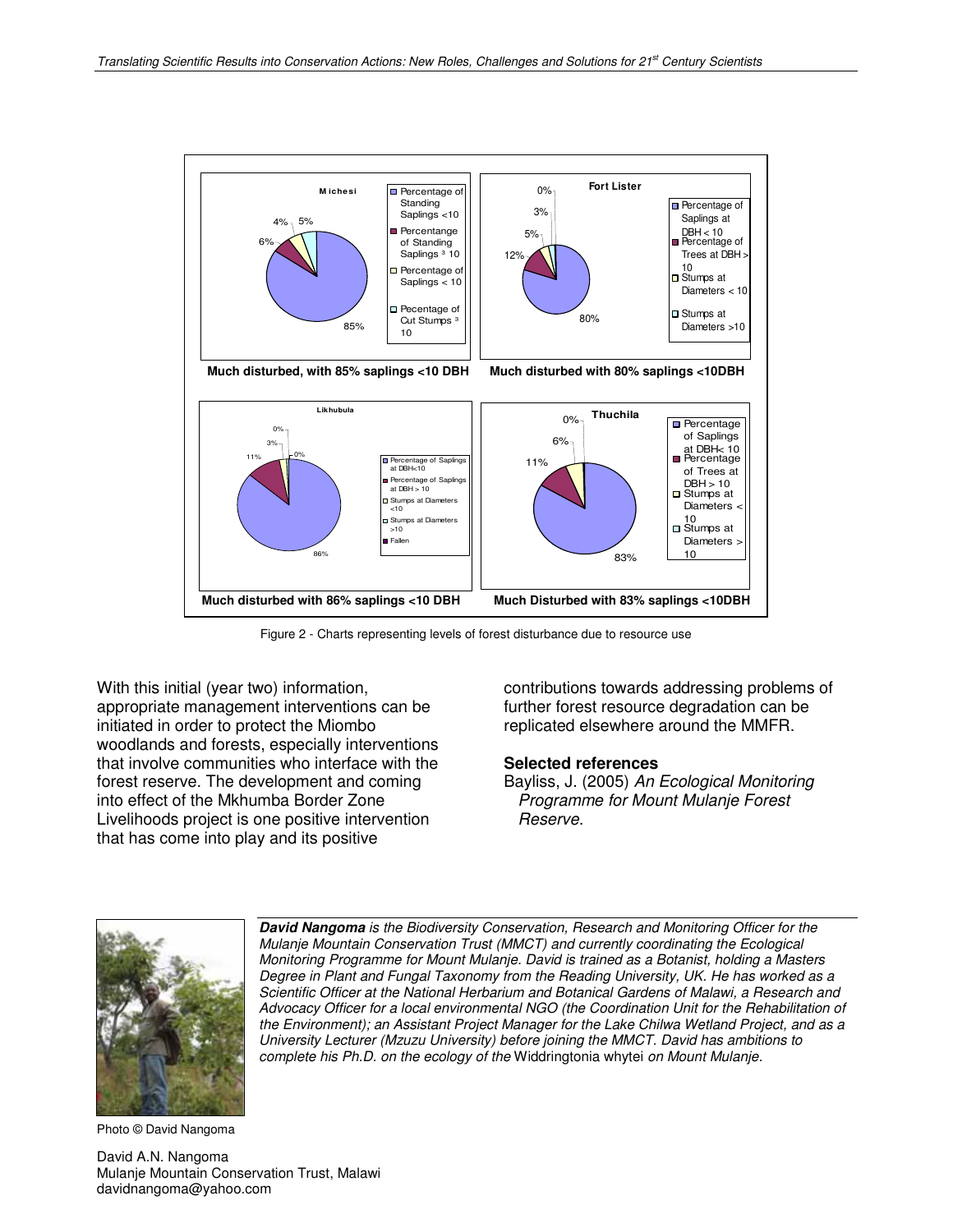### **Two Steps Removed: The Value of Tangential Research in Finding Novel Solutions to Common Problems**

D.J. Metcalfe, M.G. Bradford, A.J. Dennis, A.J. Ford, B.D. Hardesty, G.N. Harrington, D. Jones, A.T. McKeown, H.T. Murphy and D.A. Westcott

Invasive plant species (weeds) are a threat in many environments today, and huge efforts and resources are expended in attempts to remove infestations where they occur. However, a problem for many managers is that weed infestations only become apparent when the plants have reached sufficient size or abundance that they are noticeable. For many species, particularly herbs and shrubs, this occurs only when the plants are reproducing and spreading new seed. This paper documents our collaboration with Earthwatch to better understand seed dispersal processes in tropical rainforests in order to refine our understanding of forest dynamics, the ecosystem services provided by key groups of animals in achieving seed movement, and how an unintended bonus from our work has been a development in approaches taken to control weed spread.

For the majority of plants, seed dispersal provides the only means of movement about the landscape. Consequently an enormous amount of evolutionary effort has been expended on ensuring that seeds are adequately dispersed away from the parent tree (Grubb et al. 1998). In tropical rainforests the great majority of woody plant species have evolved to be dispersed by animals, primarily vertebrates (Jordano 1992). The flip side of this association is that for many animals, especially birds, fruits and seeds provide a vital part of their diet. These associations can be hugely complicated; in the tropical rainforests of northern Queensland nearly 2,000 species of plants are dispersed by 65 animal species (cf. Dennis and Westcott 2006). Earthwatch teams have helped us since 2000 to try and make sense of who disperses what, and how many viable seeds are moved how far from the parent plant. The collected data have been used to develop predictive seed shadow models, based upon what animals move what proportion of seeds where within a landscape. The project has evolved over time, but has resulted in a unique insight into the impacts that different groups of animals have on plants with particular fruit types. We are currently refining our understanding by incorporating environmental context into the models, so that we can see how a fruiting tree's proximity to a fragment edge, or a ridge top, or a stream, might influence the movement pattern of the animals visiting it and the consequent seed shadow produced (Figure 1).



**0 250 500 750 1000 1250** Figure 1 - Estimated complete dispersal curve for a small-seeded species such as Miconia calvescens, with several different functional groups of dispersers visiting the tree. Most seeds are deposited within 250m of the parent, but a considerable number are distributed up to 500m away, and a small but significant number exceed 1000m, defining a large search area for land managers looking for seedlings of this important weed.

From a logistical perspective, Earthwatch Institute has found us teams of motivated volunteers who have provided the huge labour force that would make such an undertaking possible. For example, we have logged 3,034 hours watching fruiting trees to see which species visit, how long they stay, and how many fruits they eat. We have timed the passage of over 31,000 individual seeds, and spent 5,065 hours radio tracking resulting in 10,245 positional fixes. This effort has been expended in an attempt to better understand dispersal processes, the dispersal services provided by different groups of animals in different landscape contexts, and the longer term effects of habitat fragmentation. We have been able to answer these specific questions, and, as a further step, use the answers to provide managers with information on which to base landscape rehabilitation decisions. However, the most significant conservation benefit from our research to date has been two steps removed from the initial concept. We were approached by Queensland Department of Natural Resources (QDNR) weed eradication teams to see if we could build predictive dispersal models for highly invasive and nationally significant weeds to aid their search for seedlings around newly identified infestations. We had no data on weeds, but using our rainforest data and our approach to modelling dispersal in order to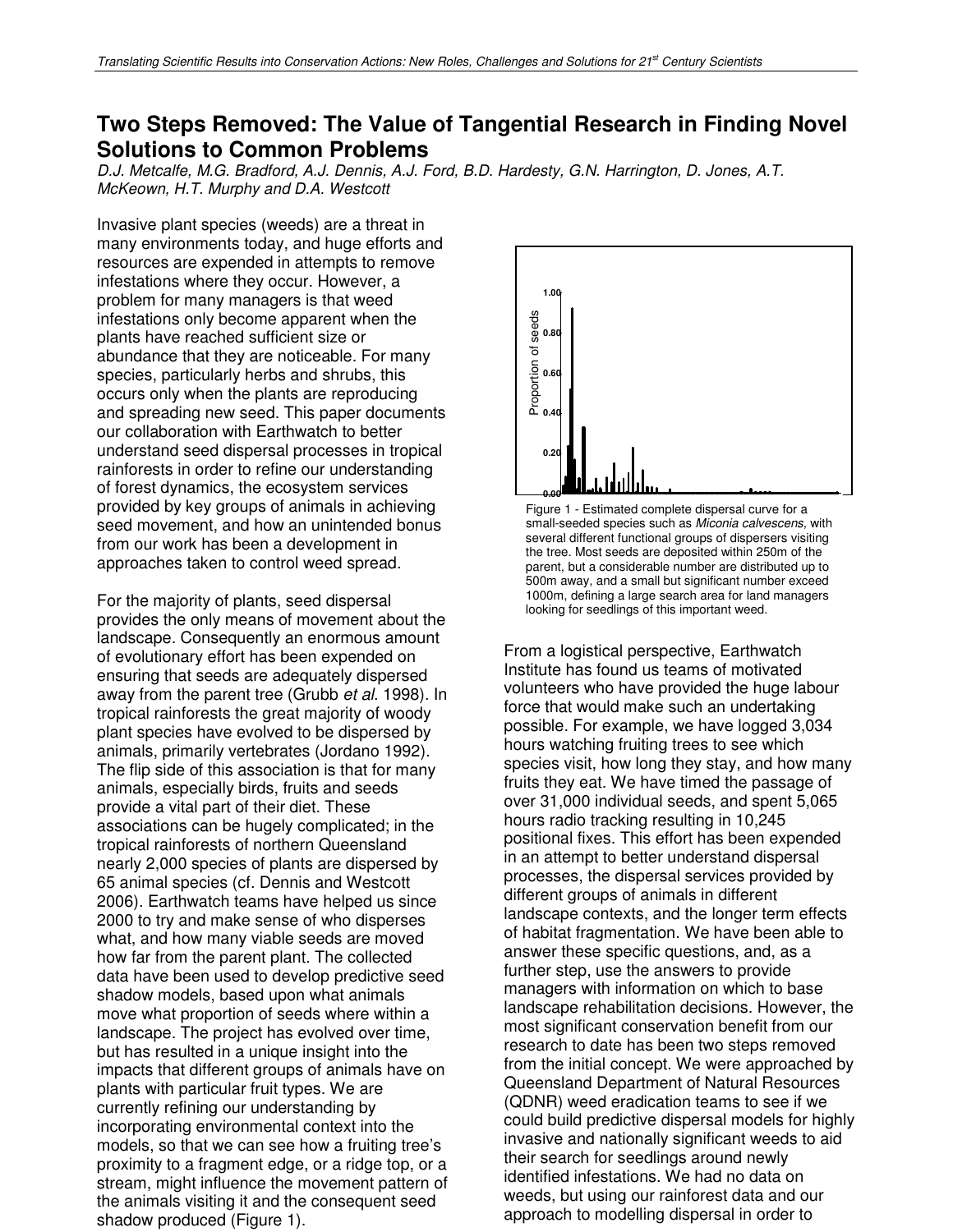generate seed shadows, we have been able to assign species such as pond apple (Annona glabra L.) and miconia (Miconia calvescens D.C.) to plant functional groups based on fruit and seed morphology, and predict seed shadows based on the most likely disperser animals and their movements. These predictive seed shadows have been used to revise search patterns for seedlings after new adults are found, increasing search efficiency and efficacy at finding all potential offspring before they reach reproductive maturity themselves. This work is now part of an ongoing collaboration with QDNR to refine our models and their search pattern based on incorporating current findings and model developments.

The message from our Earthwatch collaboration is that the involvement of motivated volunteers with scientists can make apparently impossible tasks feasible and that targeted scientific questions can inform conservation management. Also, that dialogue with the managers themselves can hugely increase the value and application of research findings

through providing a different perspective on how data can be used, or to bring different problems to the attention of scientists, with ultimate benefit to the landscape and natural biota which it supports.

### **Acknowledgements**

This work would have been impossible without the willing support of more than 20 Earthwatch expeditions. All work has been conducted under permits from the Queensland Environmental Protection Agency and the CSIRO Animal Ethics Committee.

### **Selected references**

- Dennis, A.J. and Westcott, D.A. (2006) Reducing complexity when studying seed dispersal at community scales: A functional classification of vertebrate seed dispersers in tropical forests. Oecologia, 149: 620-634.
- Grubb, P.J., Metcalfe, D.J., Grubb, E.A.A. and Jones, G.D. (1998) Nitrogen-richness and protection of seeds in Australian tropical rainforest: a test of plant defence theory. Oikos, 82: 467-482.
- Jordano, P. (1992) Fruits and frugivory. In: M. Fenner (Ed.) Seeds: the Ecology of Regeneration in Plant Communities. CAB International, UK. Pp. 105-156.



Photo © David Westcott

Dr. *David Westcott* is an ecologist and behavioral ecologist who has spent his research career working on frugivorous vertebrates, almost entirely in the tropics; he cannot think of a finer place to work than a rainforest. David obtained a B.S. in Zoology from the Australian National University. After working briefly in Papua New Guinea, he moved to Canada where he spent the coldest summer of his life working on song sparrows. He subsequently completed a M.Sc. and later a Ph.D. at the University of British Columbia in Vancouver. This work explored the evolution of lek mating systems in the Neotropical frugivorous flycatcher. Upon completion of his Ph.D., David took up a position with CSIRO Wildlife and Ecology (now Sustainable Ecosystems) as a rainforest vertebrate ecologist. His current research is conducted with the aim of using an understanding of how natural systems work to better manage and conserve those systems into the future.

David Westcott, Ph.D. CSIRO, Tropical Forest Research Centre, Australia David.Westcott@csiro.au



Dr. *Daniel Metcalfe* is a plant and community ecologist with more than a passing interest in ecophysiology and taxonomy. He obtained a B.Sc. in Botany from the University of Bristol, UK, writing a dissertation on diurnal migrations in photosynthetic flagellates, which he naturally followed up with a Ph.D. from the University of Cambridge for work carried out on the dynamics of understory plant species in the rainforests of South East Asia. He spent three happy years in Atherton working on root competition, sapling growth strategies, and factors influencing seed size, and after seven years as a Senior Lecturer in Ecology at the University of Brighton, UK, he accepted the offer to return to CSIRO as a researcher in 2004. This time he is working primarily on landscape ecology and plant biogeography.

Photo © David Westcott

Daniel Metcalfe, Ph.D. CSIRO Tropical Forest Research Centre, Australia Dan.Metcalfe@csiro.au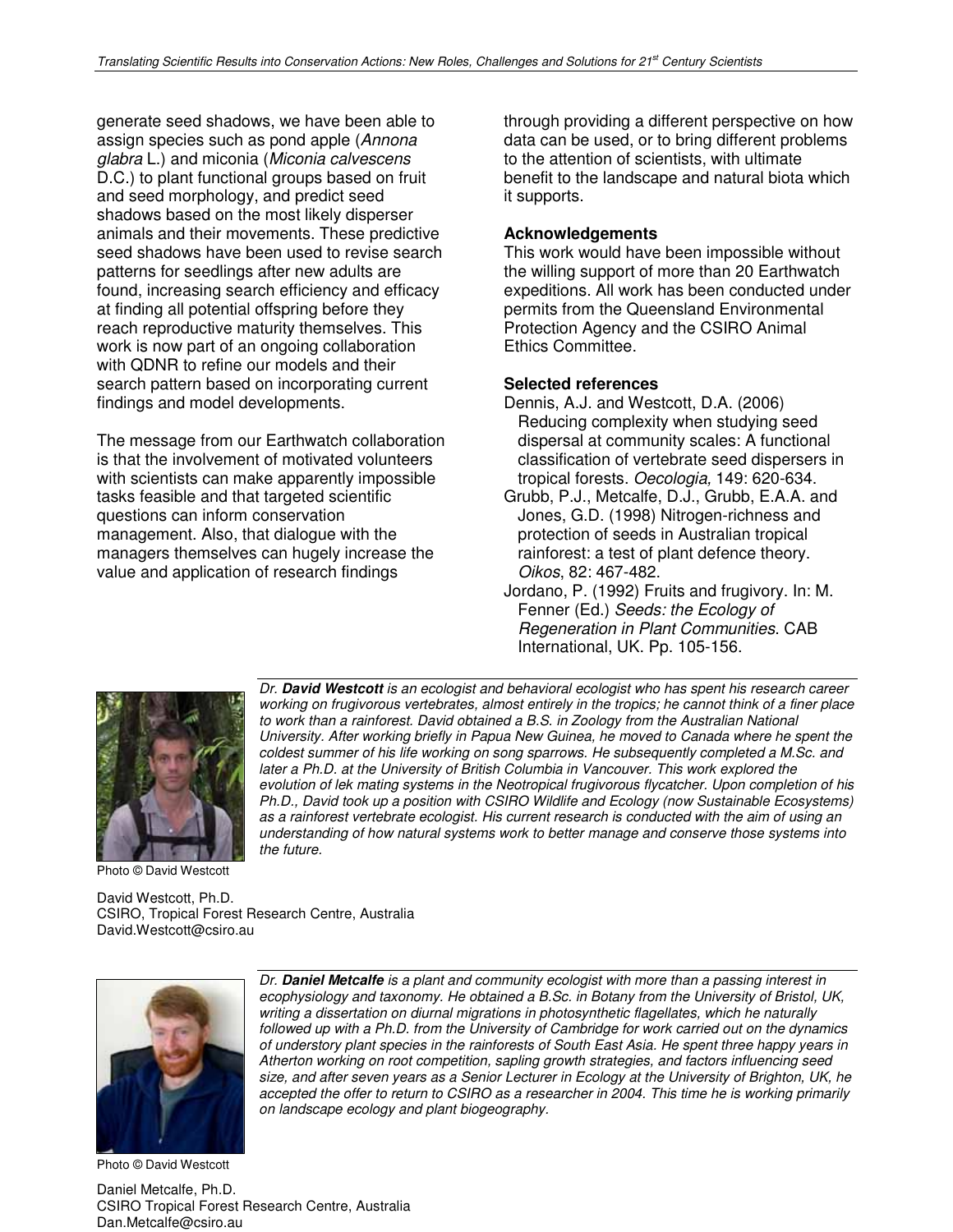### **Looking Towards a "Bridge" in China's Mountain Area**

Dong Feng



Photo © Nicole Like

Translating scientific results into conservation actions—I believe that is a very good question for us. In fact, in my motherland, China, we also discuss the same problem seriously. I want to listen to other PIs' great ideas and I also want to share my own ideas with them.

In my opinion, there are several ways to solve the problem. But we should choose different methods for different situations. Sometimes we can send brochures or even TV shows to publicize our research result to the residents. Sometimes we can invite officers from the government to attend our meetings and try to make them understand the meaning of environmental conservation. Sometimes we can advise local companies to help them increase their environmental stewardship.

We may encounter some unexpected problems. Common people can just sense the short-term profit, and the benefit of conservation action often takes a long time. In China, government officers are ambitious and if they want to be promoted, accelerating economic development is the best way to do this. Under this situation, it is not strange to see people abandon conservation action and its long-term advantages.

In this way, things can become complex and awkward. How to solve the problem becomes an economic question. We should try our best to solve it. I believe if we want to have the greatest effect on the policy-makers, the first step is to try to get them to recognize the real value of our research, which makes the public recognize the importance of conservation. We will give them

some advice and help them understand the balance between short-term benefit and longterm benefit.

Take our expedition, Walking through China's Past, for example. This expedition works in the mountainous Zhejiang Province of China—a place most visitors yearn to return to after they have visited. There are many old bridges with tipped roofs, lichened stone-built traditional netlike roads, and many centuries-old buildings established for extended families. We believe all the bridges and old roads have excellent stories which can show us the local history and culture.

As a mountain area, Taishun County remains relatively unscathed by China's recent explosive commercial development. There are too many mountains and it is too hard for the local people to build factories or workshops. Agricultural development meets with the same problem. Meanwhile, population growth doesn't stop, which makes the problem worse. But Taishun County has its own advantages: Clouds change fast over the green peaks, beautiful birds sing engaging songs in the forest, and rivers flow through hills and farmland. Old roads are connected by famous and uniquely crafted bridges, which are historical treasures for architecture and historical geography. The old roads linked the local markets and led the way to the main valleys and tiny hill villages. Follow these old roads and we may enter the residents' houses which have not changed, just like walking through time.

After our first team expedition, local government became aware that developing tourism may be the best choice for local economy development. Taishun County has its own wonderful landscape and longstanding history. Its bridges and old buildings are the keys to opening the historical gate. We see a mountain area from an earlier time. We can learn from the wisdom of the local people at that time and see how their knowledge has shaped us. Local government recognizes that it has another chance to introduce Taishun County to the world. They are also publicizing the advantage of conservation. More and more people have realized that longterm profit fits their needs better—local people earn money from the tourism and they welcome this new "smokeless" industry very much.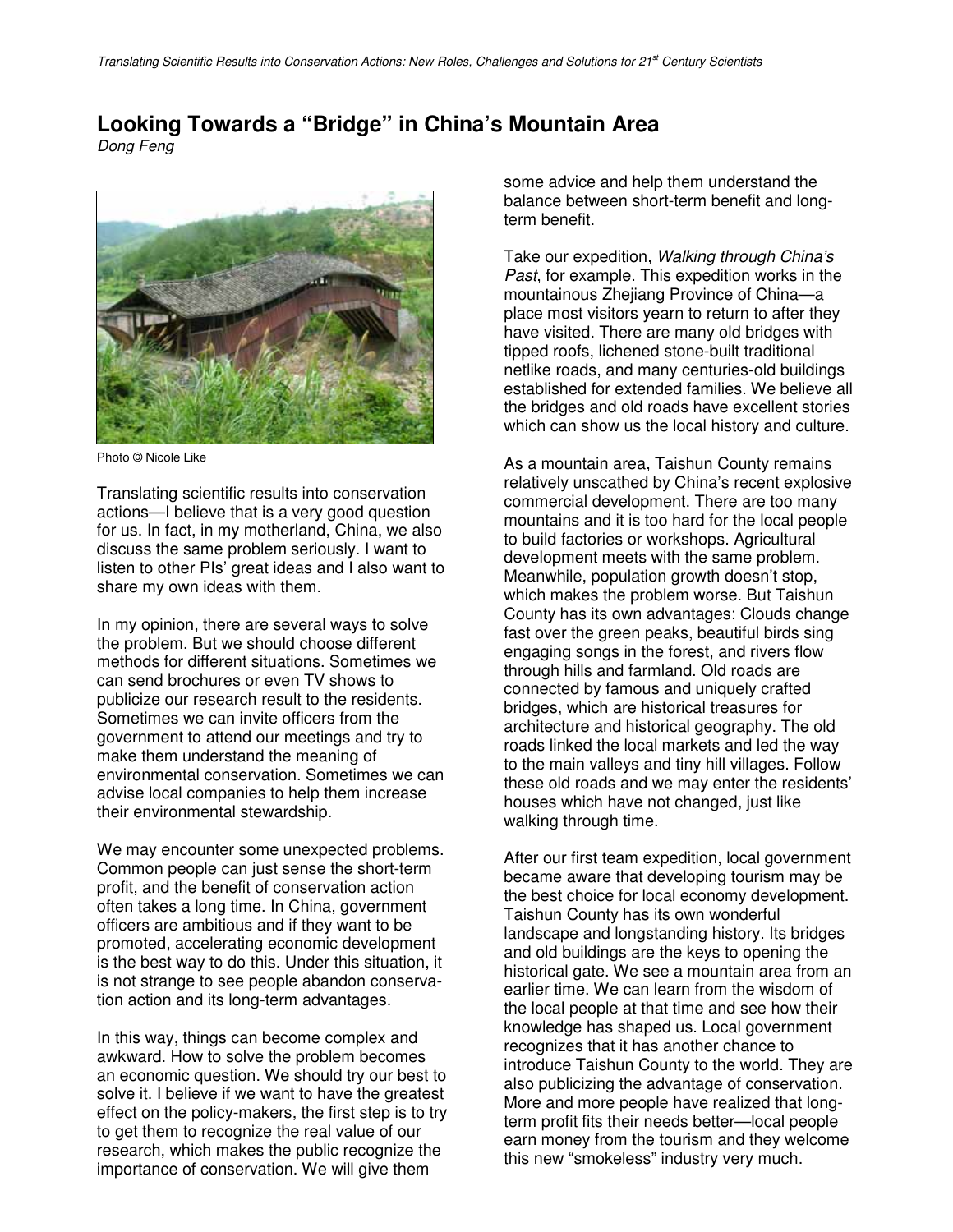We hope our project will encourage people in Taishun and elsewhere to think about their own connection to local history and to pave the way for the protection and further study of these cultural assets by local government and scholars.

History is a play, geography is the stage. Our research gives the wonderful landscape a

colorful cultural background and shows local people and the government the possibility of tourism development. In short, we are trying to find a "bridge" to connect conservation action and economic development.



Photo © Dong Feng

Dong Feng Fudan University, China 052039008@fudan.edu.cn

*Dong Feng*, 24 years old, is a Ph.D. candidate at Fudan University of China. He is studying at the Institution of Historical Geography.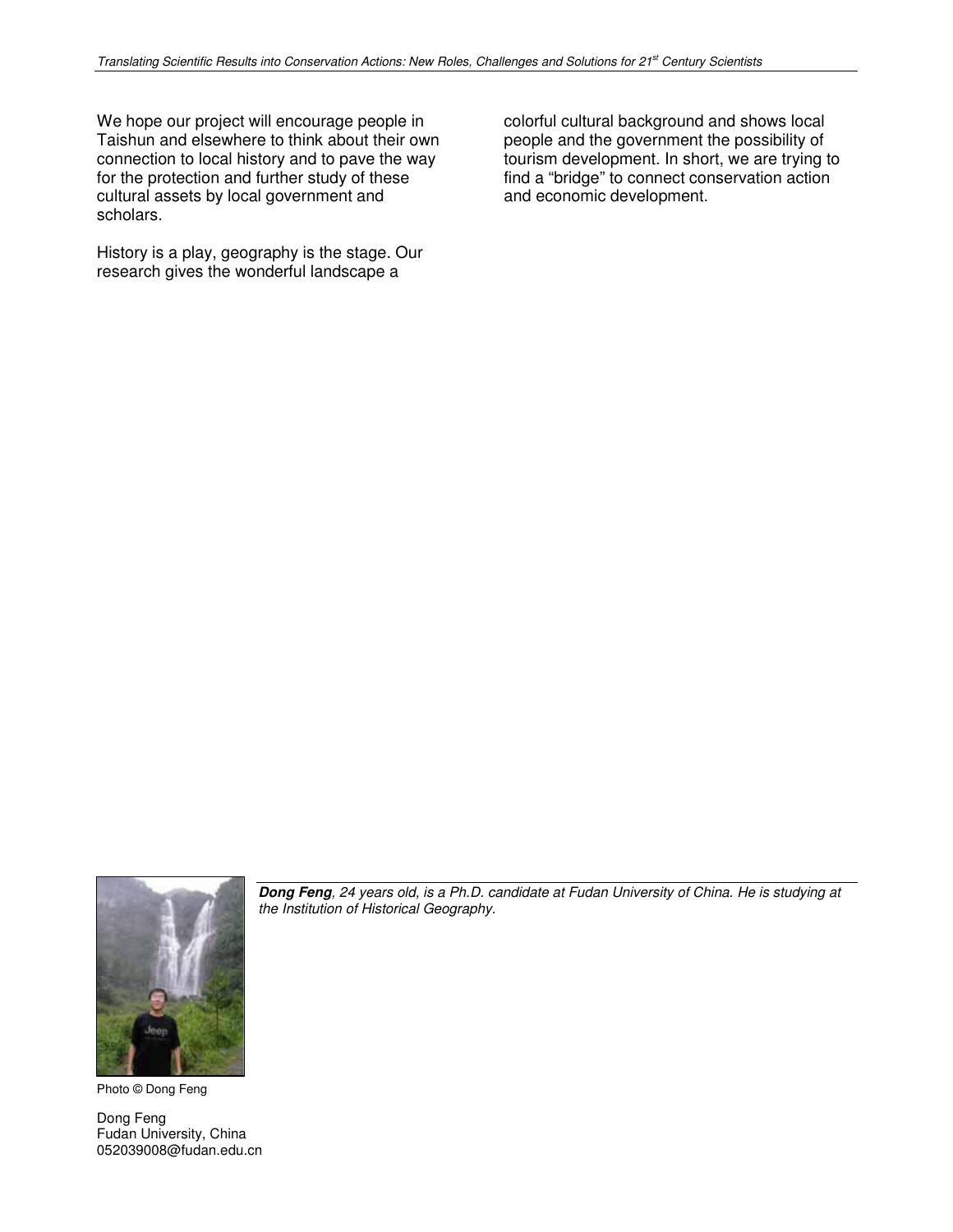### **Approaches to Conservation through Cultural Influence**

Jin Feng, Anrong Dang, Jiang Lu and Yanfeng Liu

Successful environmental conservation depends on the conscience of a society that determines people's attitudes toward life and the environment. In our research project that studies cultural traditions in the small Chinese mountain village of Dang Jia Shan, we discovered the beauty of a very simple lifestyle that respects nature and treasures the limited resources at the villagers' disposal. The villagers live in cave dwellings that can be seen as the most elegant solutions to sustainable design in almost every aspect of this contemporary concept. The cave dwellings are energy-efficient and have a positive environmental impact. The villagers are most efficient recyclers: When a shirt is worn out, it is made into shoes; when the shoes are worn out, they are made into shoulder pads; and when the shoulder pads are worn, they go back to the environment and become nutrients.

Such a healthy and sustainable lifestyle, however, is in great danger of being phased out under the pressure of rapid economic development and ideological changes in the name of social progress, or modernization. With the young people in the village being attracted to the booming urban centers, a much more wasteful way of life has taken root in the village. New architectural styles based on urban models have been adopted to replace the traditional cliff cave dwellings. The new houses are freestanding buildings away from the cliffs. They are much less energy-efficient and use more land. Modern building materials, which have more negative environmental impacts, are extensively used. It is not hard to calculate how much more fossil fuel is needed to heat the new houses in the winter and to produce the new building materials such as brick, ceramic tile, steel, and cement.



The traditional cave dwellings in the village of Dang Jia Shan. Photo courtesy of Anrong Dang.

### **Challenges**

When we first started the project, we focused on the conservation of the village cultural traditions and their relation to a specific government policy of reforestation. The more we learned about the village, the more we felt that the conservation of its cultural traditions is closely related to environmental conservation. The shifting of lifestyles toward a more modern model based on the developed world puts tremendous pressure on the local environment. Therefore, we believe that environmental conservation depends on the building of a culture of sustainable development. We have found Chinese Village Traditions to be very inspirational in this regard, and have thus found a new meaning to our project.

Our fieldwork documented a wide-spread negative attitude toward the traditional lifestyle among villagers and government officials. They see the traditional lifestyle, symbolized by the cave dwellings, as "backwards" in the context of social and technological progress, while the non-traditional urban style housing becomes the most fashionable and desirable model. Since the village we are studying is a typical rural community, this attitude reverberates in other rural areas of the less developed regions of China. If the more than one billion people in China are striving to realize a "dream life" inspired by the wasteful lifestyles of some developed countries, the scale of the negative impact on the environment is far beyond the specific policies concerning the village. We felt it was imperative to work on this influential ideology and reshape the peoples' dream if we hope to win against unsustainable progress, and we believe our project has a potential to produce impacts that go beyond the village of Dang Jia Shan and make contributions to the global environmental conservation effort. This is, however, a great challenge that needs to be answered by using all possible channels to divulge our values and to summon all the powers of persuasion.

### **Approaches**

First, we are using the power of science. In contemporary China, science is venerated. The scientific approach is seen as the only valid approach to decision-making. Policies are expected to have a scientific basis. Therefore, we collected measurable scientific data about the thermal performance of different housing types in order to produce convincing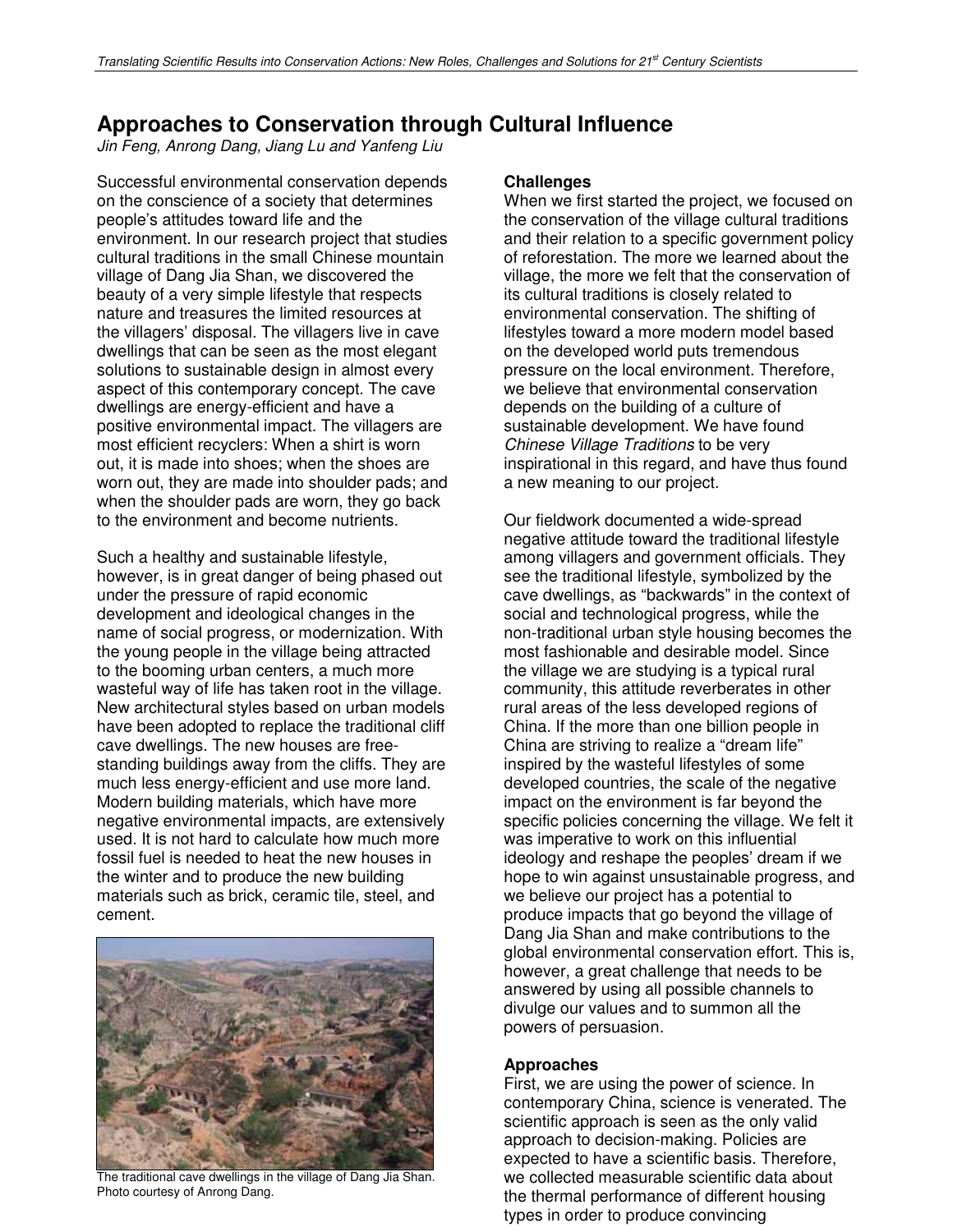comparative data and demonstrate how much energy could be saved by continuing to use traditional cliff cave dwellings. This type of comparative study can be expanded to cover the entire loess plateau in northwest China to calculate the tremendous amount of fuel that would be required for heating and cooling if all the population currently inhabiting cave dwellings in the region move into modern style housing. The scientific approach and accurate numbers have strong persuasive power to influence not only the policy toward cave dwelling preservation, but also public opinion about the traditional lifestyle by promoting the idea that traditional housing can be a scientifically proven solution to modern energyefficiency issues.

Second, we used the power of economy. Economic development has first priority in China. Anything that has the potential to promote economic development gets immediate attention in the country. Because an increased energy consumption has great economic implications, our advocacy for traditional cave dwellings may no longer fall on deaf ears as it has in the past efforts of other Chinese scholars. In presentating our project to the local community, we introduced the possibility of developing cultural tourism that could bring economic benefits to the local community. We also proposed the founding of a park to preserve the unique natural landscape of the loess plateau while attracting tourists to this area.

Third, we tried to use the power of mass media to disseminate the value of traditional culture. The media in China is under government administration at different levels. Its official status grants it great authority. The coverage of our project on local television networks not only promoted our work but also gave us an implied official endorsement, making our message to the public more powerful.

Fourth, we used the power of religion to help with environmental conservation. During our field work, we found that traditional religious activities are alive and popular. In the worship of the dragon kings and in the ceremonies to pray for rain, we detected a great respect for nature—one that is deeply rooted in the core beliefs of harmonious coexistence of heaven, earth, and humans in the Chinese cultural tradition. We feel that these aspects of local religion should be emphasised and that activities devastating the environment could be interpreted as sins that are offensive to the



The new housing units of the relocation settlement. Photo courtesy of Anrong Dang.

deities of nature. In the near future we are planning to collect data on the popular religious beliefs of this area to further understand the connections to an environmental conscience.

Fifth, we used the power of education by approaching the future generations. During our field work, we found that knowledge of the village cultural traditions is diminishing among the younger generations. They are more involved in a popular culture that mimics the culture of urban centers. Therefore, it is critical to create opportunities for the younger generation to learn to appreciate their cultural traditions in order to keep them alive. We engaged local students in our research and presented our project to the local community college with very positive responses from the students.

Sixth, we are using the power of information technology to disseminate our findings. A website was created to introduce the village of Dang Jia Shan and the culture of the surrounding areas in order to let people worldwide know about the environment-friendly lifestyle of this Chinese village. On the website, we use virtual reality to allow on-line visitors to tour the village interactively. We will use GIS to integrate the information we collected in the village to support future planning and decisionmaking.

Seventh, we used the power of Earthwatch volunteers. The local community viewed the volunteers as foreign "experts." Our volunteers from diverse backgrounds have indeed been able to offer many valuable suggestions. Since modernization in China is a comparative concept using western developed countries as reference, the foreigners' opinions have significant weight. In the past two years, the local government has solicited our advice and suggestions for local social development and the volunteers have done a great job in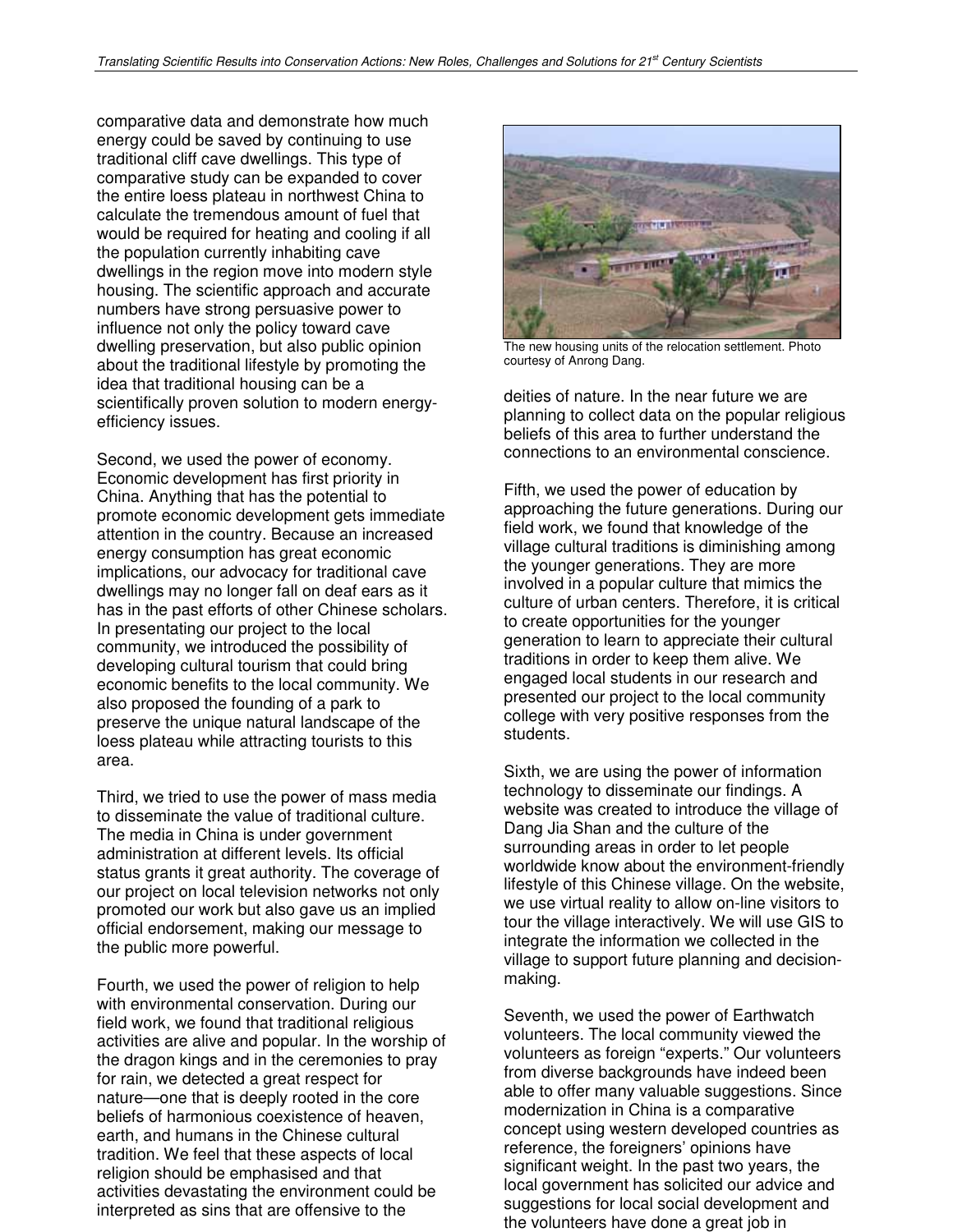advocating for the value of the traditional culture. From this perspective, we have witnessed how much the Chinese people have been influenced by western developed nations in their efforts to achieve modernization, where developed nations are perceived as examples for the developing countries to follow. Therefore, to realize the goal of environmental conservation, it is vitally important for the developed nations, especially the United States as the most influential world power, to set good examples. However, we also feel that the traditional lifestyle of Dang Jia Shan is equally inspirational to "westerners." Therefore, we have been actively seeking publications of our research findings in the U.S. in the form of conference presentations, journal articles, exhibitions, and eventually a comprehensive book about life in the village of Dang Jia Shan.

Our lead Principal Investigator is also collaborating with one of the Earthwatch volunteers who is a writer to produce a book about the volunteer's personal experience in the village.

We hope that our efforts will contribute to the building of a global conscience of environmental conservation and a universal culture of sustainability. Through the lens of our experience in the small mountain village on the loess plateau, we learned that the environmental problems we are facing are global in nature, and they are as much technical as they are cultural. Working on these issues requires collaboration on a global scale, and we are indeed grateful to Earthwatch for making such collaboration possible.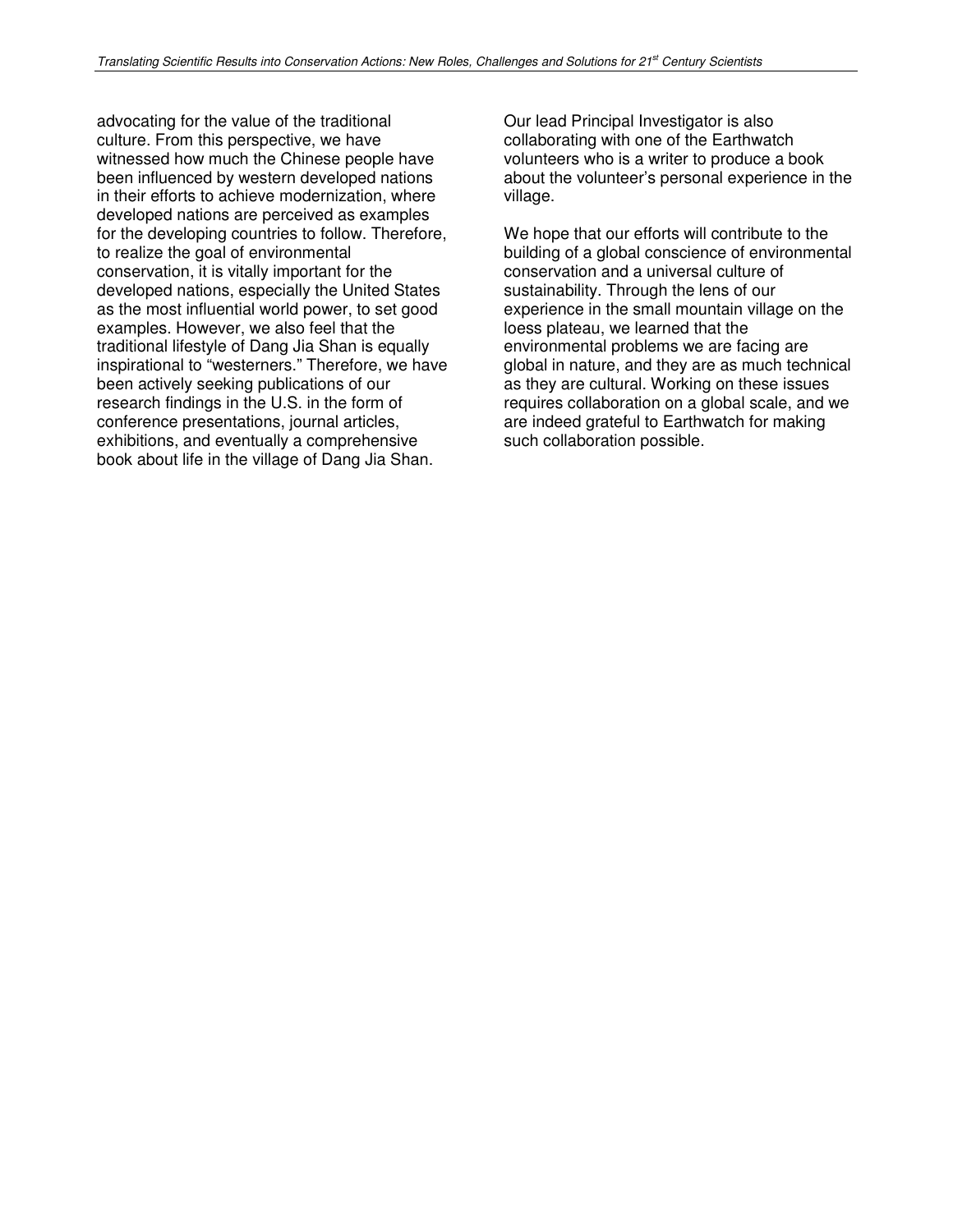

Dr. *Anrong Dang*, born in 1964, is a Professor of Planning at Tsinghua University, the leading research institute of China. He was first trained as a geographer, and he is now a specialist in GIS applications. He obtained his B.S. (1985) and M.S. (1988) degrees in Geography from Shaanxi Normal University and his Ph.D. degree from Chinese Academy of Science in 1997. Recently, he has participated in many important projects including one that uses remote sensing (RS) and virtual reality technology in the urban planning of Beijing. He has been teaching GIS and RS application classses and studios both in Tsinghua University and outside the campus.

Anrong Dang, Ph.D. Tsinghua University, China danrong@tsinghua.edu.cn



Dr. *Jin Feng*, born in 1956, is an Associate Professor of Interior Architecture at Lawrance Technological University. He was trained as an architect and architectural historian. He obtained his B.S. degree from Tsinghua University, Beijing in 1983, his M.Arch. from the University of California at Berkeley in 1986, and his D. Arch. from the University of Michigan in 1993. He taught previously at Tsinghua University, Eastern Michigan University, Indiana University, Purdue University, and Iowa State University. He has done research on the Chinese architectural tradition and its relation to the Chinese cultural tradition, and in recent years, he has been conducting research using virtual reality technology in the study of ancient Chinese architecture and landscape architecture.

Jin Feng, D. Arch Lawrence Technological University, USA feng432@gmail.com



*Jiang Lu*, born in 1958, is an Assistant Professor of Interior Design at Eastern Michigan University. She obtained Bachelor's and Master's degrees in Architecture from Tsinghua University, Beijing in 1983 and 1986, and her M.A. in Folklore Study at Indiana University. She is now a Ph.D. candidate in Folklore Studies at Indiana University. Trained as an architect, architectural historian, and folklorist, her research focuses on the traditional Chinese dwellings and decorative motifs. Jiang also practiced architecture for years and developed her expertise in computer visualization. Her native language is Chinese and she is fluent in English.

Jiang Lu Eastern Michigan University, USA jlu@emich.edu



*Yanfeng Liu*, born in 1968, is an Associate Professor of English Literature at Yulin College. He obtained his B.A. degree from Shaanxi Normal University, Xi'an in 1992, and his M.A. from Hebei Normal University, Shi Jiazhuang in 2001. He teaches intensive and extensive reading, oral English, English writing, English linguistics, and English literature history. At the same time, as a faculty member of Loess Cultural Research Institute, he is doing some research on local culture related to folk song and performance.

Yanfeng Liu Yulin College, China liuyf613@yahoo.com.cn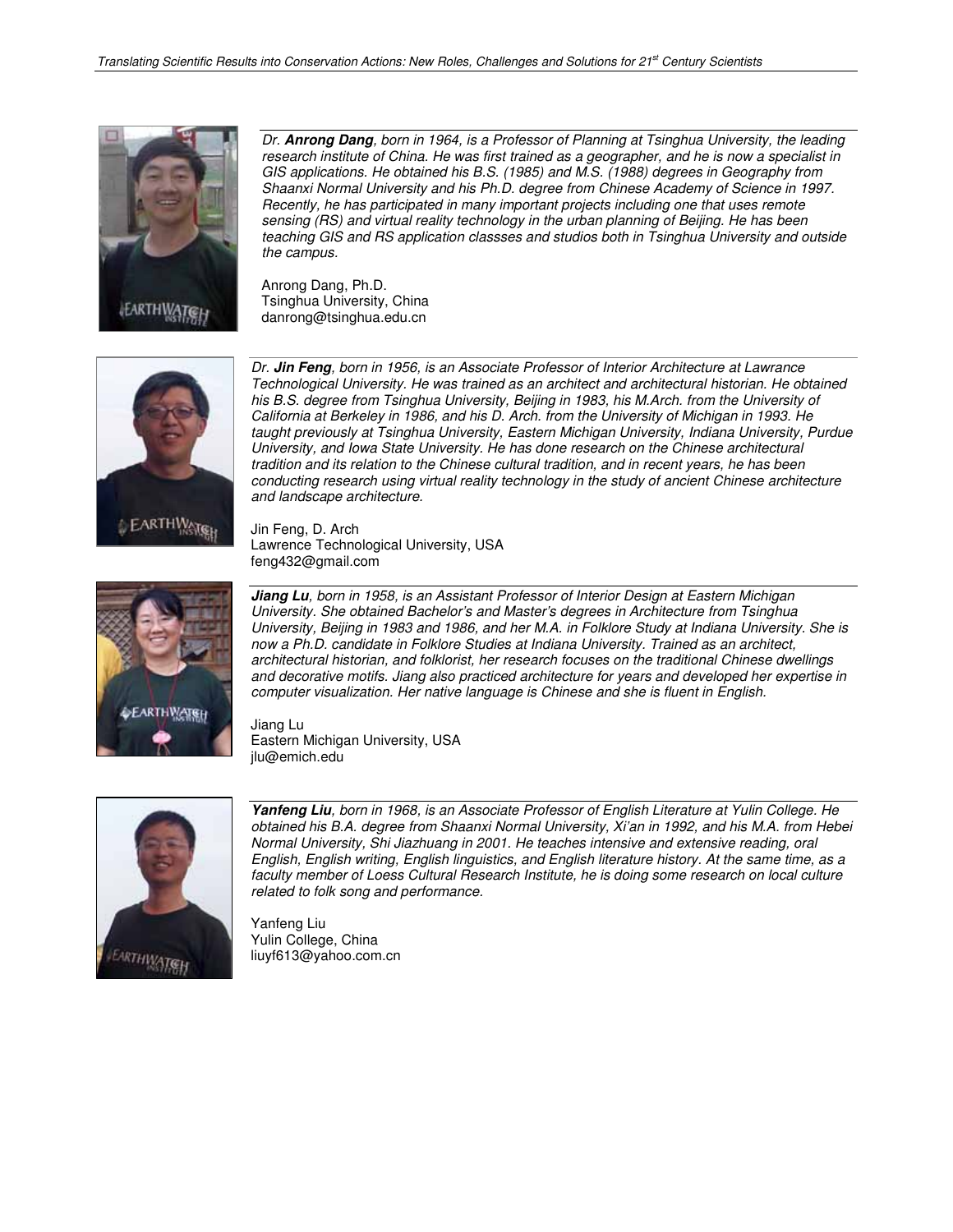## **Heritage Conservation in the Pacific Islands: Whose Heritage, Whose Agenda, Whose Benefit?**

Patrick D. Nunn



Photo © Patrick Nunn

In the tropical Pacific Island nations, as in many parts of the "developing world," issues of heritage conservation are not as straightforward as they are elsewhere. Science has an important role in discovering this heritage, in recording its character in appropriate and globally-agreed ways, and in disseminating these results as widely as possible in both professional scientific circles and to the general public. The justification for scientific investigations is the same worldwide. Whatever our ethnicity, our species is one, and all of us have the right to know our cultural heritage wherever it may be found. Such an intellectual position is easy to justify when you have the global picture, but many people, particularly in the "developing world," do not have this.

### **Whose heritage?**

For many such people, heritage is often primarily intangible—language and oral traditions (myths) are good examples. What outsiders might regard as tangible heritage is often alien, removed from the past in people's consciousness by a lack of appropriate recording methods—megaliths and ancient settlements exposed by archaeological research, for example. Undeniably, for those

who have a global view of such tangible heritage, this belongs in the first instance to the ethnic group that occupies the area before it belongs to the global family of people.

Trying to force a group of people to take ownership of their heritage may be a wellintentioned strategy, but is questionable. Is it not possible, for example, that a group of people may choose to disown their heritage? This is precisely what has happened in many tropical Pacific Island nations. About the time of European contact, indigenous people—their numbers massively depleted by the introduction of alien disease—were often taught to be thoroughly ashamed of their pre-Christian history. The effect of this in countries like the Cook Islands is that early history is almost completely unknown amongst the general population, the few examples of tangible heritage generally untended and falling apart. In Fiji, historians and anthropologists have long been amazed at the almost total lack of curiosity that Fiji Islanders have about their pre-Christian past. Rather than scientific truth, improbably concocted myths about islander origins abound.

In such instances, scientists can do no more than disseminate their findings as widely as possible, particularly through the communities in the areas where research has been carried out. But it is not enough, in a global context, to simply then sit back and expect heritage conservation to suddenly become a priority. Scientists need to ensure that their discoveries are reported as widely as possibly in the global context, so that one day global priorities might filter back to the local communities.

### **Whose agenda?**

Heritage conservation for its own sake (rather than for economic benefit) is mostly a preoccupation of the "developed world" and has thereby found its way onto global agendas. Many scientists and professional heritageconservation managers take this preoccupation as a global truth, and are often surprised to find that it is not self-evident to people in the "developing world." Many local communities in the Pacific Islands regard heritage as irrelevant because their priorities are economic development (individual and communal) and their vision of the future is generally short-term,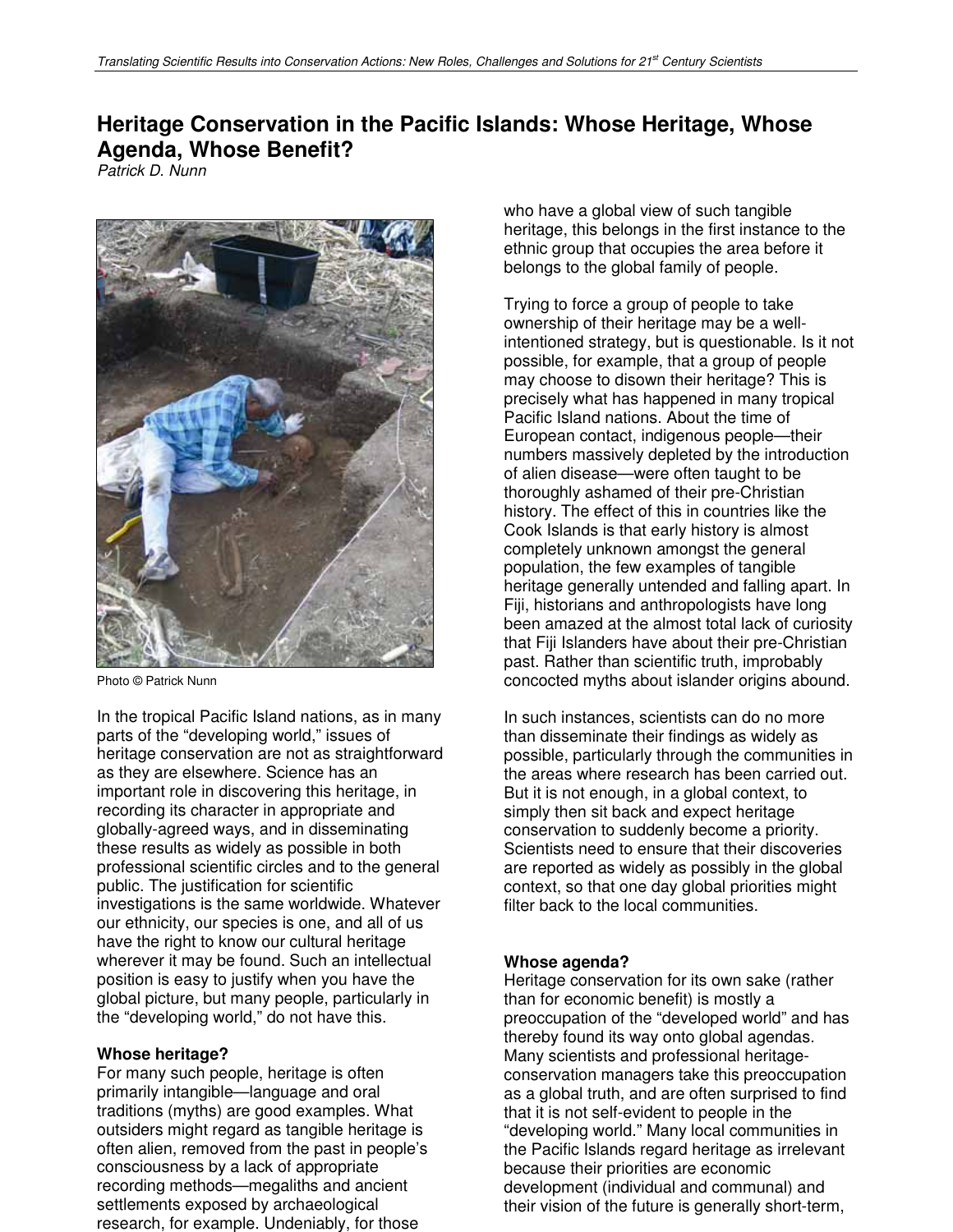typically involving the unsustainable exploitation of natural resources for profit. And what right do outsiders have to say that this is wrong?

### **Whose benefit?**

The universal justification for the conservation of heritage is that this belongs to everyone. If the immediate "owners" of a particular site are reluctant to conserve it, then international efforts should be brought to bear, even if the site falls short of World Heritage status. What is happening in many parts of the "developing world" is that tangible heritage is being destroyed in the name of economic progress. Often it is being destroyed even before its existence is known or at least properly recorded. Such an approach may appear defensible at present, both to national governments and to

local communities more concerned with revenue generation, but in fifty years time there may be only regret that so much of value was destroyed for short-term profit.

Experience shows that, besides being of scientific value, cultural heritage is also important in defining ethnic groups and their origins. Fifty years from now, in a world of increasing cultural homogenization, ethnic definitions that seem unimportant or self-evident today may become priorities. For such reasons it is imperative that science records as much tangible heritage as it can, and strives where possible to preserve this, even if this runs counter to the stated interests of the people it primarily seeks to serve.

*Patrick D. Nunn* has held a Personal Chair (Professor of Oceanic Geoscience) at the international University of the South Pacific for more than ten years. He has also taught at universities in Australia, Canada, Japan, New Zealand, and the USA. He has been carrying out research into the geology, geography, and archaeology of the Pacific Islands region for more than twenty years and is the author of more than 140 professional papers and book chapters, and several books including Oceanic Islands (1994, Blackwell) and Environmental Change in the Pacific Basin (1999, Wiley). In March 2003, he was awarded the Gregory Medal of the Pacific Science Association for "outstanding service to science in the Pacific." He speaks the Fijian language fluently and is well-versed in traditional Fijian protocol. He has directed four phases of geoarchaeological research work on the Rove Peninsula to date. (photo not available)

Patrick D. Nunn The University of the South Pacific, Fiji nunn\_p@usp.ac.fj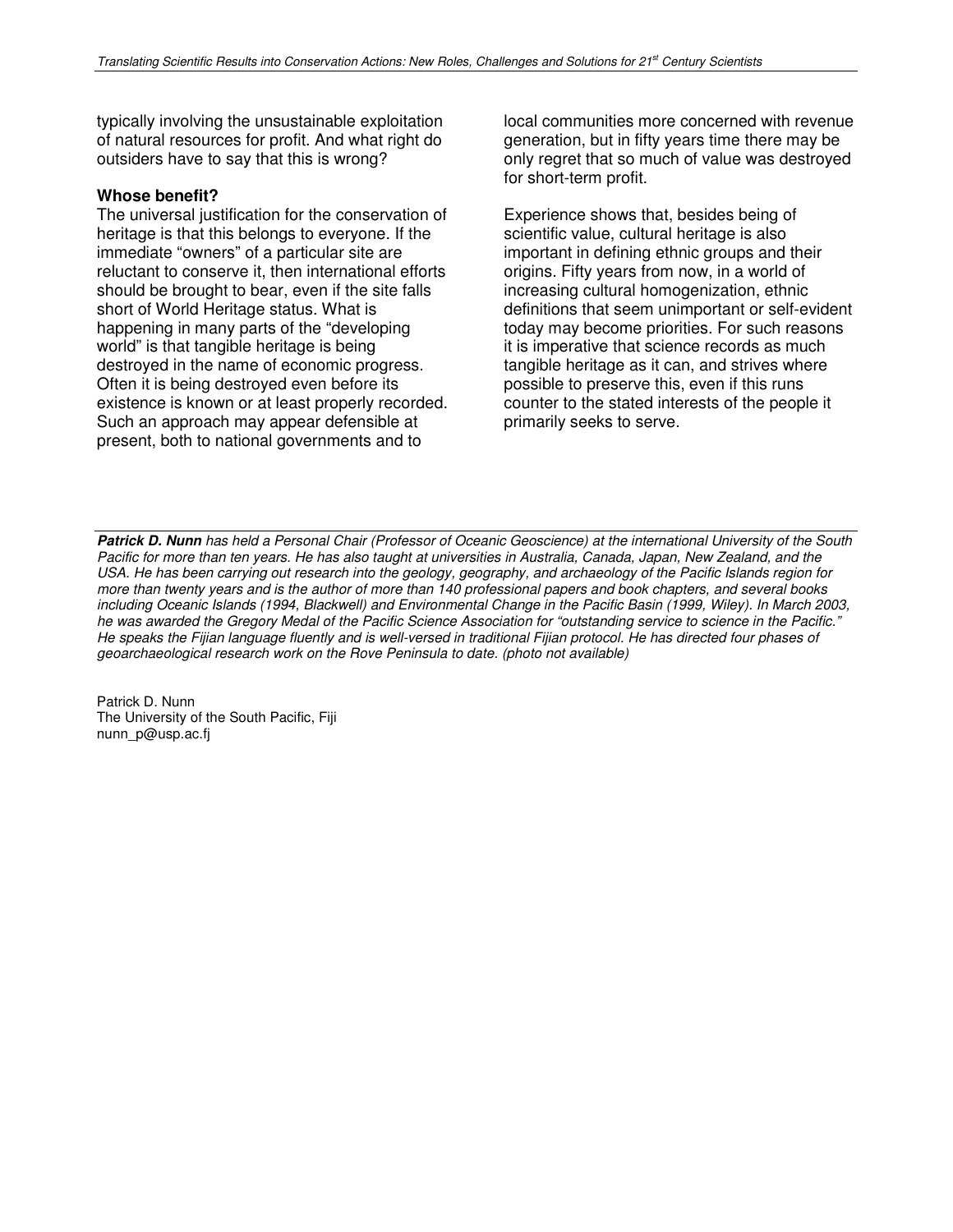### **Example Leads Policy**

Peggy Rismiller

Thirty years of field work has taught me that an effective way of translating scientific results into conservation actions is to empower individuals in the greater community. Living and working while learning through example, sharing knowledge, and engaging with scientific methodologies help individuals gain courage and confidence to proactively tackle local conservation issues. Local action precedes and outlives official policy.

The needs of communities are irrevocably but often obscurely linked to nature. Communities have faith in what they see. They are naturally cautious in accepting what scientists say. In the past scientists have been placed on pedestals and were all too often unapproachable. In the context of environmental sustainability it is especially essential for 'today's scientists' to integrate themselves into the community and not remain separate or set aside from it.

Within the community I recognize my role as a scientist as being two-fold. Sound science follows protocols, procedures, and dissemination of facts. As a scientist I have a professional commitment and responsibility to long term research and goals. Scientists can encourage and help individuals reconnect with nature. This includes restoring, reactivating, or kindling a passion for the environment. For



Photo © Peggy Rismiller

passion to blossom and grow into taking responsibility for one's own back yard, a person must first have a clear understanding about their place in the big scheme of things. As scientists we can help individuals realize and visualize how they fit into the environment and why/how our lives are dependent on the environment and not the other way around.

Ten yeas ago when asked about field research and "why it matters" for a 1997 Earthwatch Institute publication I gave the following, now frequently quoted perspective: "Humans are not custodians of nature, but part of it. In the biosphere of this universe, our species is one minute speck. While humans argue and debate their role on the planet, nature continues. By observing and learning from organisms that have existed and will continue to exist independent of our species, we establish a perspective of another reality. Loss of perspective is deadly. In human society, money makes the world go round. In nature, money will never make the sun come up. Understanding our place in nature is not key to the planet's continued existence, but it is to ours."

While inspiring and getting people motivated, we involve them in sound science. This means sharing knowledge, tools, and methodologies that help facilitate an individual's conservation actions. Working in the field, volunteers and colleagues become surrounded with living models from nature and submerge themselves in a sustainable environment. They become participants, not viewers. This situation often puts people in a position to look at their personal core values and social values in relation to nature.

The echidna/goanna research and the lifestyle at the Pelican Lagoon Research & Wildlife Centre are based on "nature's time" as compared to "human time." We share this environmental concept as well as our scientific curiosity. We teach individuals scientific methods and put them in positions of responsibility. Promoting development of skills, introducing sound environmental principles while encouraging individuals to expand their horizons, and reinforcing awareness increases confidence and empowers people to be proactive in their own communities.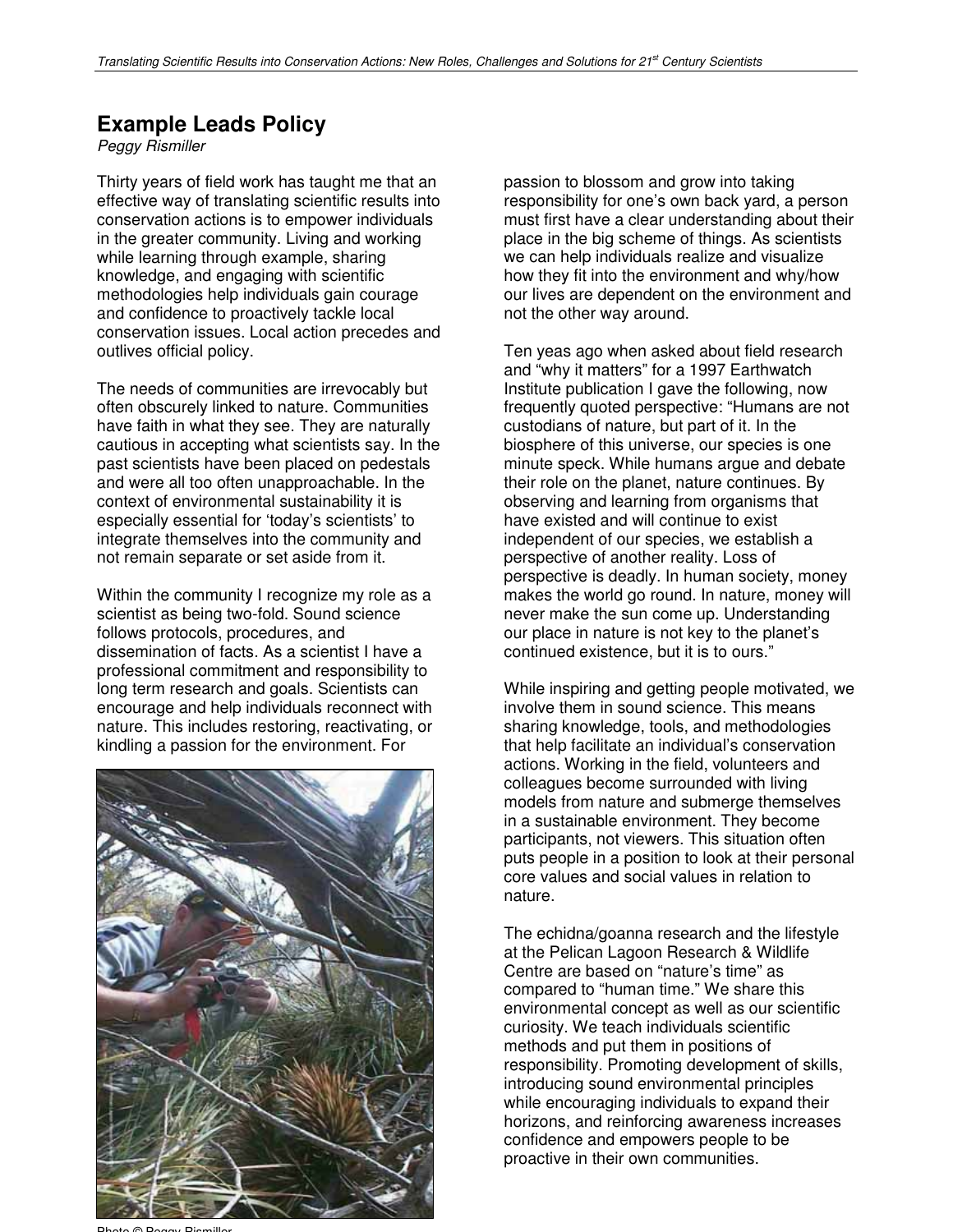As a result of participating in an Earthwatch project, individuals are contributing real solutions to environmental challenges in their communities. A few examples of positive on the ground actions include:

1) A corporate volunteer from Indonesia was aware of the necessity for having clean water for living and was distressed by the pollution and rubbish accumulating on her home island. While in the field she saw this complex social/environmental problem could be resolved by locally manufacturing rainwater tanks using recycled materials. Once home she established a village program to clean up and recycle the rubbish. Through corporate partnerships, plans were made to establish small businesses, generate employment, and manufacture portable rainwater tanks using sustainable methods.

2) A teacher from Western Australia had always been interested in renewable energy. Living and working at a facility that has been energy selfsufficient for more than twenty-five years gave her the background and confidence needed to tackle local government who were doing little towards using renewable energy. Singlehandedly she sought and received grants for implementing a sustainably powered school. The system was up and running at the beginning of this year. Her students have petitioned the government to follow their example for all new educational facilities. Their momentum has not stopped. Students are now talking with local developers about sustainable housing.

3) Experiencing living in and working with, not against, nature has changed the perspectives of many students and adults. After a recent expedition one young student told me: "I grew up on the land; my family has been on the land for generations. Nature was always the big challenge—the adversary. Working with you in the environment I was surprised to see how things fit together. I am learning a new vocabulary and it is opening a whole new world for me. Rich diversity means rich life. This land is alive. It has a living skin. Even in a drought. This project gave me a lot to think about. Sure this whole continent (Australia) is in trouble – it's either blowing away, washing away, burning up or being eaten alive by some pest. The place to start change, to begin the healing is on my own

land. I can take responsibility better than any one else, any organization or any policy. I am learning to live with nature, not fight it.

Giving people the opportunity to interact with nature on a non-confrontational, objective basis is a big eye-opener. Seeing individuals make the breakthrough and understand the connections makes life exciting and knowledge euphoric. I am reminded of our place in the universe and that nature is the essence of this planet, the existence of global life.

As a PI, I don't view "the spirit of Earthwatch" as being about scientists bridging gaps between community and nature or about creating a healthy balance between the needs of the community and the needs of nature. I view it as scientists being an integrated part of the community, sharing knowledge with individuals, and sparking the realization that we are part of nature, not separate from it. Empowered, confident individuals are prepared to take action and responsibility in the natural world surrounding them.

Results of scientific research can assist with policy. At the same time the effects of individuals are collectively more far reaching than policy, which has been implemented as a result of research or expediency.

A conservation activist recently told me, "You scientists do the 'Hot Spots' of conservation work. We, the rest of the community start in one small corner and spread. You should support and then draw on our collective knowledge. There are only about 100,000 scientists compared to 17 million other people in our community (Australia). When I speak with politicians I tell them to remember INS: It's the numbers stupid."

The cyberspace signature of one young Earthwatch participant is "educate the young and the old may listen." He is now employed by a state government and is helping develop conservation policy at community, state, and national level.

Challenges and solutions for translating scientific results into conservation actions? Lead individuals by example and their actions will lead policy.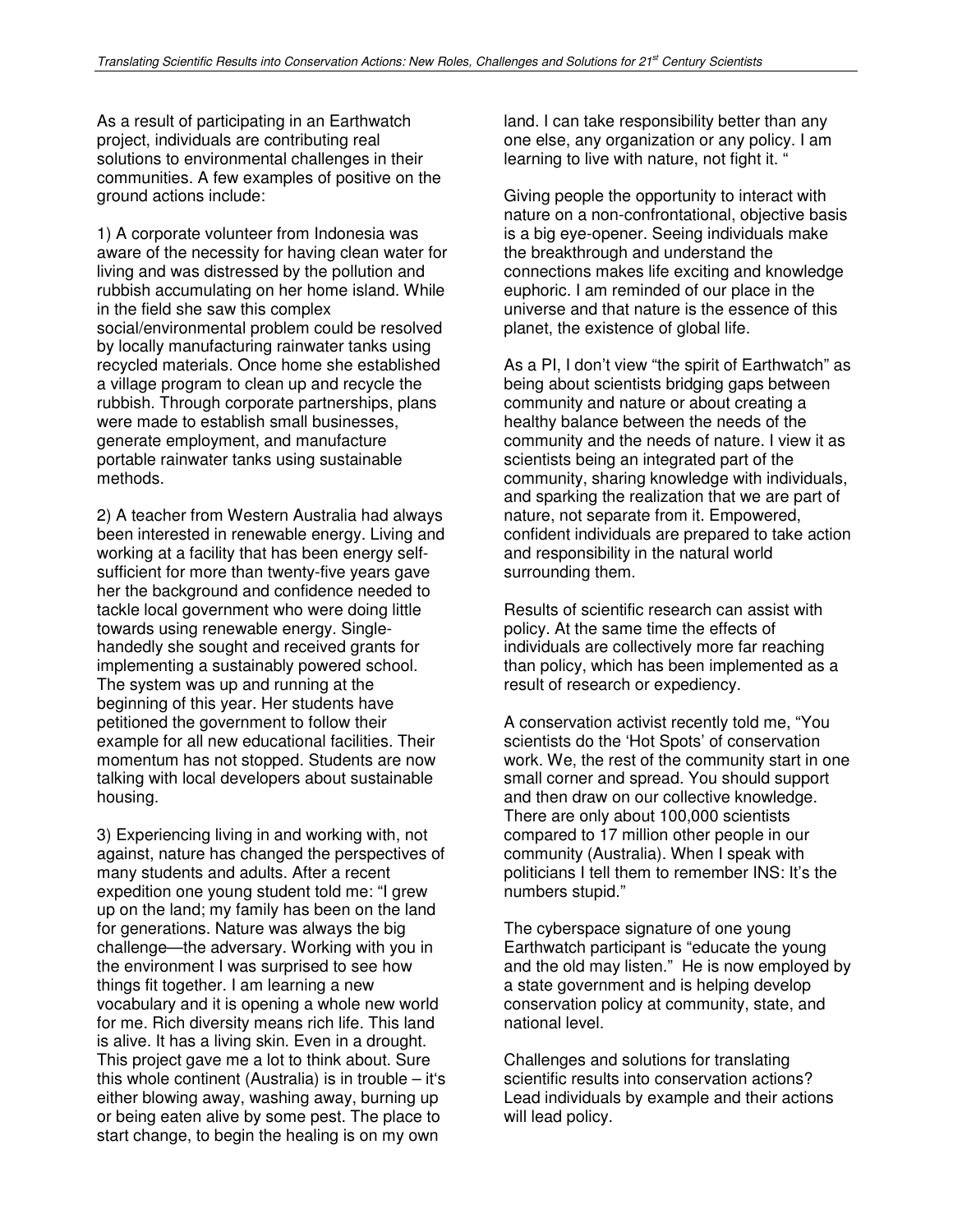

Photo © Peggy Rismiller

Dr. *Peggy Rismiller* has more than 20 years of experience as an environmental physiologist and wildlife biologist. She is an experienced Earthwatch Principal Investigator (PI) and has worked with Earthwatch volunteers on Kangaroo Island since 1988. Peggy completed her Ph.D. in Biology/Environmental Physiology at the Philipps University in Marburg, Germany, and was the first woman to receive the university's Science Dissertation Award. A post-doctoral position at the University of Adelaide brought her to Australia in 1988 to work with tiger snakes (a livebearing reptile) and echidnas (an egg-laying mammal). After a short research interlude back to Germany in 1990, she returned to Australia to stay. Since 1991, she has been a Visiting Research Fellow in the Department of Anatomical Sciences at the University of Adelaide and Senior Research Scientist at Pelican Lagoon Research & Wildlife Centre.

Peggy's professional studies center on whole animal physiology, ecology, and how animals interact and help shape their environment. Of special interest is how photoperiod and climate affect biological processes and species survival. Her other interests include puppetry, magic, aboriginal history, native bush tucker, and herbal medicine.

Peggy Rismiller, Ph.D. Pelican Lagoon Research & Wildlife Centre, Australia rismac@kin.on.net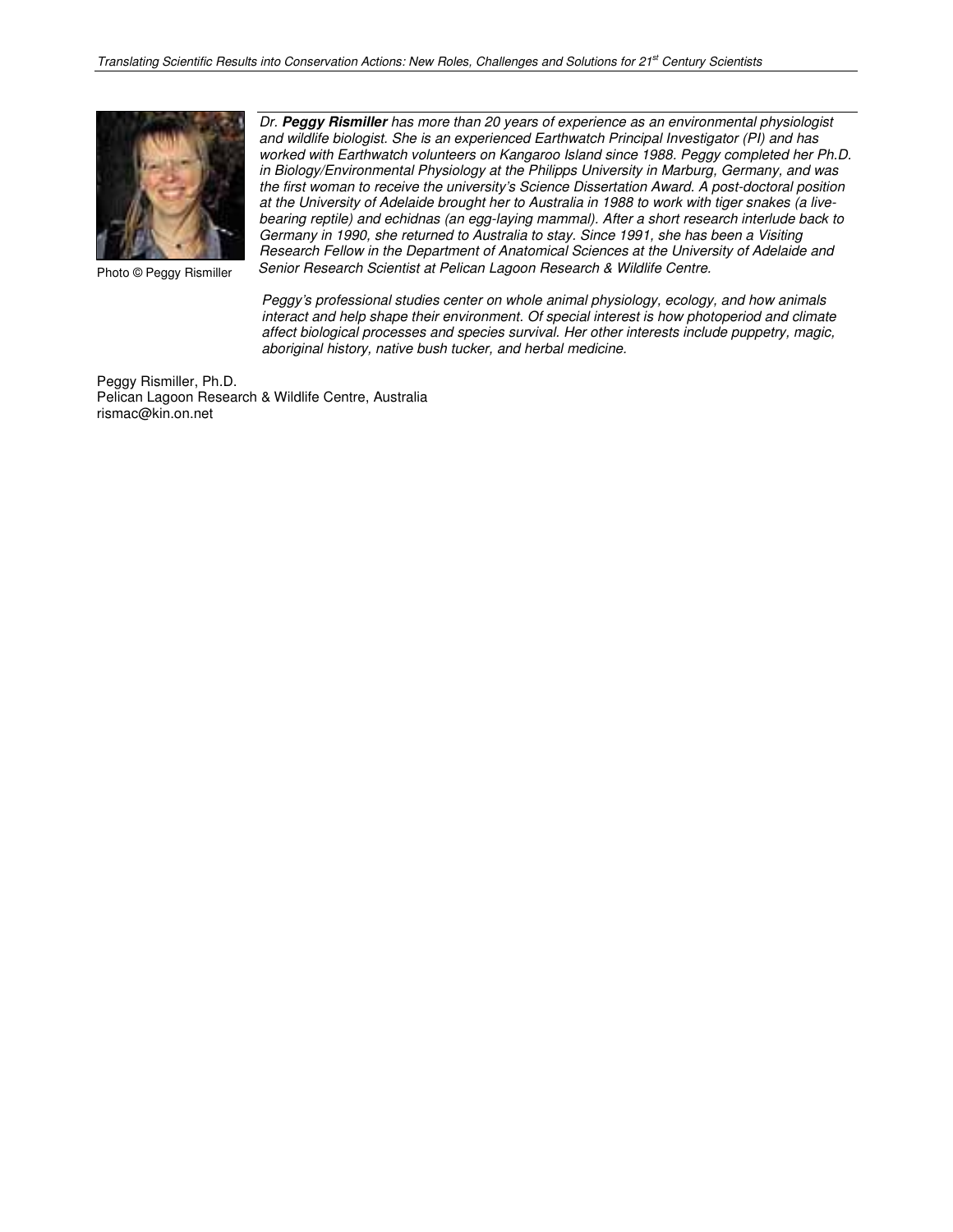### **Social Sciences and Conservation**

Stephen Williams

At the 2007 Principal Investigator Conference, Earthwatch's research department invited guest speaker Diane Russell, USAID, to discuss the social sciences and their application to conservation. As Earthwatch Institute works to deliver our Sustainable Cultures priority area and integrate social science throughout the program, we appreciate any and all questions or comments. We are here to help and provide the tools you need for conservation success. The following summarizes the presentation by Dr. Russell and lists some available resources.

### **Entry Points**

There are many ways in which the social sciences can be adapted to a specific scientific project. Each situation is unique, but all Earthwatch projects have some aspect to which the social sciences apply. A few examples of entry points can be found in the following areas. How does each of these issues apply to your project?

- Cultural approaches to conservation.
- The extent to which a "do it yourself" philosophy can be useful in conservation work.
- Potential for multi-disciplinary research and collaboration to improve output.
- Understanding and integrating the academic and applied sides of conservation.
- Appropriate roles for volunteers in research.
- Understanding and engaging local communities.
- Livelihoods and conservation.
- Governance, human rights, and conservation.

### **Principles**

Any project dealing with a community (i.e. social science project) should be aware of three primary social science principles:

Ethics: Be aware of ethics, intellectual property rights, data collection techniques, human subjects and the significance of sharing information within and outside a community. Concentrate on doing no harm.

Holistic Perspective: Constantly aim to understand the holistic, systemic point of view in

thinking about action and analysis. This means building both individual and institutional capacity, so that change can reach beyond transitory individuals to become sustainable.

Giving Back: Always keep in mind the idea of giving back to the community and generating output.

#### **Methods**

The primary social science principles should be applied in everyday research by following certain methodological guidelines. These include the following:

- Maximize your preparation when going into the field by cultivating an awareness of existing theories behind the action.
- Triangulate your data by using multiple and diverse data sources (try to get a scientific sample).
- Be aware of the types of relationships you are cultivating (e.g. partnership, participation models, and sustainability) and their development (i.e. entry point, critical point, full engagement).
- Be conscientious about your data collection. For example, make sure to transcribe interviews within a short time of when the interview was conducted, or make an effort to get the scientific names for local species.
- Practice adaptive management, which means being flexible and open to local needs and ideas.
- Practice responsible time and team management, to maximize your accountability to and respect of the local community.
- Practice appreciative inquiry, which means entering a community with a view towards mutual learning and always beginning research with a positive, respectful attitude.
- Do your best to move along the "value chain" in a community, making contacts with the most knowledgeable sources and then fanning out from there. Try to access all types of knowledge relevant to your project, including expert, selective, broad collective, differentiated, and market or livelihood.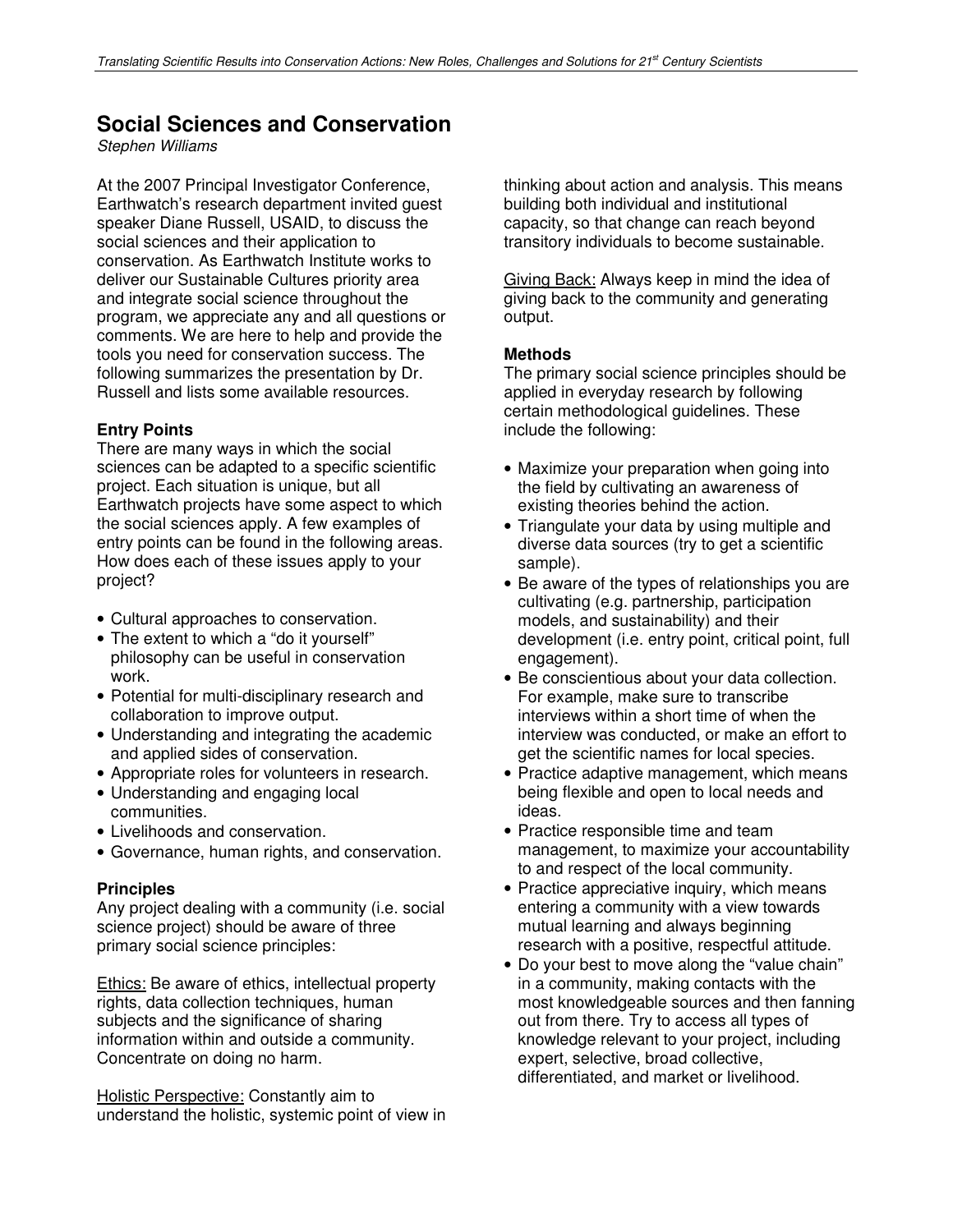### **Resources**

- Social Science Research Network (www.ssrn.com) Resources on economics, entrepreneurship (research and policy), financial, legal, management, marketing and negotiations accessed through specialized research networks
- Intute (www.intute.ac.uk/socialsciences) Database of web resources, internet training, blog, timelines and news related to the Social Sciences
- USAID Frame (www.frameweb.org) Multi-lingual site (English, Spanish, French) by USAID with news, online communities, a library, events and opportunities, partner pages, and publications related to sharing knowledge within the natural resource community
- Poverty and Conservation Learning Group (www.povertyandconservation.info) An information portal providing project documentation, meeting notes and databases used by the Poverty and Conservation Learning Group; also includes case studies, organizations, initiatives and other useful links
- Eldis Biodiversity Resource Guide (www.eldis.org/biodiversity/index.htm) Includes links to biodiversity websites, resource guides, country profiles, and forums on such topics as: development vs. conservation; biodiversity policy and the CBD; climate change; protected areas; intellectual property rights, and more.
- Human Dimensions (www.hd.gov) Web portal for interagency natural resource management, also includes news, upcoming events, magazine articles, and notes from previous meetings
- Anthropology and the Environment (www.eanth.org) Environmental section of the American Anthropological Association, includes online resources (links to internet resources, syllabi, publications, pre-peer review), a listserv and a newsletter
- Society for Conservation Biology (www.conbio.org) Site for a global community of conservation professionals, includes publications, meetings and activities, resources, academic programs, education and teaching, policy and a bulletin board.
- Social Science Working Group (www.conbio.org/workinggroups/sswg) This is a global community of conservation scientists and practitioners that creates forums, promotes dialogue and debate, and build social science capacity among conservation practitioners by providing syllabi, short courses, other tools
- Earthwatch Institute Research Department (research@earthwatch.org) Please contact us with your comments or questions. We are here to help!

Be sure to check out Dr. Russell's book: Groundwork for Community-Based Conservation.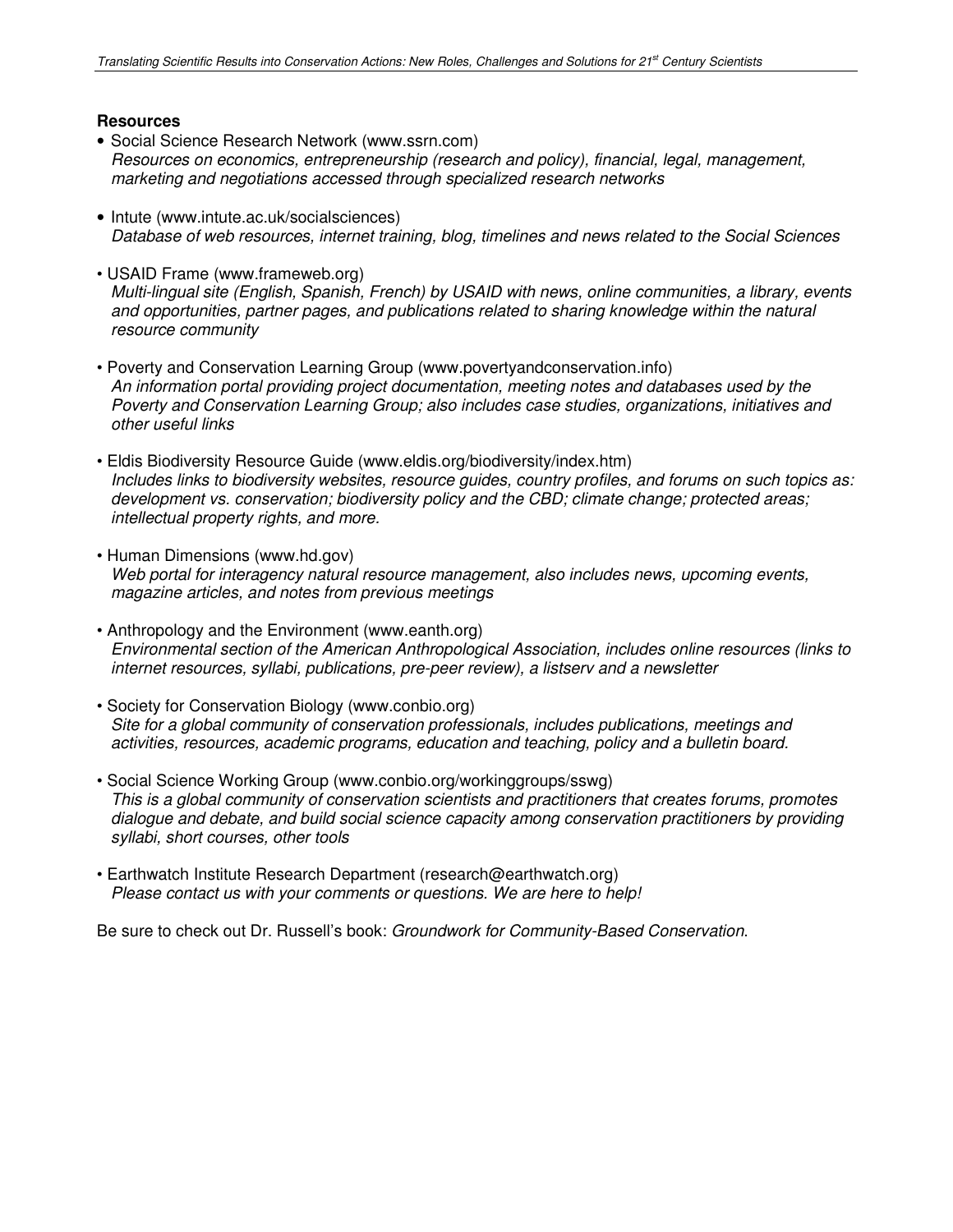### **New Flexible Tools for Measuring Conservation Success**

Valerie Kapos, Andrea Manica, Rosalind Aveling, Philip Bubb, Peter Carey, Abigail Entwhistle, John Hopkins, Teresa Mulliken, Roger Safford, Alison Stattersfield, Matthew Walpole and Andrew Balmford. Cambridge Conservation Forum, c/o Dept of Zoology, University of Cambridge, Cambridge CB2 3EJ, UK (VK) val.kapos@unep-wcmc.org.

The past three decades have seen enormous and increasing effort being devoted to securing the future of the world's species and ecosystems through a tremendous variety of conservation programmes and projects. A major challenge now facing conservationists, policymakers, and donors alike is how to evaluate the success of conservation efforts in order to identify those approaches that are most effective and distinguish them from less productive approaches. The Cambridge Conservation Forum—a consortium of 28 global to local organisations—has spent three years developing a conceptual framework and a practical scorecard for evaluating all major categories of conservation activity.

In this work, we recognised that appropriate measures of success will differ among different types of conservation action. Therefore, we defined seven broad categories of conservation activity that cover all of the actions taken by organisations involved in the project and their partners:

- Management of sites, habitats, landscapes and ecosystems;
- Management of species and populations;
- Efforts to develop, adopt, or implement policy or legislation;
- Efforts to enhance and/or provide alternative livelihoods;
- Training and capacity building;
- Education and awareness-raising; and
- Research and conservation planning.

Many conservation projects involve more than one, or indeed all of these types, and in some cases the boundaries between activity types may be fuzzy. Nonetheless, each activity type relates differently to conservation impact (Figure 1). Broadly, the first two are those with the most direct impact on native ecosystems, habitats, species, and/or populations. The latter five influence conservation status less directly and often through their effects on species and site management. Research, which must always be combined with some other type of conservation action in order to have conservation impact, is in some ways the farthest removed.

Common issues in assessing the effectiveness of all the categories of conservation action include:

- Conservation objectives are often not clearly stated and assumptions are often not explicitly specified;
- Project monitoring and evaluation tend to address the priorities of the donor(s), which may or may not coincide with conservation objectives (e.g. research or social development objectives may be given higher profile);
- Impact assessment is difficult within project time frames because of the time lags involved in the outcomes and biological responses; and
- Unanticipated impacts are often very important and difficult to track.

To help address these and other issues, we developed a conceptual model linking action to conservation impact for each category. These models all follow a basic sequence from problem identification and design of intervention, through various aspects of implementation and intermediate outcomes, to reducing threat and/or improving the ability of the system to respond to pressures and, ultimately, to improved conservation status.

The models vary in structure and complexity among the different activity categories, the simplest ones being those for species and site management, the two categories on the inner ring of the diagram in Figure 1, which show the most direct linkage between implementation and the threat reduction and improved response outcomes. The models are longer and more complex for the activity categories on the 'outer ring', showing the dependence on intermediate conditions and outcomes for the achievement of threat reduction and/or improved responses. The longest (and most linear) model is that for research (Figure 2), which shows that for research to have conservation impact, it must not only generate results, but those results must reach those who can use them ('uptake') and must be applied in conservation practice. Consultation with stakeholders is important in all of the models and the feedback loops consistent with adaptive management are implicit throughout.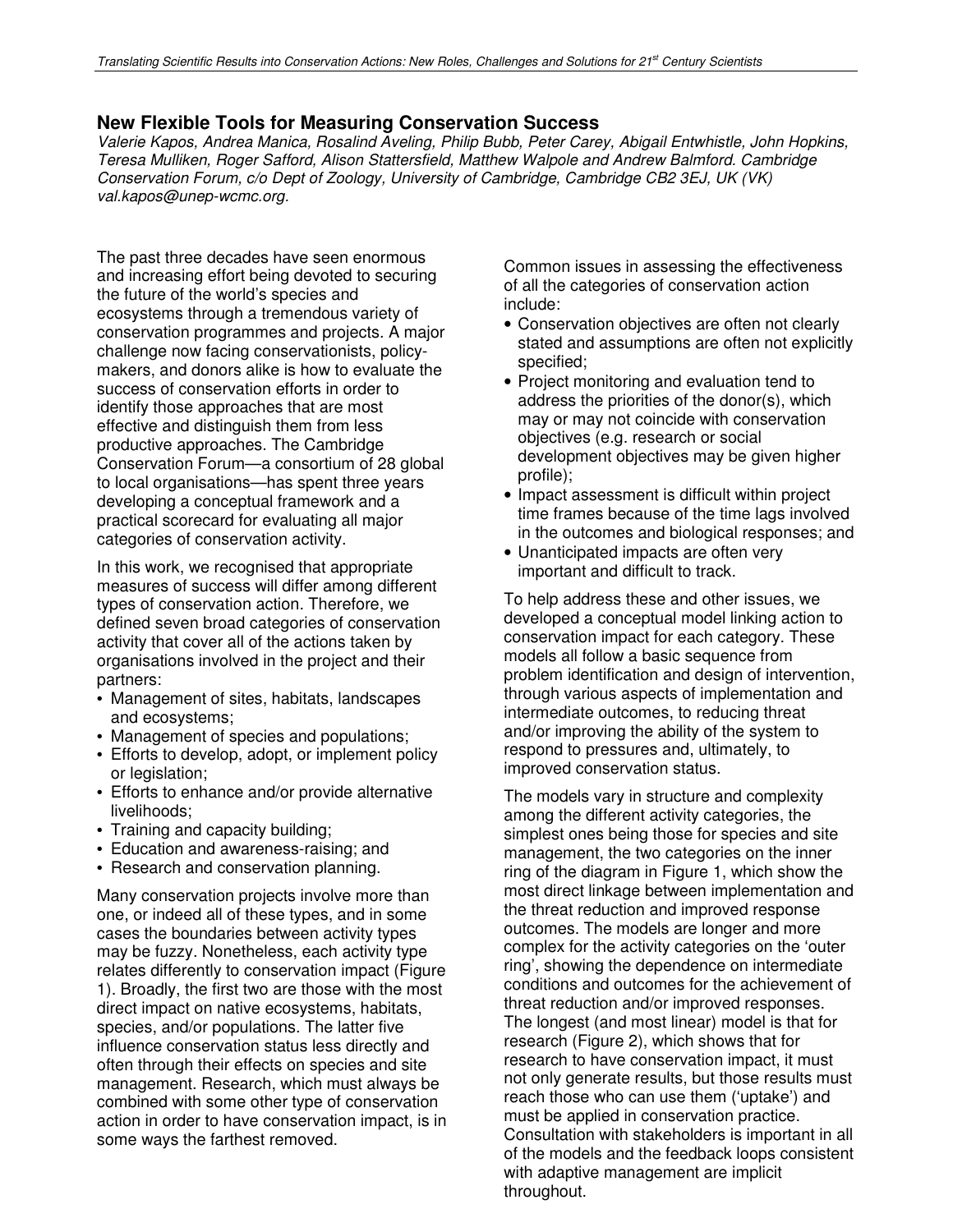These models provide the framework for scorecard-style questionnaires about the outputs, outcomes, and impacts of conservation actions. Their design is consistent across the different models, and the user is asked both to categorise the evidence on which each answer is based (as opinion, supported opinion or hard evidence) and to summarise it. There are carefully chosen standard approaches to dealing with missing information. The questionnaires have been tested and refined through application to a large number of real conservation projects.

Applying the most recent versions to sample projects from 10 conservation organizations has shown that (a) standard questions about the links between activity and conservation impact can help project implementers to identify the likely impacts of their actions, even for projects still in progress and for activities such as capacity building or policy-related work where biological impacts are not commonly measured;

and (b) while few organizations are good at openly declaring whole projects to be complete failures, or indeed sharing widely their failures, examining projects by their component interventions can help to identify more and less successful approaches.

Users have been enthusiastic about the utility of these tools not only for evaluating the impacts of completed projects, but for planning new ones and ensuring that appropriate monitoring is in place to determine their impacts. We are introducing a new electronic version of the tools to facilitate their wider use to improve conservation practice. Furthermore, analysis using a simple scoring system can be used to synthesize experience from a diverse range of activities and projects and identify semiquantitatively some important predictors of conservation success.





Figure 1 - The seven major categories of conservation activity. The diagram on the left is a simple representation of how they relate to conservation impact; species and site management are more closely linked to conservation impact than the other, more distant categories of conservation action. The graph shows that projects are commonly complex, including three or more types of conservation activity.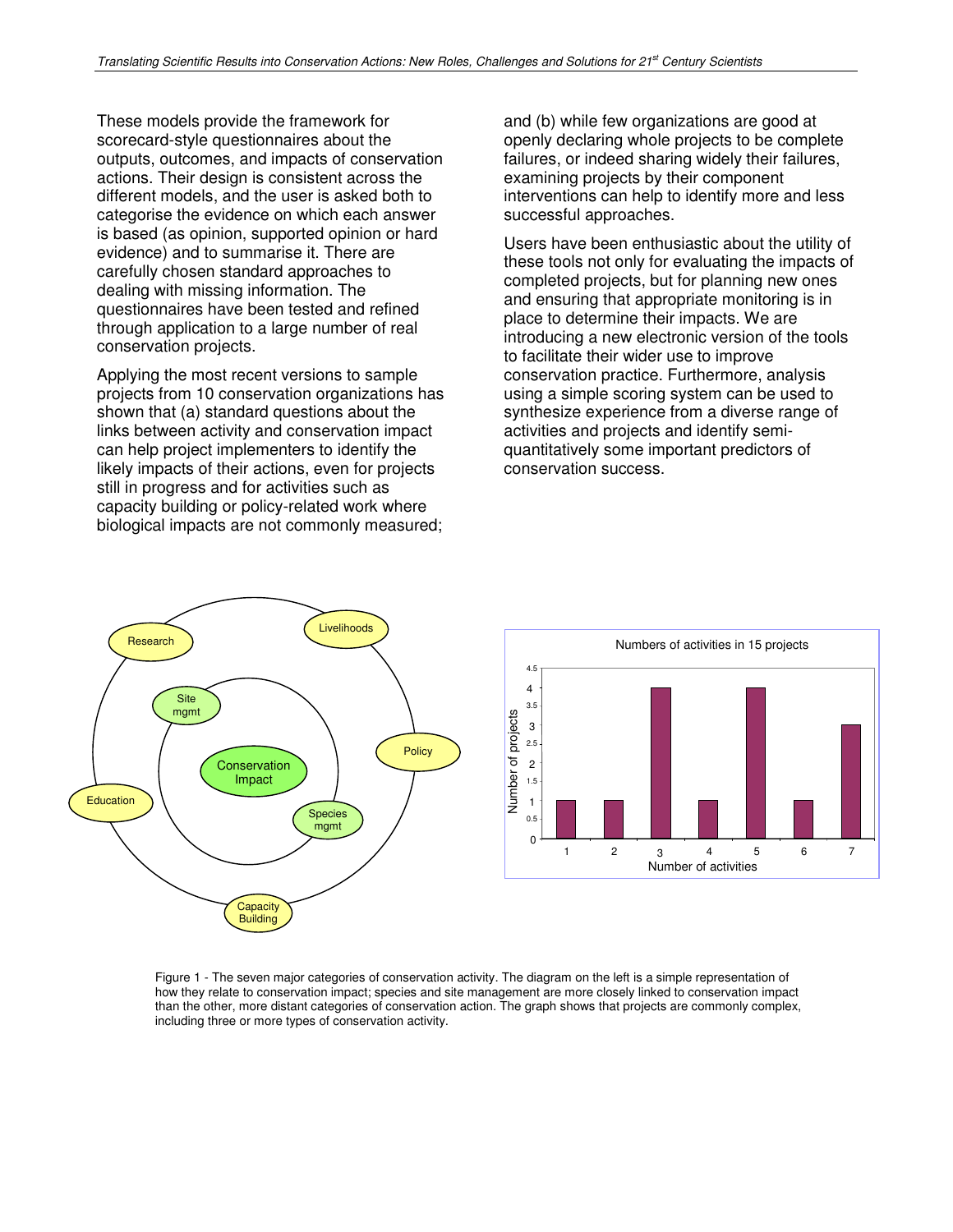

Figure 2 - The conceptual model developed by CCF as a framework for assessing the conservation impact of research. While engagement with stakeholders is principally depicted at the early stages of the process, it should be understood to be fundamental throughout, as are the iterative feedback loops characteristic of adaptive management. Hexagons and grey arrows show key points of input from other types of conservation activity (those relating to policy, capacity building and education), but these are indicative rather than exhaustive. Research aims to improve the information on which conservation action is based. If the research question is properly identified and the research is welldesigned and implemented, then it is likely to produce good results. However, these results will only affect conservation if they are appropriately communicated and promoted to the right audiences, if those audiences understand them and if they apply them in conservation practice. If these things happen then research may play a role in reducing threat, improving responses and thus in improving conservation status. This and related models are the basis for a diagnostic scorecard tool, now available in electronic form for evaluating the impact of conservation-related projects.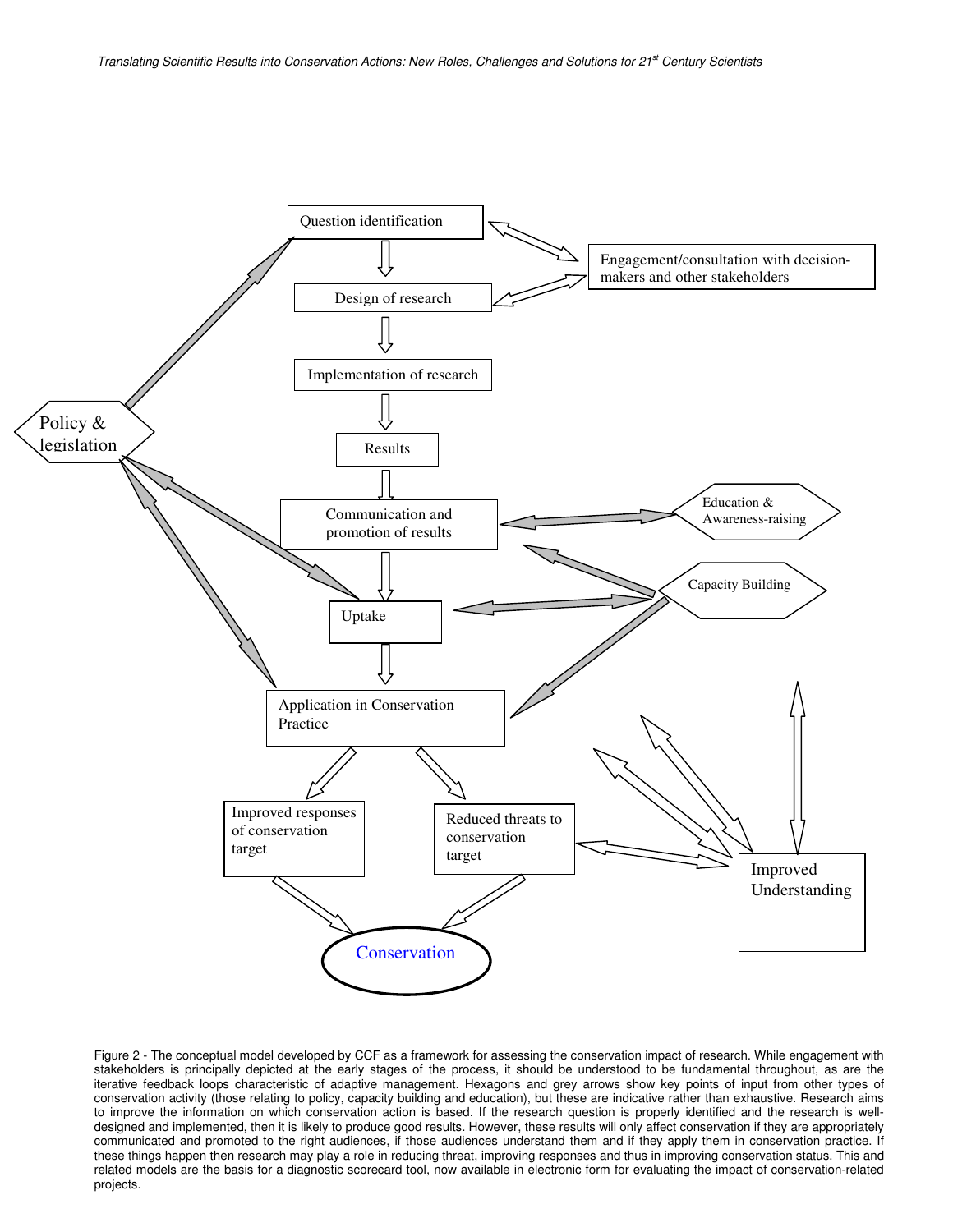### **Workshop Discussion**

Dr. Daniela Maldini, Director of Research for Earthwatch Institute, set the stage for the discussion by asking the audience how they perceived the role of the scientific community in translating research results into conservation action. The discussion focused around whether citizens at large should take responsibility for implementing scientific recommendations derived from data or whether it is more appropriate for the scientist to directly advocate for conservation. Overwhelmingly, the participating researchers felt that having **direct involvement** in conservation and **disseminating knowledge** to audiences other than the purely academic ones were key roles for today's scientists. In addition, emphasis was given to the importance of **data sharing** and **collaborative multi-disciplinary work**.

The audience was also asked to define the role of governmental organizations, NGOs, and the business community in helping translate science into conservation. Specificially, we discussed the role that Earthwatch Institute should play as a funder of research projects and as steward of education for volunteers and community fellows. The majority of the participants felt that it was imperative for organizations involved in conservation work to support scientists in the field in additional ways beyond monetary support. Funders should take a lead role to ensure that the **information collected in the field reaches the appropriate audiences** in the appropriate format. Participants agreed that often scientists are not trained in delivering information to non-academic audiences and are not effective in communicating with the general public and with government officials. Effective **information sharing** communicated at the appropriate level could go a long way toward an understanding of how ecosystems works and how the average individual can participate in supporting conservation action.

Lastly, participants were given the opportunity to discuss the importance of implementing **sustainable** practices in their field and office operations. Most agreed this was needed not only to decrease the project's environmental footprint, but also to set a good example for local communities.

### **Dissemination of knowledge**

Effective conservation requires that communities support their local conservation efforts and understand the importance of the resources they are protecting. Involving

communities often requires them to shift their cultural values. This is an extremely difficult task that takes time, consistency, and builds trust. It is important to engage and empower local champions who can take leadership roles. Local advocates generally have a better rapport and level of trust and, therefore, can motivate people. Religious leaders can be very influential in certain cultural settings, for example. Scientists will also have to ensure communities that conservation practices will not jeopardize their livelihood, so community based solutions and community involvement at the onset of a conservation project are important keys to success and project longevity. The idea is to bring in alternatives that are good for all stakeholders.

Different communities may require the involvement of different stakeholders depending on the project requirements and objectives, the make-up of the community, and other considerations. However, reaching out to children is a key factor in any community: it not only builds a new set of values for the future of the community but also ensures that the parents are engaged.

Another important stakeholder to engage is the local politician or policy maker. This segment of the community is often out of the reach of the single researcher and organizations such as Earthwatch could be instrumental in linking scientists with key political figures. Having these leaders understand the conservation issues and having their cooperation could be essential to a project's success.

Generally speaking, participants agreed that effective conservation requires pressure from the top down--international agreements, national policy and law, NGOs, ministers—and from the bottom up—stakeholders, tour operators, enforcement officers, students, teachers.

In addition, the media plays an increasingly important role in the dissemination of knowledge. However, media controlled news is often inaccurate and too general. The participants encouraged Earthwatch to use a handful of trusted journalists but emphasized the importance of screening the content and ensuring it is trustworthy.

Participants highlighted the importance of educating scientists in communication and presentation skills related to non-academic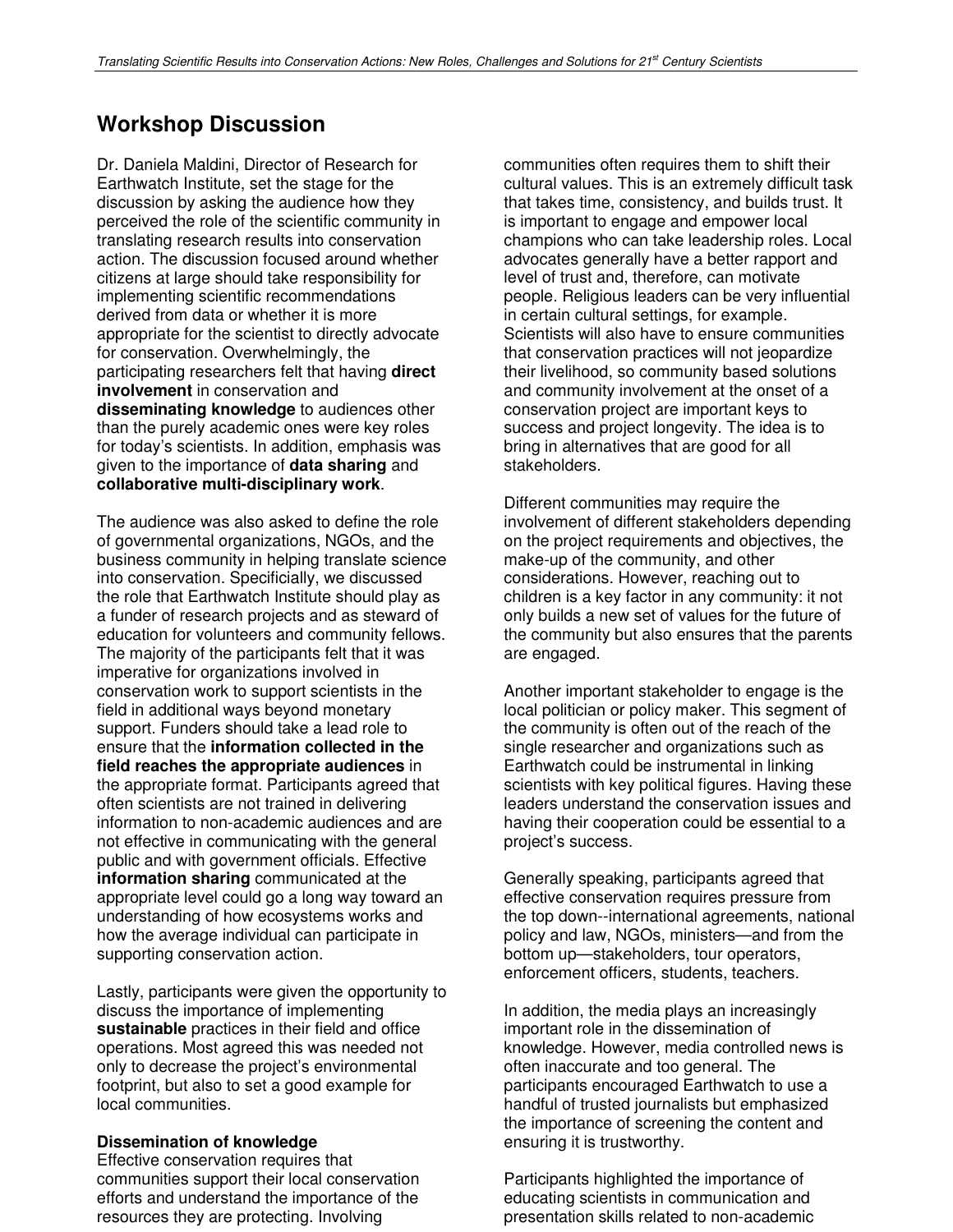audiences. Many professionals have not been trained to talk to the general public and often their presentations contain too much jargon and are so complex that the message gets lost.

### **Data sharing**

In general, participants agreed about the value of sharing information both within the scientific community and between researchers and stakeholders. Most advocated increasing data availability through the internet or other shared networks. The advantages of data sharing were perceived as being many, particularly the increased sample size, providing for more accurate results, and more powerful statistical outcomes. Also, data sharing is the only viable option for faster results when the priority is conservation and action and not academic. Data sharing reduces the chances of a scientists' grand discovery, but we now realize the priority should be monitoring, conservation, and transparency. Additionally data sharing provides awareness and knowledge to communities that otherwise would not have access to the information, thus fostering a heightened sense of the importance of conservation.

The concern shared by many was related to the potential illicit use of data before the owner had an opportunity to publish. For many this threat was real and had been experienced. For others, it appeared to be a myth. The value of web sites specifically dedicated to data input and sharing was discussed at length by Brad Norman and Jason Holmberg as they answered questions related to their presentation. The value of sharing data was seen as higher than the risk of data being misused. User agreements were suggested as useful precautions against potential misuse as well as copyright protection (specifically for photographic material). Cooperative publications were seen as being the most progressive way of producing scientific outcomes. Another concern expressed was the possibility that data on distribution of protected or endangered species could give specific locations to poachers or tour operators and be detrimental to the species being conserved. Data sharing also exposes the scientist to potential scrutiny and criticism. Being wrong should be accepted and expected. The advantage of sharing is that errors will be corrected. A controlled login could be used for more specific data such as GPS locations.

### **Sustainable projects**

In general, participants agreed that it is important to work on making day to day operations in the field "greener" to act as a

positive role model to volunteers and community fellows. Some participants pointed out that cost, time, and specific circumstances on the ground may serve as barriers to implementing energy conserving and "geener" practices in the field. Peggy Rismiller's presentation on how her project is run in a sustainable manner inspired many. It was suggested that Earthwatch institute a sustainablity policy and that project assessment practices should include metrics to evaluate a project's "Sustainability Index" and require scientists to include carbon emission provisions in their operational plans. In addition, Earthwatch should develop a manual, providing tips on how to cut costs and consumption both at the accommodations and in the field. In general, all volunteers should be encouraged to contribute to a sustainable lifestyle while at the project site by timing showers or using gravityfed ones, turning off lights when not in use, maintaining the minimum necessary heat, limiting the use of air conditioning systems, using a cup to brush their teeth, using wind up radios and flashlights, installing solar panels, and more, depending on the field site. Principal Investigators were encouraged to quantify savings achieved by a volunteer team and to highlight these figures during the team debriefing. Another suggestion was to make volunteers directly responsible for monitoring these energy saving activities. Earthwatch was encouraged to share their carbon emissions policy with all the Principal Investigators [see http://www.earthwatch.org/site/pp.asp?c=dsJSK 6PFJnH&b=2763535 to learn how Earthwatch is taking steps to reduce our carbon footprint].

### **Recommendations**

The following recommendations should be especially useful to organizations supporting research in the field as ways to further ensure that scientific information is properly translated into conservation action.

### Facilitating the dissemination of information and knowledge by:

- disseminating a project's research findings to a wide audience of scientists and across disciplines;
- providing effective ways to educate local, regional, national, and international stakeholders; and
- facilitating the intersection of scientists and governmental bodies responsible for environmental management.